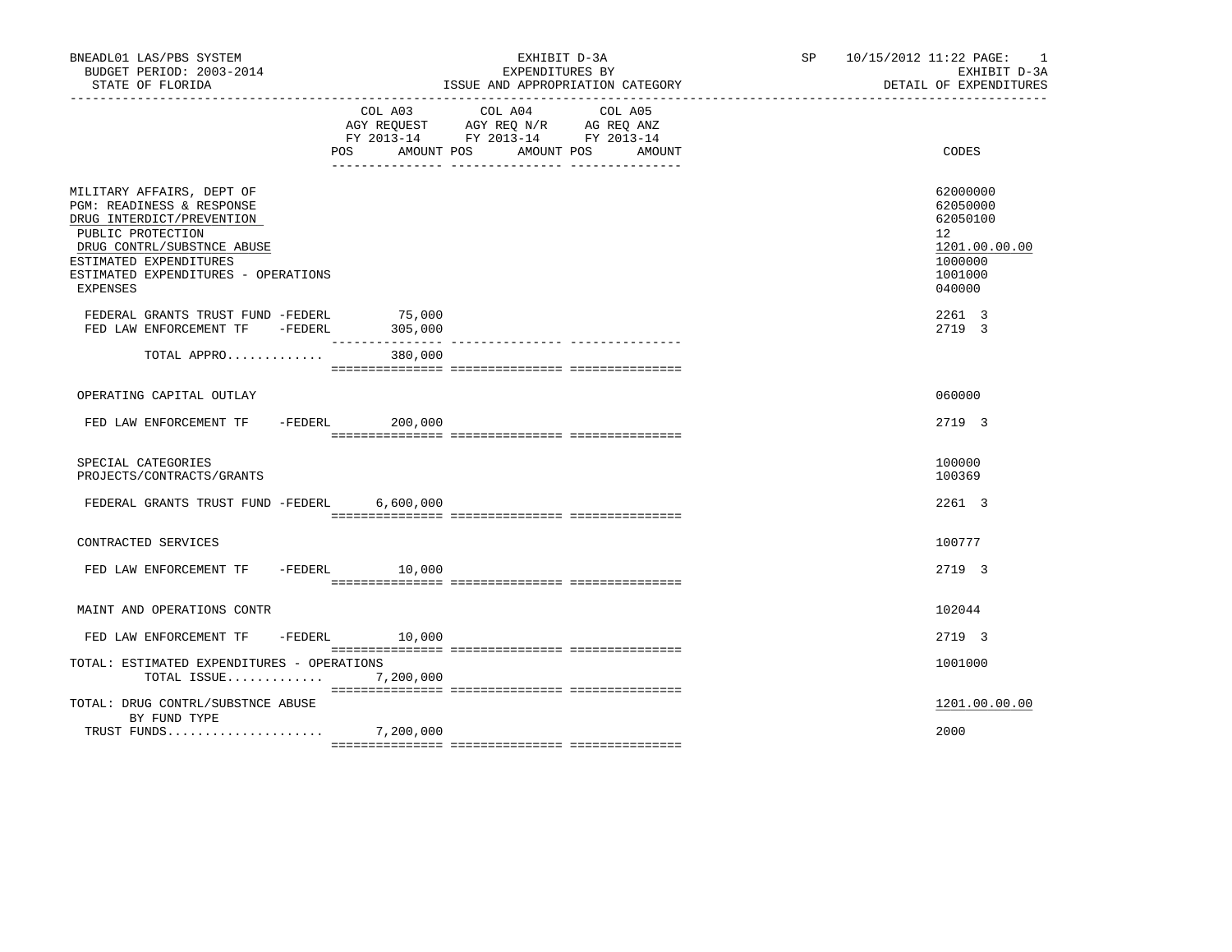| BNEADL01 LAS/PBS SYSTEM<br>BUDGET PERIOD: 2003-2014<br>STATE OF FLORIDA                                                                                                                                                                          |                                                           | EXHIBIT D-3A<br>EXPENDITURES BY<br>ISSUE AND APPROPRIATION CATEGORY | SP and the set of the set of the set of the set of the set of the set of the set of the set of the set of the set of the set of the set of the set of the set of the set of the set of the set of the set of the set of the se | 10/15/2012 11:22 PAGE: | $\overline{2}$<br>EXHIBIT D-3A<br>DETAIL OF EXPENDITURES                                             |
|--------------------------------------------------------------------------------------------------------------------------------------------------------------------------------------------------------------------------------------------------|-----------------------------------------------------------|---------------------------------------------------------------------|--------------------------------------------------------------------------------------------------------------------------------------------------------------------------------------------------------------------------------|------------------------|------------------------------------------------------------------------------------------------------|
|                                                                                                                                                                                                                                                  | COL A03                                                   | COL A04<br>COL A05<br>POS AMOUNT POS AMOUNT POS<br>AMOUNT           |                                                                                                                                                                                                                                |                        | CODES                                                                                                |
| MILITARY AFFAIRS, DEPT OF<br>PGM: READINESS & RESPONSE<br>MILITARY READINES/RESPONSE<br>PUBLIC PROTECTION<br>EMERGENCY PREV/PREP/RESPNS<br>ESTIMATED EXPENDITURES<br>ESTIMATED EXPENDITURES - OPERATIONS<br>SALARY RATE<br>SALARY RATE 3,963,557 |                                                           |                                                                     |                                                                                                                                                                                                                                |                        | 62000000<br>62050000<br>62050200<br>12 <sup>°</sup><br>1208.00.00.00<br>1000000<br>1001000<br>000000 |
| SALARIES AND BENEFITS                                                                                                                                                                                                                            |                                                           |                                                                     |                                                                                                                                                                                                                                |                        | 010000                                                                                               |
| GENERAL REVENUE FUND<br>$-MATCH$                                                                                                                                                                                                                 | $-STATE$ 3,807,101<br>471,692<br>$\overline{\phantom{a}}$ |                                                                     |                                                                                                                                                                                                                                |                        | 1000 1<br>1000 2                                                                                     |
| TOTAL GENERAL REVENUE FUND                                                                                                                                                                                                                       | 4,278,793                                                 |                                                                     |                                                                                                                                                                                                                                |                        | 1000                                                                                                 |
| CAMP BLANDING MANAGEMNT TF-STATE                                                                                                                                                                                                                 | 1,063,821                                                 |                                                                     |                                                                                                                                                                                                                                |                        | 2069 1                                                                                               |
| TOTAL POSITIONS 114.00<br>TOTAL APPRO                                                                                                                                                                                                            | 5,342,614                                                 |                                                                     |                                                                                                                                                                                                                                |                        |                                                                                                      |
| OTHER PERSONAL SERVICES                                                                                                                                                                                                                          |                                                           |                                                                     |                                                                                                                                                                                                                                |                        | 030000                                                                                               |
| CAMP BLANDING MANAGEMNT TF-STATE                                                                                                                                                                                                                 | 18,172                                                    |                                                                     |                                                                                                                                                                                                                                |                        | 2069 1                                                                                               |
| <b>EXPENSES</b>                                                                                                                                                                                                                                  |                                                           |                                                                     |                                                                                                                                                                                                                                |                        | 040000                                                                                               |
| GENERAL REVENUE FUND -STATE 4,690,563<br>CAMP BLANDING MANAGEMNT TF-STATE                                                                                                                                                                        | 90,000                                                    |                                                                     |                                                                                                                                                                                                                                |                        | 1000 1<br>2069 1                                                                                     |
| TOTAL APPRO                                                                                                                                                                                                                                      | 4,780,563                                                 |                                                                     |                                                                                                                                                                                                                                |                        |                                                                                                      |
| OPERATING CAPITAL OUTLAY                                                                                                                                                                                                                         |                                                           |                                                                     |                                                                                                                                                                                                                                |                        | 060000                                                                                               |
| $-$ STATE<br>GENERAL REVENUE FUND                                                                                                                                                                                                                | 162,810                                                   |                                                                     |                                                                                                                                                                                                                                |                        | 1000 1                                                                                               |
| SPECIAL CATEGORIES<br>ACOUISITION/MOTOR VEHICLES                                                                                                                                                                                                 |                                                           |                                                                     |                                                                                                                                                                                                                                |                        | 100000<br>100021                                                                                     |
| GENERAL REVENUE FUND<br>$-$ STATE<br>CAMP BLANDING MANAGEMNT TF-STATE                                                                                                                                                                            | 15,000<br>63,678                                          |                                                                     |                                                                                                                                                                                                                                |                        | 1000 1<br>2069 1                                                                                     |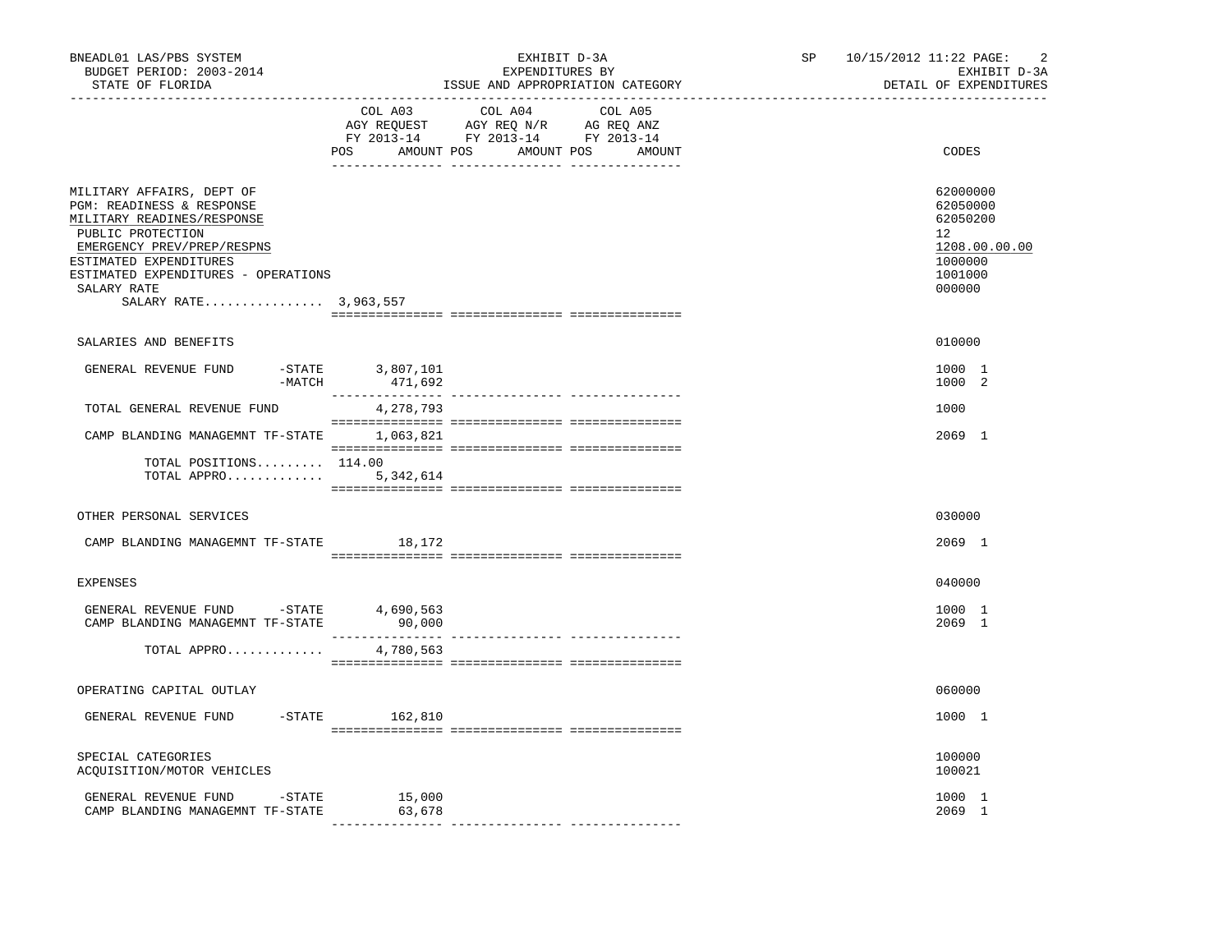| BNEADL01 LAS/PBS SYSTEM<br>BUDGET PERIOD: 2003-2014<br>STATE OF FLORIDA                                                                                                                                                                                                            |                   | EXHIBIT D-3A<br>EXPENDITURES BY<br>ISSUE AND APPROPRIATION CATEGORY                                                       | SP <sub>2</sub> | 10/15/2012 11:22 PAGE:<br>$\overline{3}$<br>EXHIBIT D-3A<br>DETAIL OF EXPENDITURES                |
|------------------------------------------------------------------------------------------------------------------------------------------------------------------------------------------------------------------------------------------------------------------------------------|-------------------|---------------------------------------------------------------------------------------------------------------------------|-----------------|---------------------------------------------------------------------------------------------------|
|                                                                                                                                                                                                                                                                                    | POS<br>AMOUNT POS | COL A03 COL A04 COL A05<br>AGY REQUEST AGY REQ N/R AG REQ ANZ<br>FY 2013-14 FY 2013-14 FY 2013-14<br>AMOUNT POS<br>AMOUNT |                 | CODES                                                                                             |
| MILITARY AFFAIRS, DEPT OF<br>PGM: READINESS & RESPONSE<br>MILITARY READINES/RESPONSE<br>PUBLIC PROTECTION<br>EMERGENCY PREV/PREP/RESPNS<br>ESTIMATED EXPENDITURES<br>ESTIMATED EXPENDITURES - OPERATIONS<br>SPECIAL CATEGORIES<br>ACQUISITION/MOTOR VEHICLES<br>TOTAL APPRO 78,678 |                   |                                                                                                                           |                 | 62000000<br>62050000<br>62050200<br>12<br>1208.00.00.00<br>1000000<br>1001000<br>100000<br>100021 |
| NATL GUARD TUITION ASSIST                                                                                                                                                                                                                                                          |                   |                                                                                                                           |                 | 100061                                                                                            |
| GENERAL REVENUE FUND -STATE 1,781,900                                                                                                                                                                                                                                              |                   |                                                                                                                           |                 | 1000 1                                                                                            |
| CONTRACTED SERVICES                                                                                                                                                                                                                                                                |                   |                                                                                                                           |                 | 100777                                                                                            |
| GENERAL REVENUE FUND -STATE 333,500<br>CAMP BLANDING MANAGEMNT TF-STATE                                                                                                                                                                                                            | 25,000            |                                                                                                                           |                 | 1000 1<br>2069 1                                                                                  |
| TOTAL APPRO                                                                                                                                                                                                                                                                        | 358,500           |                                                                                                                           |                 |                                                                                                   |
| MAINT AND OPERATIONS CONTR                                                                                                                                                                                                                                                         |                   |                                                                                                                           |                 | 102044                                                                                            |
| GENERAL REVENUE FUND $-$ STATE 171,000<br>CAMP BLANDING MANAGEMNT TF-STATE                                                                                                                                                                                                         | 5,000             |                                                                                                                           |                 | 1000 1<br>2069 1                                                                                  |
| TOTAL APPRO                                                                                                                                                                                                                                                                        | 176,000           |                                                                                                                           |                 |                                                                                                   |
| RISK MANAGEMENT INSURANCE                                                                                                                                                                                                                                                          |                   |                                                                                                                           |                 | 103241                                                                                            |
| CAMP BLANDING MANAGEMNT TF-STATE 191,943                                                                                                                                                                                                                                           |                   |                                                                                                                           |                 | 2069 1                                                                                            |
| TR/DMS/HR SVCS/STW CONTRCT                                                                                                                                                                                                                                                         |                   |                                                                                                                           |                 | 107040                                                                                            |
| GENERAL REVENUE FUND -STATE<br>CAMP BLANDING MANAGEMNT TF-STATE                                                                                                                                                                                                                    | 31,586<br>7,873   |                                                                                                                           |                 | 1000 1<br>2069 1                                                                                  |
| TOTAL APPRO                                                                                                                                                                                                                                                                        | 39,459            |                                                                                                                           |                 |                                                                                                   |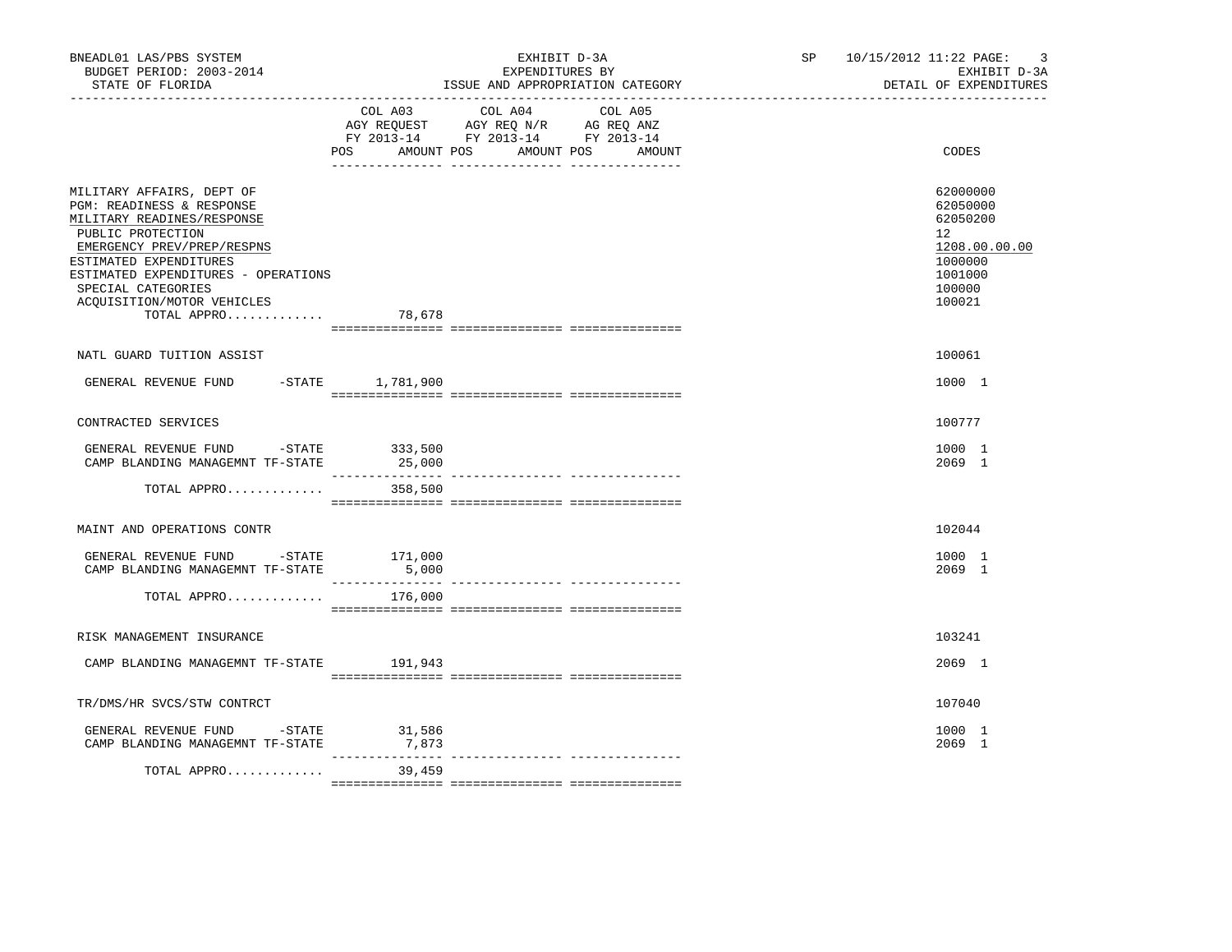| BNEADL01 LAS/PBS SYSTEM<br>BUDGET PERIOD: 2003-2014<br>STATE OF FLORIDA                                                                                                                                  | EXHIBIT D-3A<br>EXPENDITURES BY<br>ISSUE AND APPROPRIATION CATEGORY                                                                         | SP<br>10/15/2012 11:22 PAGE:<br>4<br>EXHIBIT D-3A<br>DETAIL OF EXPENDITURES   |
|----------------------------------------------------------------------------------------------------------------------------------------------------------------------------------------------------------|---------------------------------------------------------------------------------------------------------------------------------------------|-------------------------------------------------------------------------------|
|                                                                                                                                                                                                          | COL A03<br>COL A04<br>COL A05<br>AGY REQUEST AGY REQ N/R AG REQ ANZ<br>FY 2013-14 FY 2013-14 FY 2013-14<br>POS AMOUNT POS AMOUNT POS AMOUNT | CODES                                                                         |
| MILITARY AFFAIRS, DEPT OF<br>PGM: READINESS & RESPONSE<br>MILITARY READINES/RESPONSE<br>PUBLIC PROTECTION<br>EMERGENCY PREV/PREP/RESPNS<br>ESTIMATED EXPENDITURES<br>ESTIMATED EXPENDITURES - OPERATIONS |                                                                                                                                             | 62000000<br>62050000<br>62050200<br>12<br>1208.00.00.00<br>1000000<br>1001000 |
| TOTAL: ESTIMATED EXPENDITURES - OPERATIONS<br>TOTAL POSITIONS 114.00<br>TOTAL ISSUE 12,930,639<br>TOTAL SALARY RATE 3,963,557                                                                            |                                                                                                                                             | 1001000                                                                       |
| CASUALTY INSURANCE PREMIUM<br>ADJUSTMENT<br>SPECIAL CATEGORIES<br>RISK MANAGEMENT INSURANCE                                                                                                              |                                                                                                                                             | 1001090<br>100000<br>103241                                                   |
| CAMP BLANDING MANAGEMNT TF-STATE                                                                                                                                                                         | 73                                                                                                                                          | 2069 1                                                                        |
| FLORIDA RETIREMENT SYSTEM<br>CONTRIBUTION ADJUSTMENT FOR<br>FISCAL YEAR 2012-2013<br>SALARIES AND BENEFITS                                                                                               |                                                                                                                                             | 1001240<br>010000                                                             |
| -STATE<br>GENERAL REVENUE FUND<br>-MATCH                                                                                                                                                                 | $9,379$<br>$1,162$                                                                                                                          | 1000 1<br>1000 2                                                              |
| TOTAL GENERAL REVENUE FUND                                                                                                                                                                               | 10,541                                                                                                                                      | 1000                                                                          |
| CAMP BLANDING MANAGEMNT TF-STATE 2,620<br>TOTAL APPRO                                                                                                                                                    | 13,161                                                                                                                                      | 2069 1                                                                        |
| ADJUSTMENT TO STATE HEALTH<br>INSURANCE PREMIUM CONTRIBUTION -<br>FISCAL YEAR 2012-13<br>SALARIES AND BENEFITS                                                                                           |                                                                                                                                             | 1001830<br>010000                                                             |
| GENERAL REVENUE FUND                                                                                                                                                                                     | $-STATE$<br>9,599<br>$-MATCH$ 1,189                                                                                                         | 1000 1<br>1000 2                                                              |
| TOTAL GENERAL REVENUE FUND                                                                                                                                                                               | 10,788                                                                                                                                      | 1000                                                                          |
| CAMP BLANDING MANAGEMNT TF-STATE                                                                                                                                                                         | 2,682                                                                                                                                       | 2069 1                                                                        |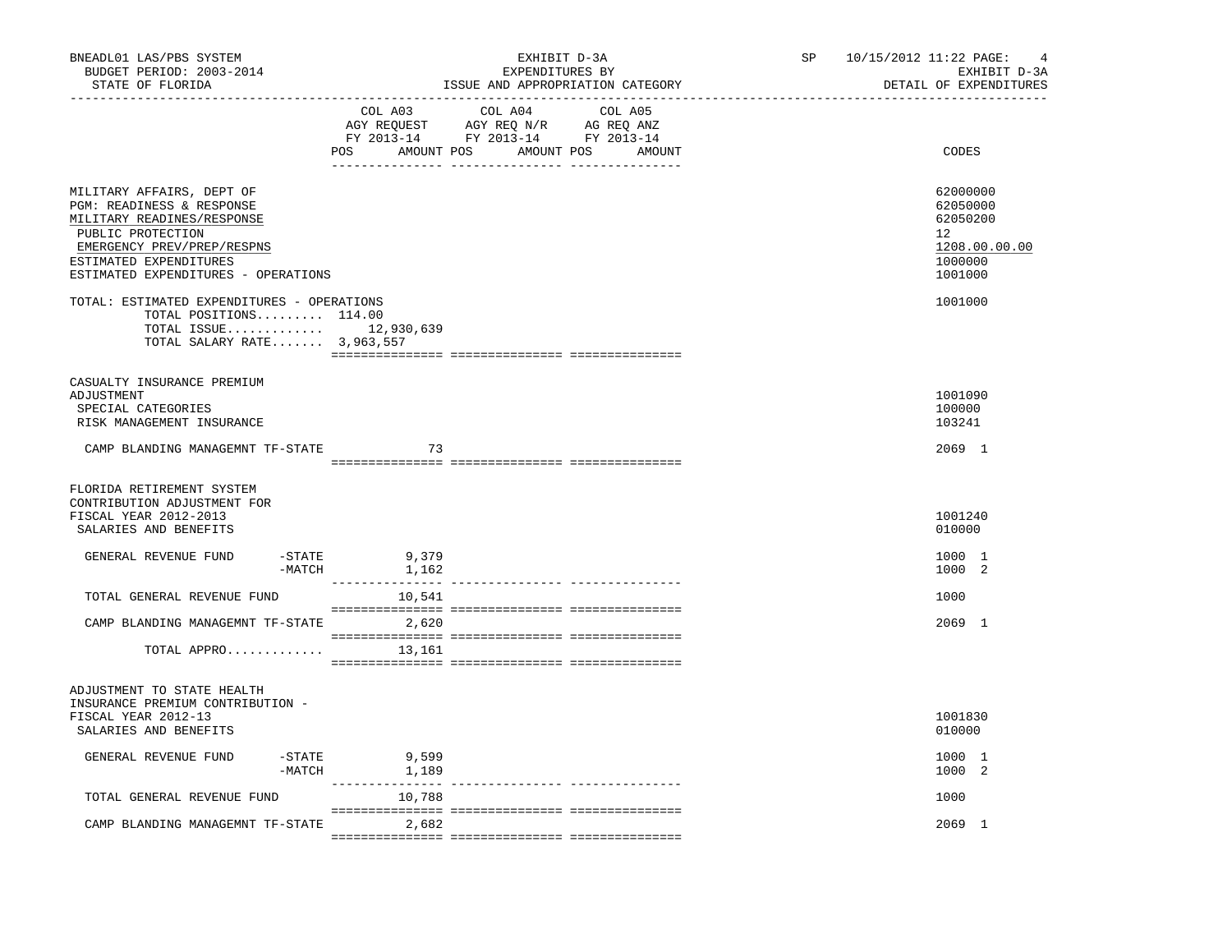| BNEADL01 LAS/PBS SYSTEM<br>BUDGET PERIOD: 2003-2014<br>STATE OF FLORIDA                                                                                                                                                                                                                                                |           | EXHIBIT D-3A<br>EXPENDITURES BY<br>ISSUE AND APPROPRIATION CATEGORY                                                                                                            | <b>SP</b><br>10/15/2012 11:22 PAGE: 5<br>EXHIBIT D-3A<br>DETAIL OF EXPENDITURES |                                                                                         |  |  |
|------------------------------------------------------------------------------------------------------------------------------------------------------------------------------------------------------------------------------------------------------------------------------------------------------------------------|-----------|--------------------------------------------------------------------------------------------------------------------------------------------------------------------------------|---------------------------------------------------------------------------------|-----------------------------------------------------------------------------------------|--|--|
|                                                                                                                                                                                                                                                                                                                        |           | COL A03 COL A04 COL A05<br>AGY REQUEST AGY REO N/R AG REO ANZ<br>FY 2013-14 FY 2013-14 FY 2013-14<br>POS AMOUNT POS AMOUNT POS AMOUNT<br>_____________________________________ |                                                                                 | CODES                                                                                   |  |  |
| MILITARY AFFAIRS, DEPT OF<br><b>PGM: READINESS &amp; RESPONSE</b><br>MILITARY READINES/RESPONSE<br>PUBLIC PROTECTION<br>EMERGENCY PREV/PREP/RESPNS<br>ESTIMATED EXPENDITURES<br>ADJUSTMENT TO STATE HEALTH<br>INSURANCE PREMIUM CONTRIBUTION -<br>FISCAL YEAR 2012-13<br>SALARIES AND BENEFITS<br>TOTAL APPRO $13.470$ |           |                                                                                                                                                                                |                                                                                 | 62000000<br>62050000<br>62050200<br>12<br>1208.00.00.00<br>1000000<br>1001830<br>010000 |  |  |
| REALLOCATION OF HUMAN RESOURCES<br>OUTSOURCING<br>SPECIAL CATEGORIES<br>TR/DMS/HR SVCS/STW CONTRCT                                                                                                                                                                                                                     |           |                                                                                                                                                                                |                                                                                 | 1005900<br>100000<br>107040                                                             |  |  |
| GENERAL REVENUE FUND<br>$-STATE$<br>CAMP BLANDING MANAGEMNT TF-STATE                                                                                                                                                                                                                                                   | 129<br>32 |                                                                                                                                                                                |                                                                                 | 1000 1<br>2069 1                                                                        |  |  |
| TOTAL APPRO                                                                                                                                                                                                                                                                                                            | 161       |                                                                                                                                                                                |                                                                                 |                                                                                         |  |  |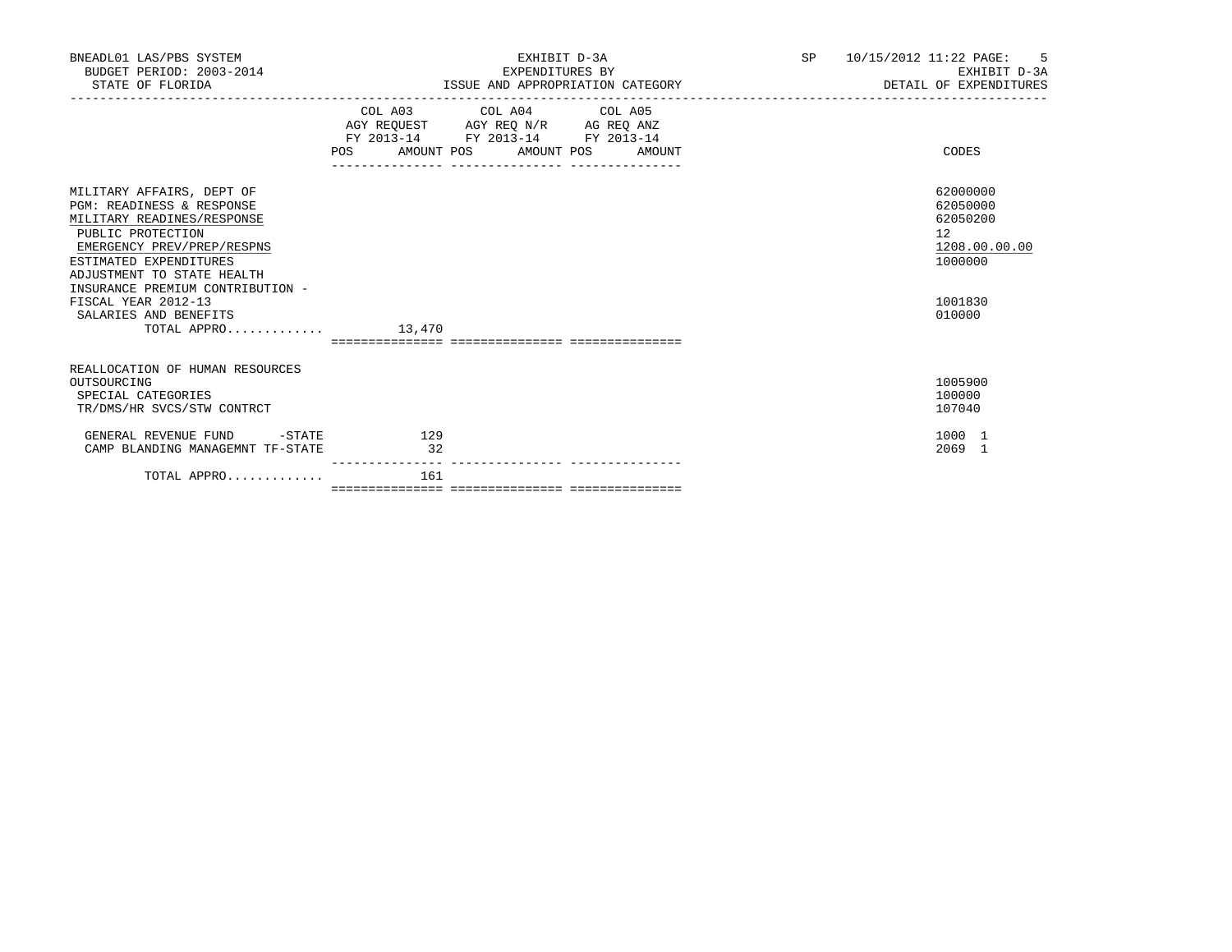| BNEADL01 LAS/PBS SYSTEM<br>BUDGET PERIOD: 2003-2014<br>STATE OF FLORIDA                                                                                                                                                                                                                                                                                 |                         | EXHIBIT D-3A<br>EXPENDITURES BY<br>ISSUE AND APPROPRIATION CATEGORY                                                                                                                                                                                                                                   |                  |          | SP              | 10/15/2012 11:22 PAGE:<br>6<br>EXHIBIT D-3A<br>DETAIL OF EXPENDITURES                             |
|---------------------------------------------------------------------------------------------------------------------------------------------------------------------------------------------------------------------------------------------------------------------------------------------------------------------------------------------------------|-------------------------|-------------------------------------------------------------------------------------------------------------------------------------------------------------------------------------------------------------------------------------------------------------------------------------------------------|------------------|----------|-----------------|---------------------------------------------------------------------------------------------------|
|                                                                                                                                                                                                                                                                                                                                                         | COL A03                 | COL A04<br>$\begin{tabular}{lllllllll} \bf AGY \,\, &\bf REQUEST \,\, &\bf AGY \,\, &\bf REQ \,\, &\bf N/R \,\, &\bf AG \,\, &\bf REQ \,\, &\bf ANZ \,\, \\ \bf FY \,\, &\bf 2013-14 \,\, &\bf FY \,\, &\bf 2013-14 \,\, &\bf FY \,\, &\bf 2013-14 \end{tabular}$<br>POS AMOUNT POS AMOUNT POS AMOUNT | COL A05          |          |                 | CODES                                                                                             |
| MILITARY AFFAIRS, DEPT OF<br>PGM: READINESS & RESPONSE<br>MILITARY READINES/RESPONSE<br>PUBLIC PROTECTION<br>EMERGENCY PREV/PREP/RESPNS<br>INTRA-AGENCY REORGANIZATIONS<br>REALIGN OPERATING FUNDING - DEDUCT<br>SALARY RATE<br>SALARY RATE 280,083-                                                                                                    |                         |                                                                                                                                                                                                                                                                                                       |                  |          |                 | 62000000<br>62050000<br>62050200<br>$12^{\circ}$<br>1208.00.00.00<br>1800000<br>1800210<br>000000 |
| SALARIES AND BENEFITS                                                                                                                                                                                                                                                                                                                                   |                         |                                                                                                                                                                                                                                                                                                       |                  |          |                 | 010000                                                                                            |
| $-MATCH$<br>GENERAL REVENUE FUND                                                                                                                                                                                                                                                                                                                        | $10.00 -$<br>$418,943-$ |                                                                                                                                                                                                                                                                                                       |                  |          |                 | 1000 2                                                                                            |
| TOTAL: REALIGN OPERATING FUNDING - DEDUCT<br>TOTAL POSITIONS 10.00-<br>TOTAL ISSUE<br>TOTAL SALARY RATE 280,083-                                                                                                                                                                                                                                        | 418,943-                |                                                                                                                                                                                                                                                                                                       |                  |          |                 | 1800210                                                                                           |
|                                                                                                                                                                                                                                                                                                                                                         |                         |                                                                                                                                                                                                                                                                                                       |                  |          |                 |                                                                                                   |
| AGENCY ISSUE NARRATIVE:<br>2013-2014 BUDGET YEAR NARRATIVE:                                                                                                                                                                                                                                                                                             |                         |                                                                                                                                                                                                                                                                                                       | IT COMPONENT? NO |          |                 |                                                                                                   |
| The Department of Military Affairs (DMA) requests realignment of ten(10) existing FTEs between Budget Entities. The<br>position changes will take place between Budget Entities 62050200 (Military Readiness/Response) and 62050500<br>(Federal/State Cooperative Agreements).                                                                          |                         |                                                                                                                                                                                                                                                                                                       |                  |          |                 |                                                                                                   |
| These positions support the 125th Fighter Wing of the Florida Air National Guard. The positions are supported by a<br>Cooperative Agreement, which is a 75% Federal share and 25% State share. These positions are funded by the State share.<br>This realignment will more logically represent the accounting, reporting and budgeting of these funds. |                         |                                                                                                                                                                                                                                                                                                       |                  |          |                 |                                                                                                   |
| POSITION DETAIL OF SALARIES AND BENEFITS:                                                                                                                                                                                                                                                                                                               |                         |                                                                                                                                                                                                                                                                                                       |                  |          |                 |                                                                                                   |
|                                                                                                                                                                                                                                                                                                                                                         | ETE                     | BASE RATE                                                                                                                                                                                                                                                                                             | ADDITIVES        | BENEFITS | SUBTOTAL        | LAPSE LAPSED SALARIES<br>AND BENEFITS                                                             |
| A03 - AGY REQUEST FY 2013-14                                                                                                                                                                                                                                                                                                                            |                         |                                                                                                                                                                                                                                                                                                       |                  |          |                 |                                                                                                   |
| CHANGES TO CURRENTLY AUTHORIZED POSITIONS                                                                                                                                                                                                                                                                                                               |                         |                                                                                                                                                                                                                                                                                                       |                  |          |                 |                                                                                                   |
| 0004 SENIOR CLERK<br>00216 001                                                                                                                                                                                                                                                                                                                          | $1.00 -$                | $26,923-$                                                                                                                                                                                                                                                                                             |                  | 13,631-  | $40,554 - 0.00$ | $40,554-$                                                                                         |
| 4612 ENGINEERING TECHNICIAN IV<br>00086 001<br>6389 LABORER                                                                                                                                                                                                                                                                                             | $1.00-$                 | $27,926-$                                                                                                                                                                                                                                                                                             |                  | 13,759-  | $41,685 - 0.00$ | $41,685-$                                                                                         |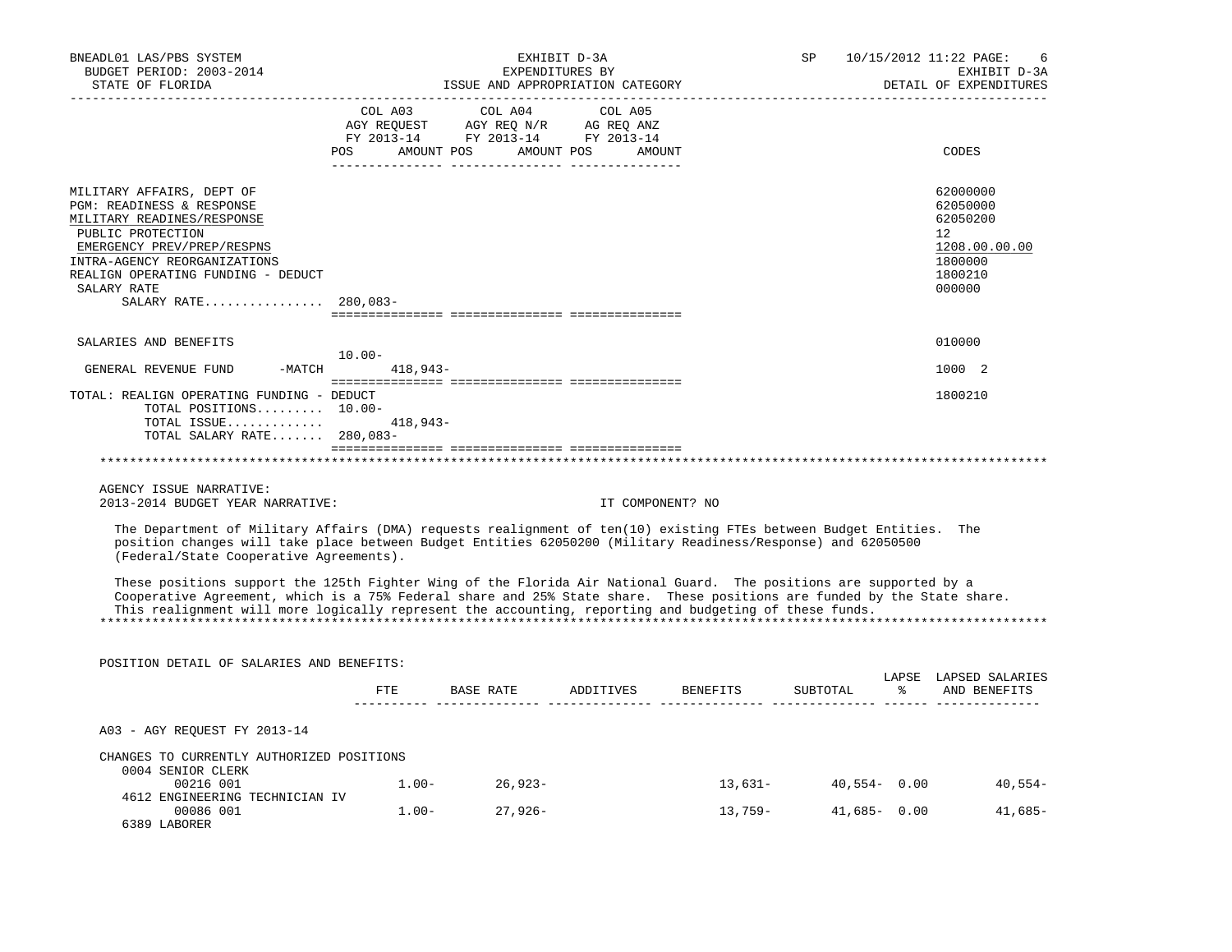| BUDGET PERIOD: 2003-2014<br>STATE OF FLORIDA                                                                                                                                                                                                                                    |                                                    | EXHIBIT D-3A<br>ISSUE AND APPROPRIATION CATEGORY                                                                                                                                                                                                                                                                                                          | EXPENDITURES BY  |                                                                                 |                                                                                                                      | SP 10/15/2012 11:22 PAGE: 7<br>EXHIBIT D-3A<br>DETAIL OF EXPENDITURES                                                                         |
|---------------------------------------------------------------------------------------------------------------------------------------------------------------------------------------------------------------------------------------------------------------------------------|----------------------------------------------------|-----------------------------------------------------------------------------------------------------------------------------------------------------------------------------------------------------------------------------------------------------------------------------------------------------------------------------------------------------------|------------------|---------------------------------------------------------------------------------|----------------------------------------------------------------------------------------------------------------------|-----------------------------------------------------------------------------------------------------------------------------------------------|
|                                                                                                                                                                                                                                                                                 |                                                    | $\begin{tabular}{lllllllllll} &\multicolumn{4}{c}{\text{COL A03}} &\multicolumn{4}{c}{\text{COL A04}} &\multicolumn{4}{c}{\text{COL A05}} \\ \multicolumn{4}{c}{\text{AGY REQUEST}} &\multicolumn{4}{c}{\text{AGY REQ N/R}} &\multicolumn{4}{c}{\text{AG REQ ANZ}} \end{tabular}$<br>FY 2013-14 FY 2013-14 FY 2013-14<br>POS AMOUNT POS AMOUNT POS AMOUNT |                  |                                                                                 |                                                                                                                      | CODES                                                                                                                                         |
| MILITARY AFFAIRS, DEPT OF<br>PGM: READINESS & RESPONSE<br>MILITARY READINES/RESPONSE<br>PUBLIC PROTECTION<br>EMERGENCY PREV/PREP/RESPNS<br>INTRA-AGENCY REORGANIZATIONS<br>REALIGN OPERATING FUNDING - DEDUCT                                                                   |                                                    |                                                                                                                                                                                                                                                                                                                                                           |                  |                                                                                 |                                                                                                                      | 62000000<br>62050000<br>62050200<br>12<br>1208.00.00.00<br>1800000<br>1800210                                                                 |
| POSITION DETAIL OF SALARIES AND BENEFITS:                                                                                                                                                                                                                                       | FTE                                                | BASE RATE ADDITIVES BENEFITS SUBTOTAL $\frac{2}{3}$ AND BENEFITS                                                                                                                                                                                                                                                                                          |                  |                                                                                 |                                                                                                                      | LAPSE LAPSED SALARIES                                                                                                                         |
| A03 - AGY REOUEST FY 2013-14                                                                                                                                                                                                                                                    |                                                    |                                                                                                                                                                                                                                                                                                                                                           |                  |                                                                                 |                                                                                                                      |                                                                                                                                               |
| CHANGES TO CURRENTLY AUTHORIZED POSITIONS<br>00190 001<br>6466 MAINTENANCE MECHANIC<br>00012 001<br>00082 001<br>00083 001<br>00084 001<br>00085 001<br>00087 001<br>6376 MAINTENANCE SUPERVISOR II - SES<br>00081 001<br>TOTALS FOR ISSUE BY FUND<br>1000 GENERAL REVENUE FUND | $1.00 - 24,580 -$<br>$1.00 -$<br>$1.00 - 36,384 -$ | $1.00 - 17,327 -$<br>$1.00 - 24,580 -$<br>$1.00 -$<br>$1.00 -$<br>$26.362 -$<br>$27.664 -$<br>$35.926 -$<br>$31,640-$                                                                                                                                                                                                                                     | $771 - 13,428 -$ | $12,400-$<br>$13,559-$<br>13,725-<br>14,785-<br>13,329-<br>14,235-<br>$16,009-$ | 29,727- 0.00<br>$39,921 - 0.00$<br>$41,389 - 0.00$<br>50,711- 0.00<br>37,909-0.00<br>45,875- 0.00<br>$52,393 - 0.00$ | $29,727-$<br>38,779- 0.00 38,779-<br>$39,921-$<br>41,389-<br>$50, 711 -$<br>$37,909-$<br>45,875-<br>$52,393-$<br>$418,943-$<br>-------------- |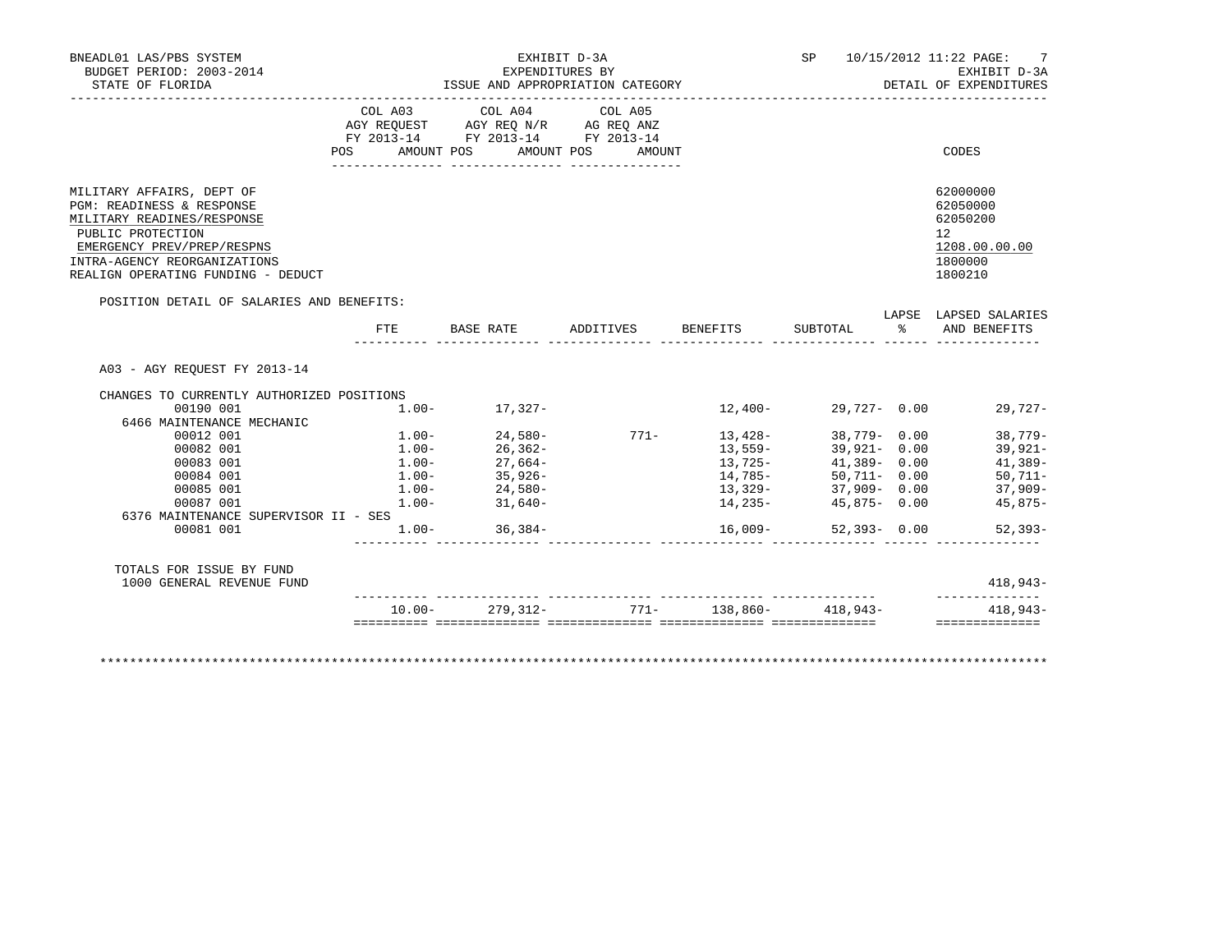| BNEADL01 LAS/PBS SYSTEM<br>BUDGET PERIOD: 2003-2014<br>STATE OF FLORIDA                                                                                                                                                                                                        |        |        | ISSUE AND APPROPRIATION CATEGORY                                                                                                                                                                                                                           | EXHIBIT D-3A<br>EXPENDITURES BY | 10/15/2012 11:22 PAGE: 8<br>SP <sub>2</sub><br>EXHIBIT D-3A<br>DETAIL OF EXPENDITURES |                                                                    |  |  |
|--------------------------------------------------------------------------------------------------------------------------------------------------------------------------------------------------------------------------------------------------------------------------------|--------|--------|------------------------------------------------------------------------------------------------------------------------------------------------------------------------------------------------------------------------------------------------------------|---------------------------------|---------------------------------------------------------------------------------------|--------------------------------------------------------------------|--|--|
|                                                                                                                                                                                                                                                                                |        |        | COL A03 COL A04 COL A05<br>$\begin{tabular}{lllllll} \bf AGY \,\, REQUEST \,\, &\bf AGY \,\, REQ \,\, N/R &\bf AG \,\, REQ \,\, ANZ \\ \bf FY \,\, 2013-14 &\bf FY \,\, 2013-14 &\bf FY \,\, 2013-14 \\ \end{tabular}$<br>POS AMOUNT POS AMOUNT POS AMOUNT |                                 |                                                                                       | CODES                                                              |  |  |
| MILITARY AFFAIRS, DEPT OF<br><b>PGM: READINESS &amp; RESPONSE</b><br>MILITARY READINES/RESPONSE<br>PUBLIC PROTECTION<br>EMERGENCY PREV/PREP/RESPNS<br>ANNUALIZATION OF ADMINISTERED<br>FUNDS APPROPRIATIONS<br>STATE HEALTH INSURANCE ADJUSTMENT<br>FOR FY 2012-13 - 10 MONTHS |        |        |                                                                                                                                                                                                                                                            |                                 |                                                                                       | 62000000<br>62050000<br>62050200<br>12<br>1208.00.00.00<br>26A0000 |  |  |
| ANNUALIZATION<br>SALARIES AND BENEFITS                                                                                                                                                                                                                                         |        |        |                                                                                                                                                                                                                                                            |                                 |                                                                                       | 26A1830<br>010000                                                  |  |  |
| GENERAL REVENUE FUND -STATE 47,995                                                                                                                                                                                                                                             | -MATCH | 5,945  |                                                                                                                                                                                                                                                            |                                 |                                                                                       | 1000 1<br>1000 2                                                   |  |  |
| TOTAL GENERAL REVENUE FUND                                                                                                                                                                                                                                                     |        | 53,940 |                                                                                                                                                                                                                                                            |                                 |                                                                                       | 1000                                                               |  |  |
| CAMP BLANDING MANAGEMNT TF-STATE                                                                                                                                                                                                                                               |        | 13,410 |                                                                                                                                                                                                                                                            |                                 |                                                                                       | 2069 1                                                             |  |  |
| TOTAL APPRO                                                                                                                                                                                                                                                                    |        | 67,350 |                                                                                                                                                                                                                                                            |                                 |                                                                                       |                                                                    |  |  |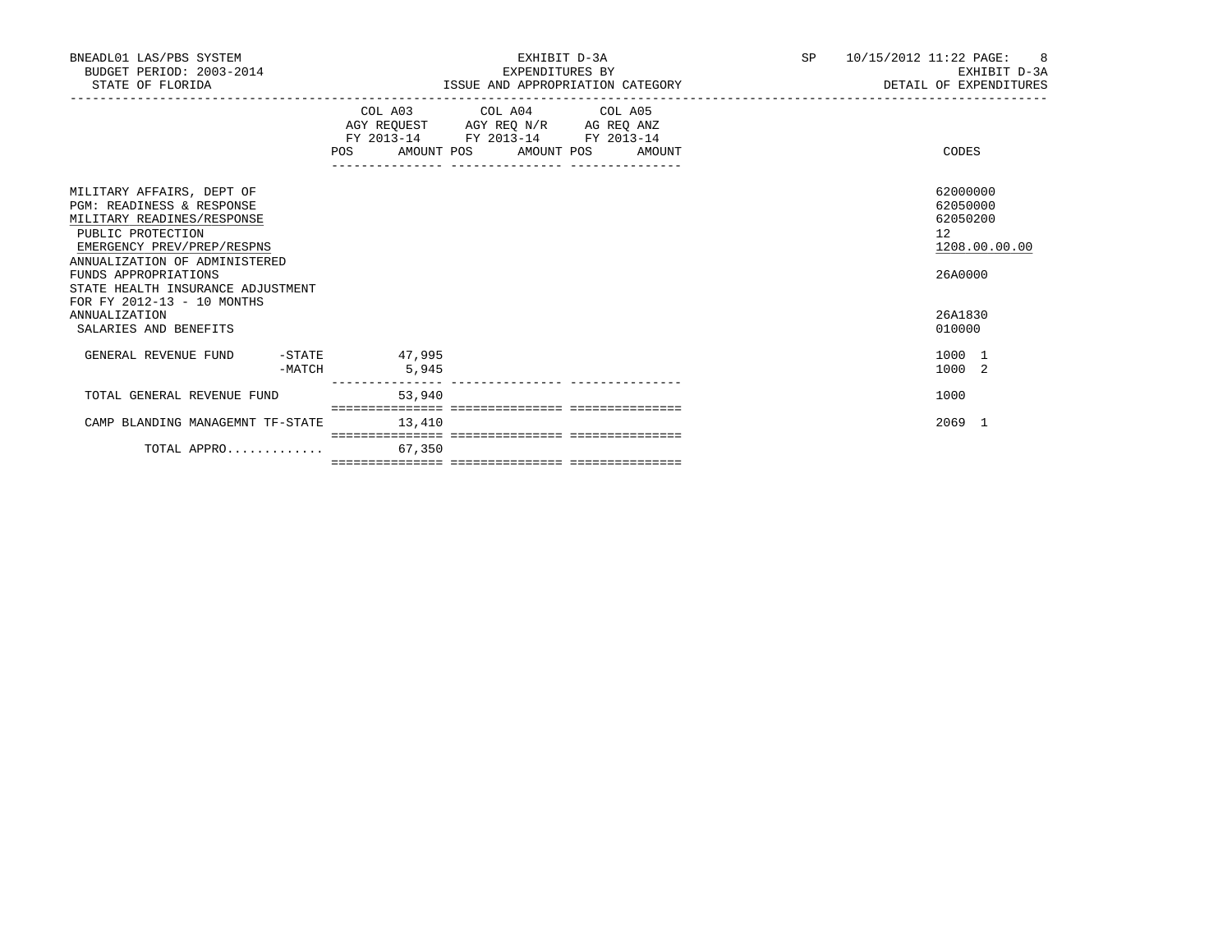| BNEADL01 LAS/PBS SYSTEM<br>BUDGET PERIOD: 2003-2014<br>STATE OF FLORIDA                                                                                                                 |           | EXPENDITURES BY<br>ISSUE AND APPROPRIATION CATEGORY                                                                        | EXHIBIT D-3A |        | SP | 10/15/2012 11:22 PAGE: 9<br>EXHIBIT D-3A<br>DETAIL OF EXPENDITURES           |
|-----------------------------------------------------------------------------------------------------------------------------------------------------------------------------------------|-----------|----------------------------------------------------------------------------------------------------------------------------|--------------|--------|----|------------------------------------------------------------------------------|
|                                                                                                                                                                                         | POS       | COL A03 COL A04 COL A05<br>AGY REQUEST AGY REQ N/R AG REQ ANZ<br>FY 2013-14 FY 2013-14 FY 2013-14<br>AMOUNT POS AMOUNT POS |              | AMOUNT |    | CODES                                                                        |
| MILITARY AFFAIRS, DEPT OF<br><b>PGM: READINESS &amp; RESPONSE</b><br>MILITARY READINES/RESPONSE<br>PUBLIC PROTECTION<br>EMERGENCY PREV/PREP/RESPNS<br>WORKLOAD<br>SALARIES AND BENEFITS |           |                                                                                                                            |              |        |    | 62000000<br>62050000<br>62050200<br>12<br>1208.00.00.00<br>3000000<br>010000 |
| GENERAL REVENUE FUND                                                                                                                                                                    | $-$ STATE | 100,000 100,000                                                                                                            |              |        |    | 1000 1                                                                       |
|                                                                                                                                                                                         |           |                                                                                                                            |              |        |    |                                                                              |

 AGENCY ISSUE NARRATIVE: 2013-2014 BUDGET YEAR NARRATIVE: IT COMPONENT? NO

 The Department of Military Affairs (DMA) requests \$ 100,000 of NON-RECURRING funds to support annual Emergency Training exercises for Soldiers and Airmen who participate in Defense Support to Civil Authorities (DSCA) training events and exercises. As an integral part of the State of Florida disaster/emergency response effort, DMA/Florida National Guard (FLNG) participates annually in planning, coordinating, training and exercise activites that support various state and local agencies. On average DMA/FLNG supports approximately 10 events annually that incorporate approximately 1,400 personnel mandays and includes a multitude of resource/support requirements, all of which culminate with the annual State of Florida Statewide Hurricane Exercise. In the past DMA has been able to utilize federal funding for the majority of the

 training events and exercises, as allowed under Defense Support to Civil Authorities (DSCA) guidelines. DMA anticipates we will not have federal funding available to us next year or in future years, thus requiring us to request state funding for this critical expenditure. This increase in funding will ensure that DMA/FLNG can prepare for and participate in state and local disaster / emergency preparedness activities to ensure an effective coordinated response to the citizens of the Florida when required.

 NOTE: This request is for additional Appropriation ONLY, to cover Salaries of Florida National Guard members when they participate in training events and exercises. \*\*\*\*\*\*\*\*\*\*\*\*\*\*\*\*\*\*\*\*\*\*\*\*\*\*\*\*\*\*\*\*\*\*\*\*\*\*\*\*\*\*\*\*\*\*\*\*\*\*\*\*\*\*\*\*\*\*\*\*\*\*\*\*\*\*\*\*\*\*\*\*\*\*\*\*\*\*\*\*\*\*\*\*\*\*\*\*\*\*\*\*\*\*\*\*\*\*\*\*\*\*\*\*\*\*\*\*\*\*\*\*\*\*\*\*\*\*\*\*\*\*\*\*\*\*\*

| POSITION DETAIL OF SALARIES AND BENEFITS:        |     |           |           |          |          |             |                                 |
|--------------------------------------------------|-----|-----------|-----------|----------|----------|-------------|---------------------------------|
|                                                  | FTE | BASE RATE | ADDITIVES | BENEFITS | SUBTOTAL | LAPSE<br>ႜၟ | LAPSED SALARIES<br>AND BENEFITS |
| A03 - AGY REQUEST FY 2013-14                     |     |           |           |          |          |             |                                 |
| CHANGES TO CURRENTLY AUTHORIZED POSITIONS        |     |           |           |          |          |             |                                 |
| OTHER SALARY AMOUNT<br>1000 GENERAL REVENUE FUND |     |           |           |          |          |             | 100,000                         |
|                                                  |     |           |           |          |          |             | -----------<br>100,000          |
|                                                  |     |           |           |          |          |             | ---------                       |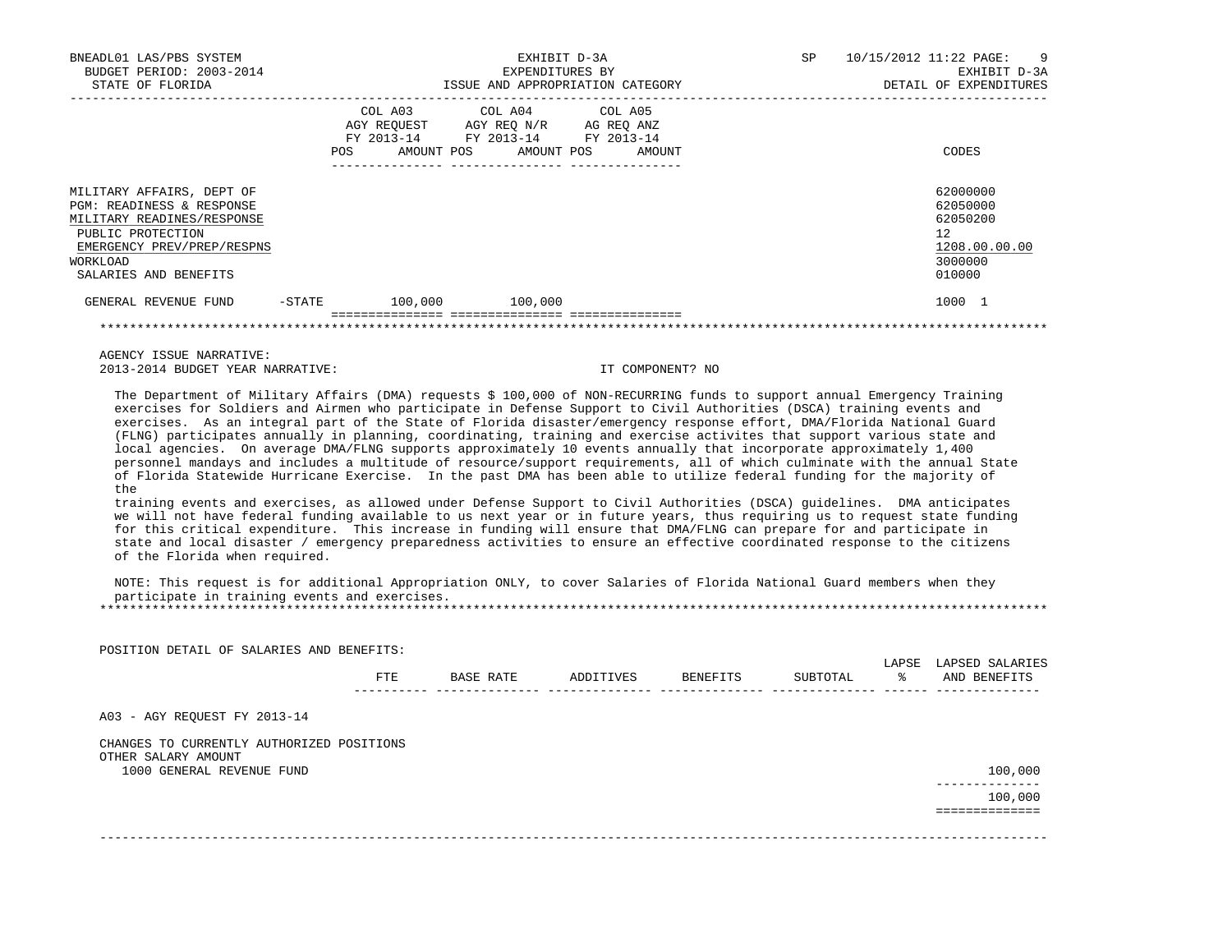| BNEADL01 LAS/PBS SYSTEM<br>BUDGET PERIOD: 2003-2014<br>STATE OF FLORIDA                                                                             |                           | EXHIBIT D-3A<br>EXPENDITURES BY<br>ISSUE AND APPROPRIATION CATEGORY               |                                 | SP       | 10/15/2012 11:22 PAGE: 10<br>EXHIBIT D-3A<br>DETAIL OF EXPENDITURES |
|-----------------------------------------------------------------------------------------------------------------------------------------------------|---------------------------|-----------------------------------------------------------------------------------|---------------------------------|----------|---------------------------------------------------------------------|
|                                                                                                                                                     | COL A03<br>POS AMOUNT POS | COL A04<br>AGY REQUEST AGY REQ N/R AG REQ ANZ<br>FY 2013-14 FY 2013-14 FY 2013-14 | COL A05<br>AMOUNT POS<br>AMOUNT |          | CODES                                                               |
| MILITARY AFFAIRS, DEPT OF<br>PGM: READINESS & RESPONSE<br>MILITARY READINES/RESPONSE<br>PUBLIC PROTECTION<br>EMERGENCY PREV/PREP/RESPNS<br>WORKLOAD |                           |                                                                                   |                                 |          | 62000000<br>62050000<br>62050200<br>12<br>1208.00.00.00<br>3000000  |
| POSITION DETAIL OF SALARIES AND BENEFITS:                                                                                                           |                           |                                                                                   |                                 |          | LAPSE LAPSED SALARIES                                               |
|                                                                                                                                                     |                           | FTE BASE RATE ADDITIVES BENEFITS                                                  |                                 | SUBTOTAL | % AND BENEFITS                                                      |
| A04 - AGY REO N/R FY 2013-14                                                                                                                        |                           |                                                                                   |                                 |          |                                                                     |
| CHANGES TO CURRENTLY AUTHORIZED POSITIONS<br>OTHER SALARY AMOUNT<br>1000 GENERAL REVENUE FUND                                                       |                           |                                                                                   |                                 |          | 100,000                                                             |
|                                                                                                                                                     |                           |                                                                                   |                                 |          | --------------<br>100,000                                           |
|                                                                                                                                                     |                           |                                                                                   |                                 |          | ==============                                                      |
| ADMINISTRATIVE SUPPORT FOR CAMP<br>BLANDING<br>SALARY RATE                                                                                          |                           |                                                                                   |                                 |          | 3000320<br>000000                                                   |
| SALARY RATE $25,479$                                                                                                                                |                           |                                                                                   |                                 |          |                                                                     |
| SALARIES AND BENEFITS                                                                                                                               |                           |                                                                                   |                                 |          | 010000                                                              |
| CAMP BLANDING MANAGEMNT TF-STATE                                                                                                                    | 1.00<br>32,463            |                                                                                   |                                 |          | 2069 1                                                              |
| <b>EXPENSES</b>                                                                                                                                     |                           |                                                                                   |                                 |          | 040000                                                              |
| CAMP BLANDING MANAGEMNT TF-STATE                                                                                                                    |                           | 8,551 3,546                                                                       |                                 |          | 2069 1                                                              |
| SPECIAL CATEGORIES<br>TR/DMS/HR SVCS/STW CONTRCT                                                                                                    |                           |                                                                                   |                                 |          | 100000<br>107040                                                    |
| CAMP BLANDING MANAGEMNT TF-STATE                                                                                                                    | 354                       |                                                                                   |                                 |          | 2069 1                                                              |
| TOTAL: ADMINISTRATIVE SUPPORT FOR CAMP<br>BLANDING<br>TOTAL POSITIONS 1.00                                                                          |                           |                                                                                   |                                 |          | 3000320                                                             |
| TOTAL ISSUE<br>TOTAL SALARY RATE 25,479                                                                                                             | 41,368                    | 3,546                                                                             |                                 |          |                                                                     |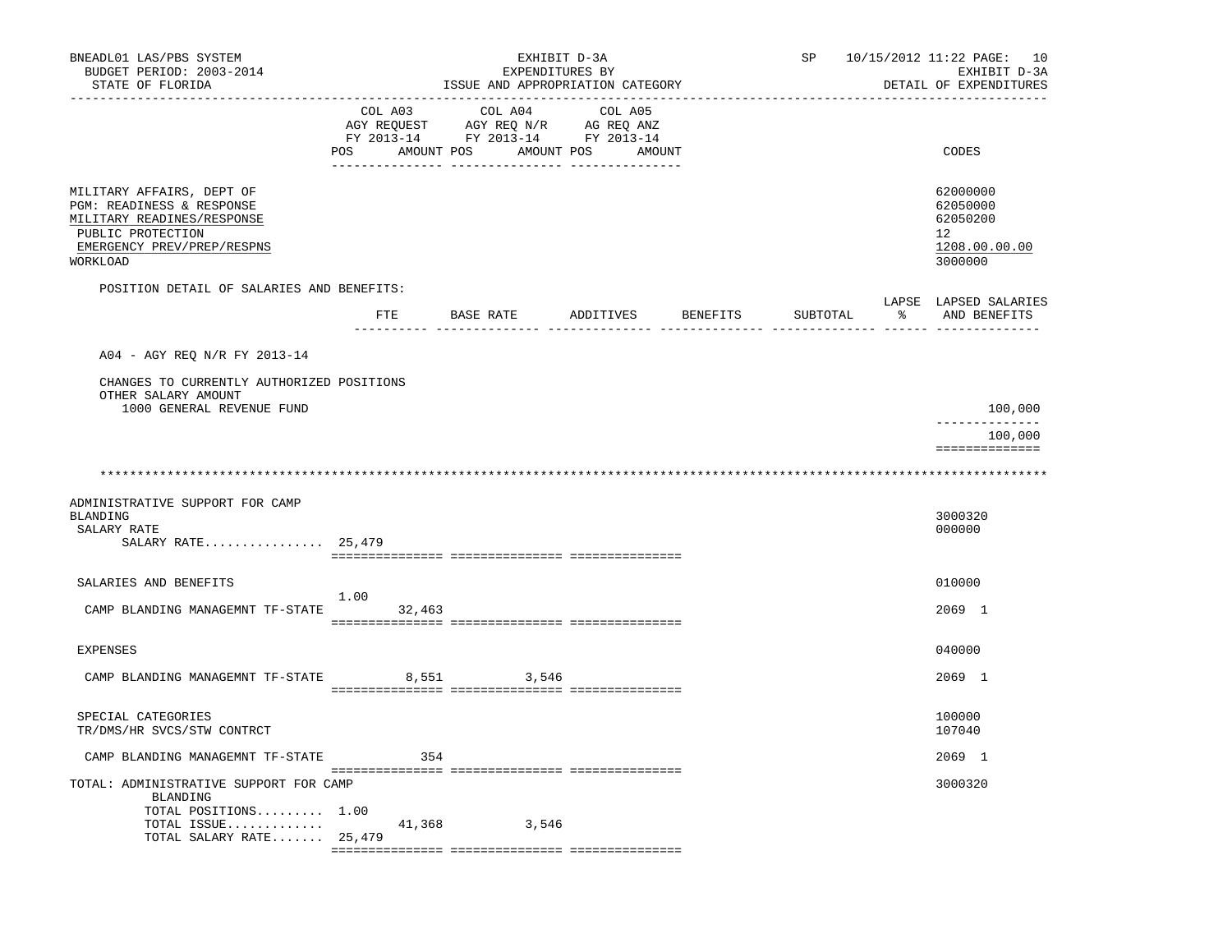| STATE OF FLORIDA                                                                                                                                                                                                                                                                                                                                                                                                                                                                                                                                                           |     | ISSUE AND APPROPRIATION CATEGORY                                                                                                                                                                                             | EXHIBIT D-3A<br>EXPENDITURES BY |                            | SP            | 10/15/2012 11:22 PAGE: 11<br>EXHIBIT D-3A<br>DETAIL OF EXPENDITURES           |
|----------------------------------------------------------------------------------------------------------------------------------------------------------------------------------------------------------------------------------------------------------------------------------------------------------------------------------------------------------------------------------------------------------------------------------------------------------------------------------------------------------------------------------------------------------------------------|-----|------------------------------------------------------------------------------------------------------------------------------------------------------------------------------------------------------------------------------|---------------------------------|----------------------------|---------------|-------------------------------------------------------------------------------|
|                                                                                                                                                                                                                                                                                                                                                                                                                                                                                                                                                                            |     | COL A03 COL A04 COL A05<br>$\begin{tabular}{lllllll} \bf AGY \;\; RegUEST & \tt AGY \;\; REG \;\; N/R & \tt AG \;\; REG \;\; ANZ \\ \hline \tt FY \;\; 2013-14 & \tt FY \;\; 2013-14 & \tt FY \;\; 2013-14 \\ \end{tabular}$ |                                 |                            |               |                                                                               |
| POS                                                                                                                                                                                                                                                                                                                                                                                                                                                                                                                                                                        |     | AMOUNT POS                                                                                                                                                                                                                   | AMOUNT POS<br>AMOUNT            |                            |               | CODES                                                                         |
| MILITARY AFFAIRS, DEPT OF<br>PGM: READINESS & RESPONSE<br>MILITARY READINES/RESPONSE<br>PUBLIC PROTECTION<br>EMERGENCY PREV/PREP/RESPNS<br>WORKLOAD<br>ADMINISTRATIVE SUPPORT FOR CAMP                                                                                                                                                                                                                                                                                                                                                                                     |     |                                                                                                                                                                                                                              |                                 |                            |               | 62000000<br>62050000<br>62050200<br>12<br>1208.00.00.00<br>3000000<br>3000320 |
| BLANDING                                                                                                                                                                                                                                                                                                                                                                                                                                                                                                                                                                   |     |                                                                                                                                                                                                                              |                                 |                            |               |                                                                               |
| AGENCY ISSUE NARRATIVE:                                                                                                                                                                                                                                                                                                                                                                                                                                                                                                                                                    |     |                                                                                                                                                                                                                              |                                 |                            |               |                                                                               |
| 2013-2014 BUDGET YEAR NARRATIVE:                                                                                                                                                                                                                                                                                                                                                                                                                                                                                                                                           |     |                                                                                                                                                                                                                              | IT COMPONENT? NO                |                            |               |                                                                               |
| National Guard at the Camp Blanding Joint Training Center (CBJTC). This position will provide for two separate and<br>distinct duties for which there is no permanent position. Duties are currently being performed by two contractors funded<br>by General Revenue. This position will assist both the CBJTC Museum Curator and the State Agency Coordinator.<br>This new position will replace two current contract positions at CBJTC.<br>This position is essential to the daily operations of the CBJTC.<br>This position provides excellent employment opportunity. |     |                                                                                                                                                                                                                              |                                 |                            |               |                                                                               |
| There is adequate existing building space for this employee                                                                                                                                                                                                                                                                                                                                                                                                                                                                                                                |     |                                                                                                                                                                                                                              |                                 |                            |               |                                                                               |
| POSITION DETAIL OF SALARIES AND BENEFITS:                                                                                                                                                                                                                                                                                                                                                                                                                                                                                                                                  | FTE | BASE RATE ADDITIVES BENEFITS                                                                                                                                                                                                 |                                 |                            | SUBTOTAL      | AND BENEFITS                                                                  |
| A03 - AGY REQUEST FY 2013-14<br>NEW POSITIONS<br>0709 ADMINISTRATIVE ASSISTANT I<br>N0021 001                                                                                                                                                                                                                                                                                                                                                                                                                                                                              |     | 1.00 25,479                                                                                                                                                                                                                  |                                 |                            |               |                                                                               |
|                                                                                                                                                                                                                                                                                                                                                                                                                                                                                                                                                                            |     | , coordinational correspondence coordinational coordinations coordinations                                                                                                                                                   |                                 | 13,445 38,924 16.60 32,463 |               |                                                                               |
| TOTALS FOR ISSUE BY FUND<br>2069 CAMP BLANDING MANAGEMNT TF                                                                                                                                                                                                                                                                                                                                                                                                                                                                                                                |     |                                                                                                                                                                                                                              |                                 |                            |               | 32,463                                                                        |
|                                                                                                                                                                                                                                                                                                                                                                                                                                                                                                                                                                            |     | 1.00 25,479                                                                                                                                                                                                                  |                                 |                            | 13,445 38,924 | LAPSE LAPSED SALARIES<br>--------------<br>32,463                             |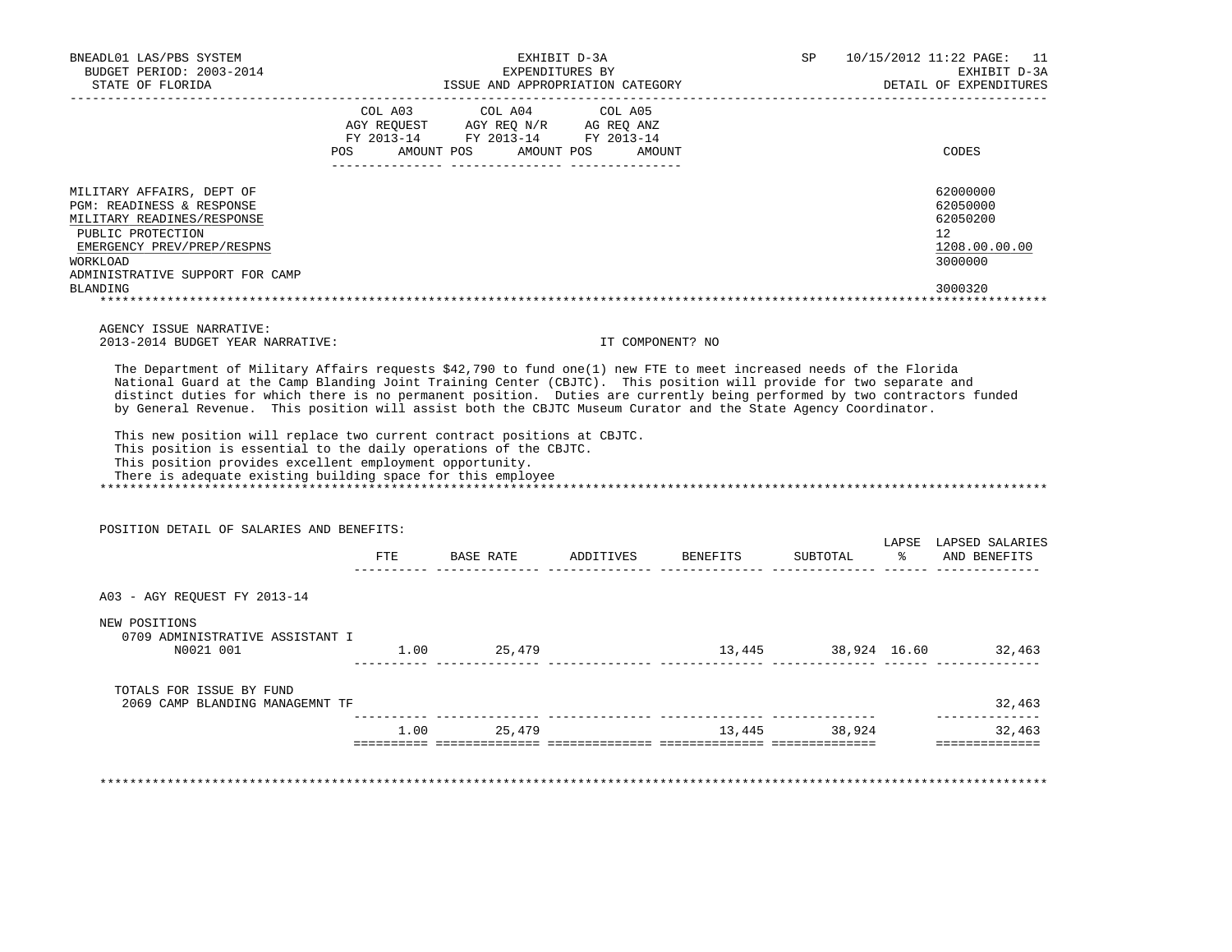| BNEADL01 LAS/PBS SYSTEM<br>BUDGET PERIOD: 2003-2014<br>STATE OF FLORIDA                                                                                                                                                                             | EXHIBIT D-3A<br>EXPENDITURES BY<br>ISSUE AND APPROPRIATION CATEGORY |                                                                                                                                      |  | 12<br>10/15/2012 11:22 PAGE:<br>EXHIBIT D-3A<br>DETAIL OF EXPENDITURES                            |
|-----------------------------------------------------------------------------------------------------------------------------------------------------------------------------------------------------------------------------------------------------|---------------------------------------------------------------------|--------------------------------------------------------------------------------------------------------------------------------------|--|---------------------------------------------------------------------------------------------------|
|                                                                                                                                                                                                                                                     | POS                                                                 | COL A03 COL A04 COL A05<br>AGY REQUEST AGY REO N/R AG REO ANZ<br>FY 2013-14 FY 2013-14 FY 2013-14<br>AMOUNT POS AMOUNT POS<br>AMOUNT |  | CODES                                                                                             |
| MILITARY AFFAIRS, DEPT OF<br>PGM: READINESS & RESPONSE<br>MILITARY READINES/RESPONSE<br>PUBLIC PROTECTION<br>EMERGENCY PREV/PREP/RESPNS<br>CAPITAL IMPROVEMENT PLAN<br>MAINTENANCE AND REPAIR<br>FIXED CAPITAL OUTLAY<br>READY CENTERS REVITAL PLAN |                                                                     |                                                                                                                                      |  | 62000000<br>62050000<br>62050200<br>12<br>1208.00.00.00<br>9900000<br>990M000<br>080000<br>086937 |
| GENERAL REVENUE FUND                                                                                                                                                                                                                                | -STATE                                                              |                                                                                                                                      |  | 1000 1                                                                                            |
|                                                                                                                                                                                                                                                     |                                                                     |                                                                                                                                      |  |                                                                                                   |

AGENCY NARRATIVE:

2013-2014 BUDGET YEAR NARRATIVE: READY CENTERS REVITAL PLAN IT COMPONENT? NO

 The Department of Military Affairs requests \$15,000,000 of NON-RECURRING appropriation to continue renovating state readiness centers to meet state and federal building codes. National Guard Readiness Centers (Armories) are the core of our hometown based units. Because of the wisdom and foresight of the State legislature, the Florida Guard has renovated 31 of these buildings bringing them into the 21st century. The remaining 19 armories are in varying states of disrepair and some are in desperate need of renovation. The revitalization of these readiness centers greatly increases our ability to gain new units with increased capabilities for our state, make the buildings more energy efficient, and directly stimulate the economies of the communities which we serve.

 This program encompasses assessment, design, construction, furniture, furnishings, administration costs (i.e., human resources, labor, etc.), as well as operating equipment such as vehicles, lifts, loaders, etc. for fund and project execution. \*\*\*\*\*\*\*\*\*\*\*\*\*\*\*\*\*\*\*\*\*\*\*\*\*\*\*\*\*\*\*\*\*\*\*\*\*\*\*\*\*\*\*\*\*\*\*\*\*\*\*\*\*\*\*\*\*\*\*\*\*\*\*\*\*\*\*\*\*\*\*\*\*\*\*\*\*\*\*\*\*\*\*\*\*\*\*\*\*\*\*\*\*\*\*\*\*\*\*\*\*\*\*\*\*\*\*\*\*\*\*\*\*\*\*\*\*\*\*\*\*\*\*\*\*\*\*

| TOTAL: EMERGENCY PREV/PREP/RESPNS |           |                           | 1208.00.00.00 |  |
|-----------------------------------|-----------|---------------------------|---------------|--|
| BY FUND TYPE                      |           |                           |               |  |
| GENERAL REVENUE FUND              |           | 26, 221, 607 15, 100, 000 | 1000          |  |
| TRUST FUNDS                       | 1,525,672 | 3,546                     | 2000          |  |
|                                   |           |                           |               |  |
| TOTAL POSITIONS $105.00$          |           |                           |               |  |
| TOTAL PROG COMP 27,747,279        |           | 15,103,546                |               |  |
| TOTAL SALARY RATE 3,708,953       |           |                           |               |  |
|                                   |           |                           |               |  |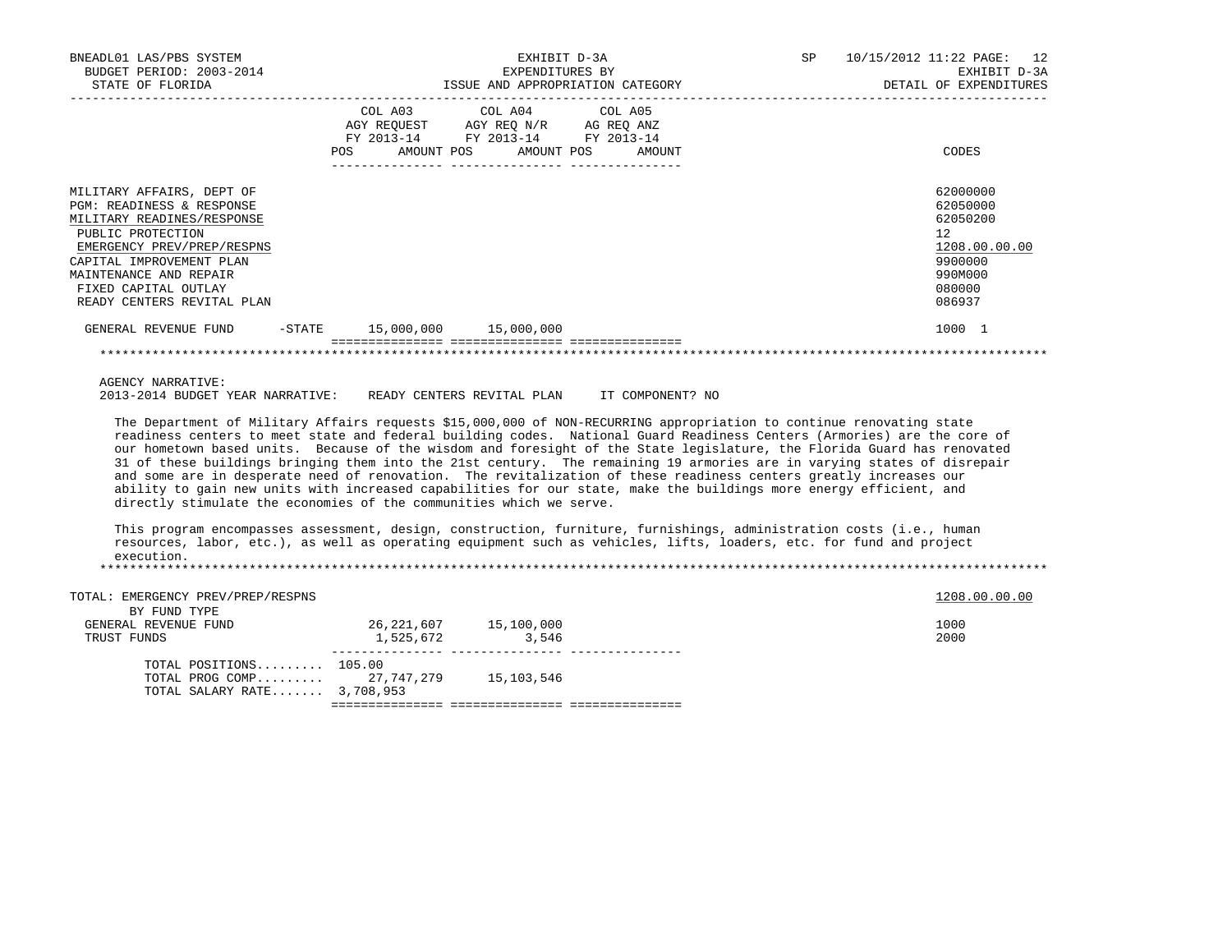| COL A04<br>COL A05<br>COL A03<br>AGY REQUEST AGY REQ N/R AG REQ ANZ<br>FY 2013-14 FY 2013-14 FY 2013-14<br>AMOUNT POS<br>AMOUNT POS<br>POS.<br>AMOUNT<br>MILITARY AFFAIRS, DEPT OF<br>PGM: READINESS & RESPONSE<br>EXECUTIVE DIR/SUPPORT SVCS<br>GOV OPERATIONS/SUPPORT<br>16<br>EXEC LEADERSHIP/SUPPRT SVC<br>ESTIMATED EXPENDITURES<br>ESTIMATED EXPENDITURES - OPERATIONS<br>SALARY RATE<br>SALARY RATE 2,020,965 | EXHIBIT D-3A<br>DETAIL OF EXPENDITURES                                            |
|----------------------------------------------------------------------------------------------------------------------------------------------------------------------------------------------------------------------------------------------------------------------------------------------------------------------------------------------------------------------------------------------------------------------|-----------------------------------------------------------------------------------|
|                                                                                                                                                                                                                                                                                                                                                                                                                      | CODES                                                                             |
|                                                                                                                                                                                                                                                                                                                                                                                                                      | 62000000<br>62050000<br>62050400<br>1602.00.00.00<br>1000000<br>1001000<br>000000 |
| SALARIES AND BENEFITS                                                                                                                                                                                                                                                                                                                                                                                                | 010000                                                                            |
| 29.00<br>GENERAL REVENUE FUND<br>$-$ STATE<br>2,605,434                                                                                                                                                                                                                                                                                                                                                              | 1000 1                                                                            |
| OTHER PERSONAL SERVICES                                                                                                                                                                                                                                                                                                                                                                                              | 030000                                                                            |
| $-STATE$<br>GENERAL REVENUE FUND<br>54,533                                                                                                                                                                                                                                                                                                                                                                           | 1000 1                                                                            |
| <b>EXPENSES</b>                                                                                                                                                                                                                                                                                                                                                                                                      | 040000                                                                            |
| $-$ STATE<br>GENERAL REVENUE FUND<br>778,222                                                                                                                                                                                                                                                                                                                                                                         | 1000 1                                                                            |
| OPERATING CAPITAL OUTLAY                                                                                                                                                                                                                                                                                                                                                                                             | 060000                                                                            |
| GENERAL REVENUE FUND<br>$-$ STATE<br>83,126                                                                                                                                                                                                                                                                                                                                                                          | 1000 1                                                                            |
| SPECIAL CATEGORIES<br>ACQUISITION/MOTOR VEHICLES                                                                                                                                                                                                                                                                                                                                                                     | 100000<br>100021                                                                  |
| GENERAL REVENUE FUND<br>$-STATE$<br>25,000                                                                                                                                                                                                                                                                                                                                                                           | 1000 1                                                                            |
| INFORMATION TECHNOLOGY                                                                                                                                                                                                                                                                                                                                                                                               | 100036                                                                            |
| GENERAL REVENUE FUND<br>$-$ STATE<br>48,437                                                                                                                                                                                                                                                                                                                                                                          | 1000 1                                                                            |
| LEGAL SERVICES CONTRACT                                                                                                                                                                                                                                                                                                                                                                                              | 100047                                                                            |
| $-STATE$<br>GENERAL REVENUE FUND<br>5,000                                                                                                                                                                                                                                                                                                                                                                            | 1000 1                                                                            |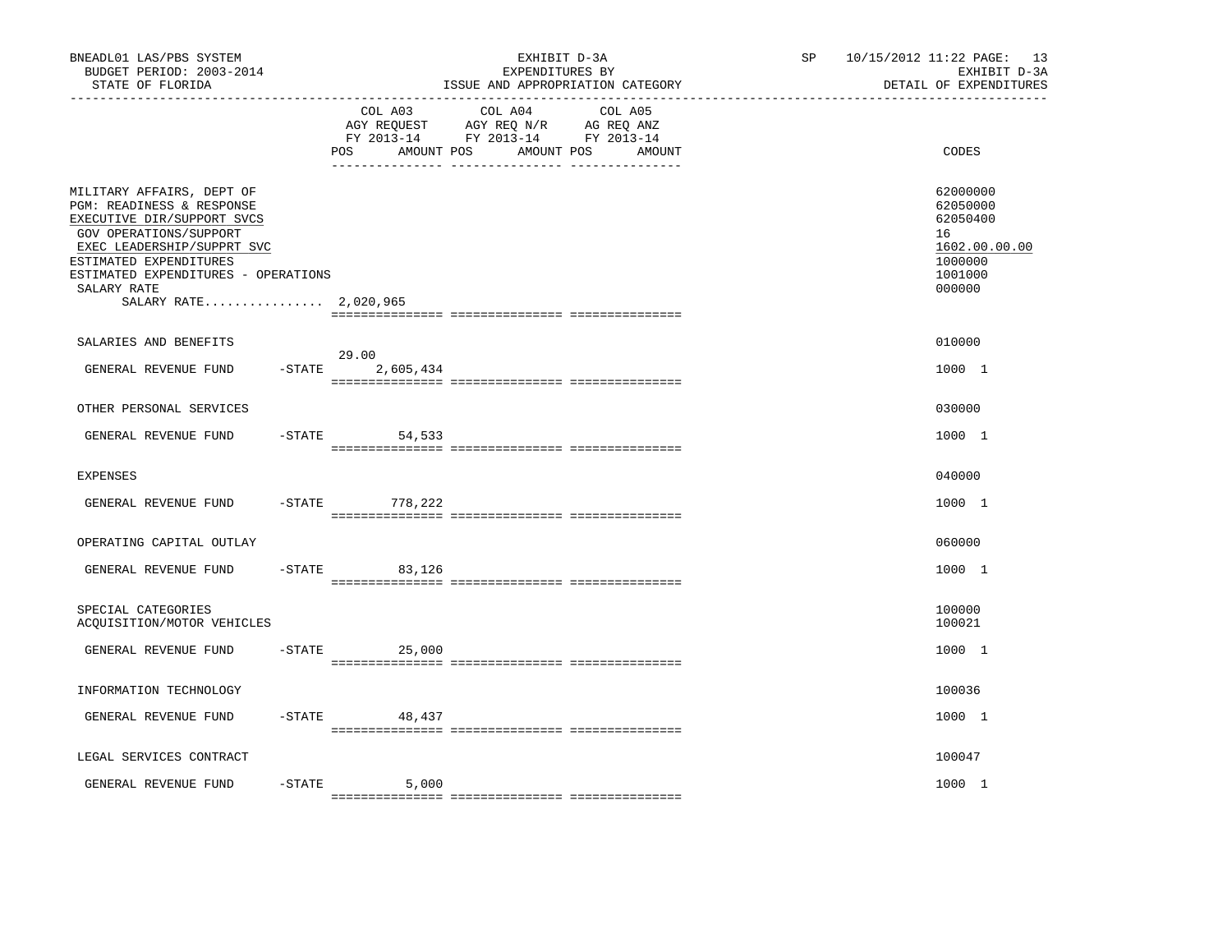| BNEADL01 LAS/PBS SYSTEM<br>BUDGET PERIOD: 2003-2014<br>STATE OF FLORIDA<br>-----------------                                                                                                                                                               |           |                              | EXHIBIT D-3A<br>EXPENDITURES BY<br>ISSUE AND APPROPRIATION CATEGORY                                                                                                                                                                                                                | SP<br>------------------------------- | 10/15/2012 11:22 PAGE: 14<br>EXHIBIT D-3A<br>DETAIL OF EXPENDITURES                               |
|------------------------------------------------------------------------------------------------------------------------------------------------------------------------------------------------------------------------------------------------------------|-----------|------------------------------|------------------------------------------------------------------------------------------------------------------------------------------------------------------------------------------------------------------------------------------------------------------------------------|---------------------------------------|---------------------------------------------------------------------------------------------------|
|                                                                                                                                                                                                                                                            |           | COL A03<br>AMOUNT POS<br>POS | COL A04<br>COL A05<br>$\begin{tabular}{lllllll} \bf AGY \;\; RegUEST \hspace{1cm} AGY \;\; REG \;\; N/R \hspace{1cm} \bf AG \;\; REG \;\; ANZ \end{tabular}$ $\begin{tabular}{lllllllllll} \bf FY \;\; 2013-14 \hspace{1cm} FY \;\; 2013-14 \end{tabular}$<br>AMOUNT POS<br>AMOUNT |                                       | CODES                                                                                             |
| MILITARY AFFAIRS, DEPT OF<br>PGM: READINESS & RESPONSE<br>EXECUTIVE DIR/SUPPORT SVCS<br>GOV OPERATIONS/SUPPORT<br>EXEC LEADERSHIP/SUPPRT SVC<br>ESTIMATED EXPENDITURES<br>ESTIMATED EXPENDITURES - OPERATIONS<br>SPECIAL CATEGORIES<br>CONTRACTED SERVICES |           |                              |                                                                                                                                                                                                                                                                                    |                                       | 62000000<br>62050000<br>62050400<br>16<br>1602.00.00.00<br>1000000<br>1001000<br>100000<br>100777 |
| GENERAL REVENUE FUND                                                                                                                                                                                                                                       |           | $-STATE$ 30,200              |                                                                                                                                                                                                                                                                                    |                                       | 1000 1                                                                                            |
| MAINT AND OPERATIONS CONTR                                                                                                                                                                                                                                 |           |                              |                                                                                                                                                                                                                                                                                    |                                       | 102044                                                                                            |
| GENERAL REVENUE FUND                                                                                                                                                                                                                                       |           | $-$ STATE 22,000             |                                                                                                                                                                                                                                                                                    |                                       | 1000 1                                                                                            |
| RISK MANAGEMENT INSURANCE                                                                                                                                                                                                                                  |           |                              |                                                                                                                                                                                                                                                                                    |                                       | 103241                                                                                            |
| GENERAL REVENUE FUND                                                                                                                                                                                                                                       | $-$ STATE | 211,423                      |                                                                                                                                                                                                                                                                                    |                                       | 1000 1                                                                                            |
| LEASE/PURCHASE/EQUIPMENT                                                                                                                                                                                                                                   |           |                              |                                                                                                                                                                                                                                                                                    |                                       | 105281                                                                                            |
| GENERAL REVENUE FUND                                                                                                                                                                                                                                       |           | $-STATE$ 10,000              |                                                                                                                                                                                                                                                                                    |                                       | 1000 1                                                                                            |
| WRKER COMP/STATE ACTIVE DT                                                                                                                                                                                                                                 |           |                              |                                                                                                                                                                                                                                                                                    |                                       | 106450                                                                                            |
| GENERAL REVENUE FUND                                                                                                                                                                                                                                       |           | $-$ STATE 296, 404           |                                                                                                                                                                                                                                                                                    |                                       | 1000 1                                                                                            |
| TR/DMS/HR SVCS/STW CONTRCT                                                                                                                                                                                                                                 |           |                              |                                                                                                                                                                                                                                                                                    |                                       | 107040                                                                                            |
| GENERAL REVENUE FUND                                                                                                                                                                                                                                       | $-$ STATE | 9,148                        |                                                                                                                                                                                                                                                                                    |                                       | 1000 1                                                                                            |
| DATA PROCESSING SERVICES<br>SOUTHWOOD SRC                                                                                                                                                                                                                  |           |                              |                                                                                                                                                                                                                                                                                    |                                       | 210000<br>210021                                                                                  |
| GENERAL REVENUE FUND                                                                                                                                                                                                                                       | -STATE    | 985                          |                                                                                                                                                                                                                                                                                    |                                       | 1000 1                                                                                            |
| TOTAL: ESTIMATED EXPENDITURES - OPERATIONS<br>TOTAL POSITIONS 29.00<br>TOTAL ISSUE $4,179,912$<br>TOTAL SALARY RATE 2,020,965                                                                                                                              |           |                              |                                                                                                                                                                                                                                                                                    |                                       | 1001000                                                                                           |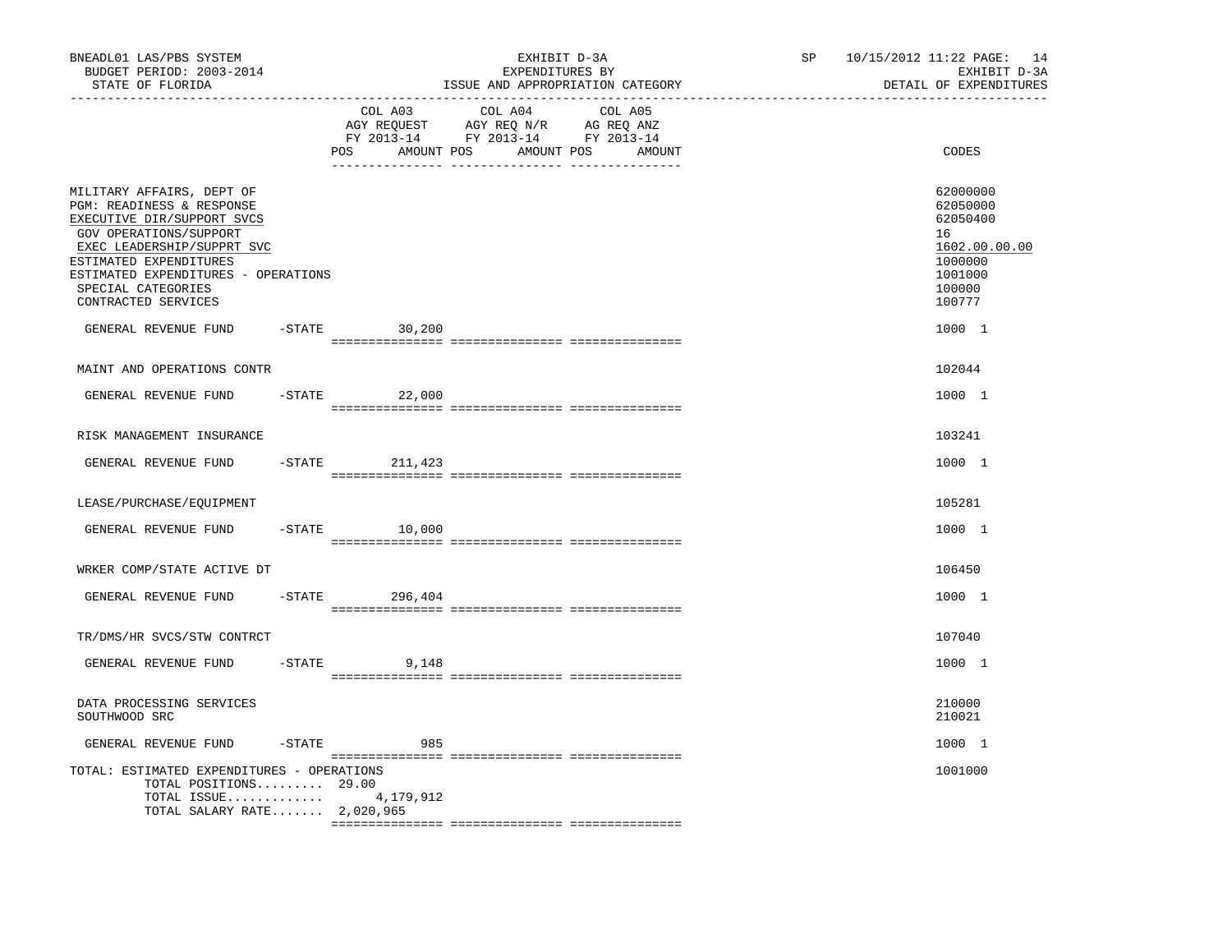| BNEADL01 LAS/PBS SYSTEM<br>BUDGET PERIOD: 2003-2014<br>STATE OF FLORIDA                                                                                                                                                                                                                       |        |                   | EXHIBIT D-3A<br>EXPENDITURES BY<br>ISSUE AND APPROPRIATION CATEGORY                                                       | SP | 10/15/2012 11:22 PAGE: 15<br>EXHIBIT D-3A<br>DETAIL OF EXPENDITURES                                         |
|-----------------------------------------------------------------------------------------------------------------------------------------------------------------------------------------------------------------------------------------------------------------------------------------------|--------|-------------------|---------------------------------------------------------------------------------------------------------------------------|----|-------------------------------------------------------------------------------------------------------------|
|                                                                                                                                                                                                                                                                                               |        | AMOUNT POS<br>POS | COL A03 COL A04 COL A05<br>AGY REQUEST AGY REQ N/R AG REQ ANZ<br>FY 2013-14 FY 2013-14 FY 2013-14<br>AMOUNT POS<br>AMOUNT |    | CODES                                                                                                       |
| MILITARY AFFAIRS, DEPT OF<br>PGM: READINESS & RESPONSE<br>EXECUTIVE DIR/SUPPORT SVCS<br>GOV OPERATIONS/SUPPORT<br>EXEC LEADERSHIP/SUPPRT SVC<br>ESTIMATED EXPENDITURES<br>CASUALTY INSURANCE PREMIUM<br>ADJUSTMENT<br>SPECIAL CATEGORIES<br>RISK MANAGEMENT INSURANCE<br>GENERAL REVENUE FUND |        | -STATE 211, 423-  |                                                                                                                           |    | 62000000<br>62050000<br>62050400<br>16<br>1602.00.00.00<br>1000000<br>1001090<br>100000<br>103241<br>1000 1 |
| FLORIDA RETIREMENT SYSTEM<br>CONTRIBUTION ADJUSTMENT FOR<br>FISCAL YEAR 2012-2013<br>SALARIES AND BENEFITS                                                                                                                                                                                    |        |                   |                                                                                                                           |    | 1001240<br>010000                                                                                           |
| GENERAL REVENUE FUND                                                                                                                                                                                                                                                                          |        | $-$ STATE 3, 382  |                                                                                                                           |    | 1000 1                                                                                                      |
| DATA PROCESSING SERVICES<br>SOUTHWOOD SRC                                                                                                                                                                                                                                                     |        |                   |                                                                                                                           |    | 210000<br>210021                                                                                            |
| GENERAL REVENUE FUND -STATE                                                                                                                                                                                                                                                                   |        | 1                 |                                                                                                                           |    | 1000 1                                                                                                      |
| TOTAL: FLORIDA RETIREMENT SYSTEM<br>CONTRIBUTION ADJUSTMENT FOR<br>FISCAL YEAR 2012-2013<br>TOTAL ISSUE $3,383$                                                                                                                                                                               |        |                   |                                                                                                                           |    | 1001240                                                                                                     |
| ADJUSTMENT TO STATE HEALTH<br>INSURANCE PREMIUM CONTRIBUTION -<br>FISCAL YEAR 2012-13<br>SALARIES AND BENEFITS                                                                                                                                                                                |        |                   |                                                                                                                           |    | 1001830<br>010000                                                                                           |
| GENERAL REVENUE FUND                                                                                                                                                                                                                                                                          |        | $-STATE$ 3, 292   |                                                                                                                           |    | 1000 1                                                                                                      |
| DATA PROCESSING SERVICES<br>SOUTHWOOD SRC                                                                                                                                                                                                                                                     |        |                   |                                                                                                                           |    | 210000<br>210021                                                                                            |
| GENERAL REVENUE FUND                                                                                                                                                                                                                                                                          | -STATE | $\mathbf{1}$      |                                                                                                                           |    | 1000 1                                                                                                      |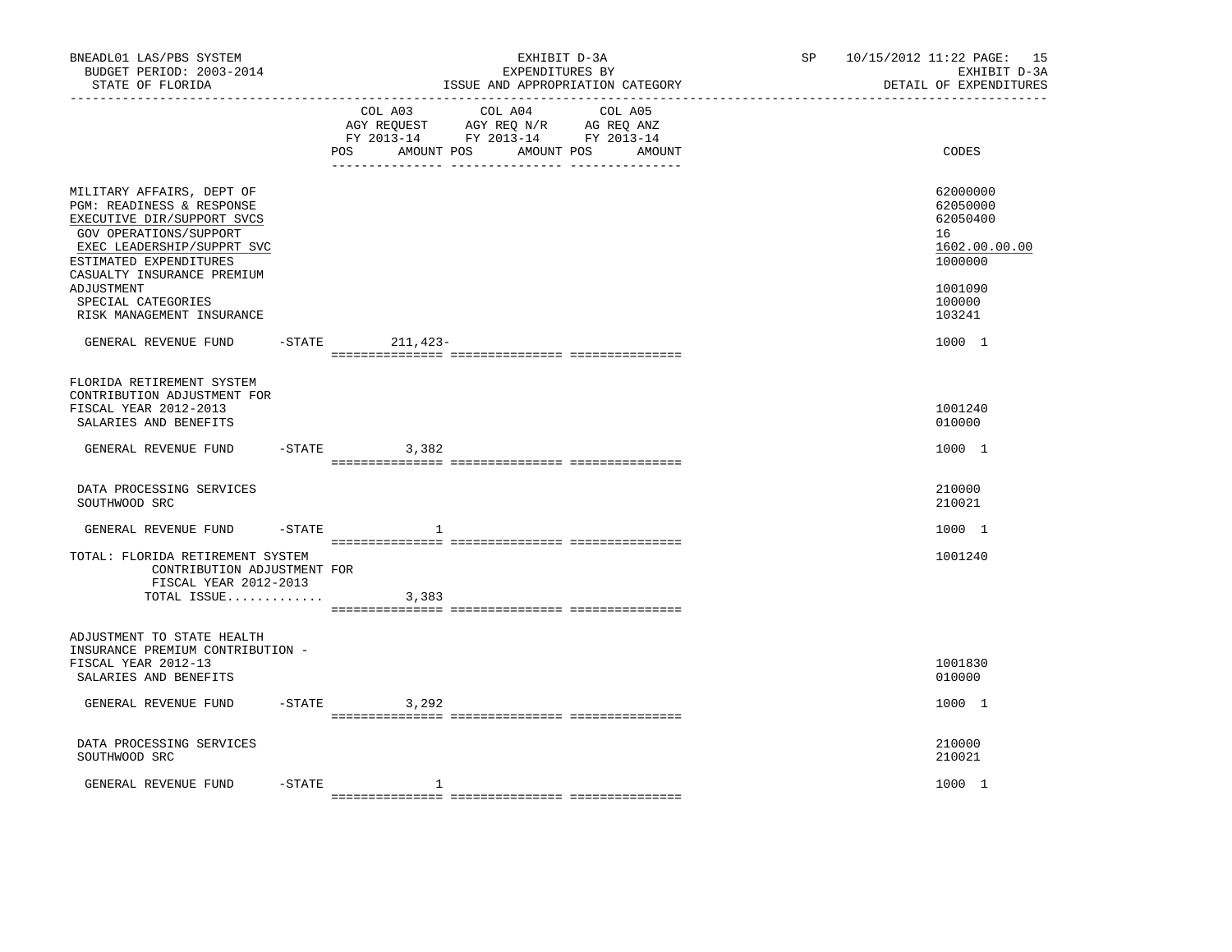| BNEADL01 LAS/PBS SYSTEM<br>BUDGET PERIOD: 2003-2014<br>STATE OF FLORIDA                                                                                                                                                                                                                                                                                                                | EXHIBIT D-3A<br>EXPENDITURES BY<br>ISSUE AND APPROPRIATION CATEGORY |                                                                                                                                       |  | SP 10/15/2012 11:22 PAGE: 16<br>EXHIBIT D-3A<br>DETAIL OF EXPENDITURES                   |
|----------------------------------------------------------------------------------------------------------------------------------------------------------------------------------------------------------------------------------------------------------------------------------------------------------------------------------------------------------------------------------------|---------------------------------------------------------------------|---------------------------------------------------------------------------------------------------------------------------------------|--|------------------------------------------------------------------------------------------|
|                                                                                                                                                                                                                                                                                                                                                                                        |                                                                     | COL A03 COL A04 COL A05<br>AGY REQUEST AGY REQ N/R AG REQ ANZ<br>FY 2013-14 FY 2013-14 FY 2013-14<br>POS AMOUNT POS AMOUNT POS AMOUNT |  | CODES                                                                                    |
| MILITARY AFFAIRS, DEPT OF<br>PGM: READINESS & RESPONSE<br>EXECUTIVE DIR/SUPPORT SVCS<br>GOV OPERATIONS/SUPPORT<br>EXEC LEADERSHIP/SUPPRT SVC<br>ESTIMATED EXPENDITURES<br>ADJUSTMENT TO STATE HEALTH<br>INSURANCE PREMIUM CONTRIBUTION -<br>FISCAL YEAR 2012-13<br>TOTAL: ADJUSTMENT TO STATE HEALTH<br>INSURANCE PREMIUM CONTRIBUTION -<br>FISCAL YEAR 2012-13<br>$TOTAL$ ISSUE 3,293 |                                                                     |                                                                                                                                       |  | 62000000<br>62050000<br>62050400<br>16<br>1602.00.00.00<br>1000000<br>1001830<br>1001830 |
|                                                                                                                                                                                                                                                                                                                                                                                        |                                                                     |                                                                                                                                       |  |                                                                                          |
| REALLOCATION OF HUMAN RESOURCES<br>OUTSOURCING<br>SPECIAL CATEGORIES<br>TR/DMS/HR SVCS/STW CONTRCT                                                                                                                                                                                                                                                                                     |                                                                     |                                                                                                                                       |  | 1005900<br>100000<br>107040                                                              |
| GENERAL REVENUE FUND<br>$-$ STATE                                                                                                                                                                                                                                                                                                                                                      |                                                                     | 37                                                                                                                                    |  | 1000 1                                                                                   |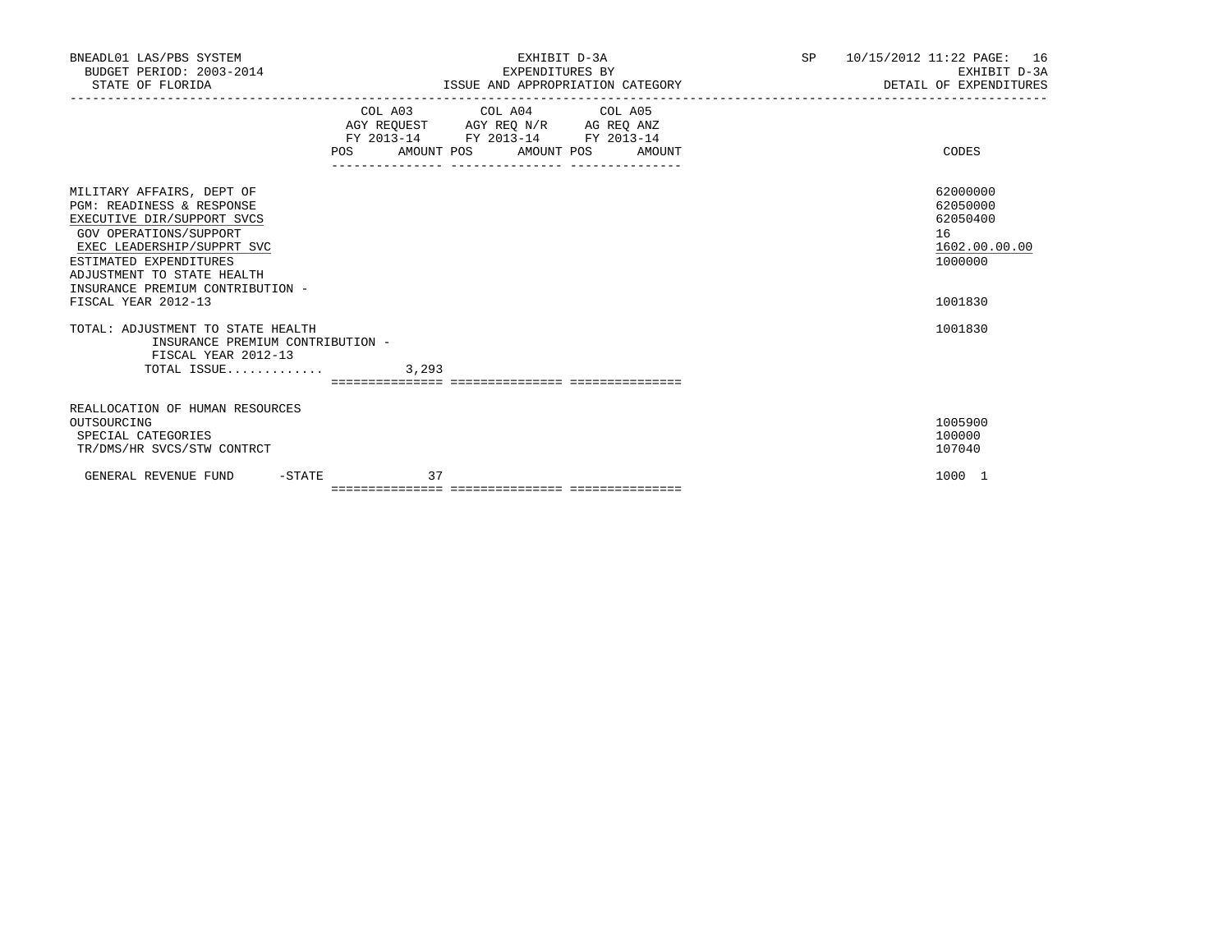| BNEADL01 LAS/PBS SYSTEM<br>BUDGET PERIOD: 2003-2014<br>STATE OF FLORIDA                                                                                                                                                                                                                  | EXHIBIT D-3A<br>EXPENDITURES BY<br>ISSUE AND APPROPRIATION CATEGORY                                                                      | SP 10/15/2012 11:22 PAGE: 17<br>EXHIBIT D-3A<br>DETAIL OF EXPENDITURES                            |
|------------------------------------------------------------------------------------------------------------------------------------------------------------------------------------------------------------------------------------------------------------------------------------------|------------------------------------------------------------------------------------------------------------------------------------------|---------------------------------------------------------------------------------------------------|
|                                                                                                                                                                                                                                                                                          | COL A03 COL A04 COL A05<br>AGY REQUEST AGY REQ N/R AG REQ ANZ<br>FY 2013-14 FY 2013-14 FY 2013-14<br>AMOUNT POS AMOUNT POS AMOUNT<br>POS | CODES                                                                                             |
| MILITARY AFFAIRS, DEPT OF<br><b>PGM: READINESS &amp; RESPONSE</b><br>EXECUTIVE DIR/SUPPORT SVCS<br>GOV OPERATIONS/SUPPORT<br>EXEC LEADERSHIP/SUPPRT SVC<br>NONRECURRING EXPENDITURES<br>WORKER COMPENSATION FOR STATE<br>ACTIVE DUTY<br>SPECIAL CATEGORIES<br>WRKER COMP/STATE ACTIVE DT |                                                                                                                                          | 62000000<br>62050000<br>62050400<br>16<br>1602.00.00.00<br>2100000<br>2103005<br>100000<br>106450 |
| GENERAL REVENUE FUND -STATE 296,404-                                                                                                                                                                                                                                                     |                                                                                                                                          | 1000 1                                                                                            |
| INFORMATION TECHNOLOGY<br>INFRASTRUCTURE REPLACEMENT<br>EXPENSES                                                                                                                                                                                                                         |                                                                                                                                          | 2103008<br>040000                                                                                 |
| GENERAL REVENUE FUND                                                                                                                                                                                                                                                                     | $-STATE$<br>$80,030-$                                                                                                                    | 1000 1                                                                                            |
| OPERATING CAPITAL OUTLAY                                                                                                                                                                                                                                                                 |                                                                                                                                          | 060000                                                                                            |
| GENERAL REVENUE FUND -STATE                                                                                                                                                                                                                                                              | $50,000-$                                                                                                                                | 1000 1                                                                                            |
| TOTAL: INFORMATION TECHNOLOGY<br>INFRASTRUCTURE REPLACEMENT<br>TOTAL ISSUE                                                                                                                                                                                                               | 130,030-                                                                                                                                 | 2103008                                                                                           |
| INTEGRATED EMERGENCY OPERATIONS<br>MANAGEMENT INFORMATION SYSTEM<br>SPECIAL CATEGORIES<br>INFORMATION TECHNOLOGY                                                                                                                                                                         |                                                                                                                                          | 2103045<br>100000<br>100036                                                                       |
| GENERAL REVENUE FUND                                                                                                                                                                                                                                                                     | $-$ STATE 25,000 -                                                                                                                       | 1000 1                                                                                            |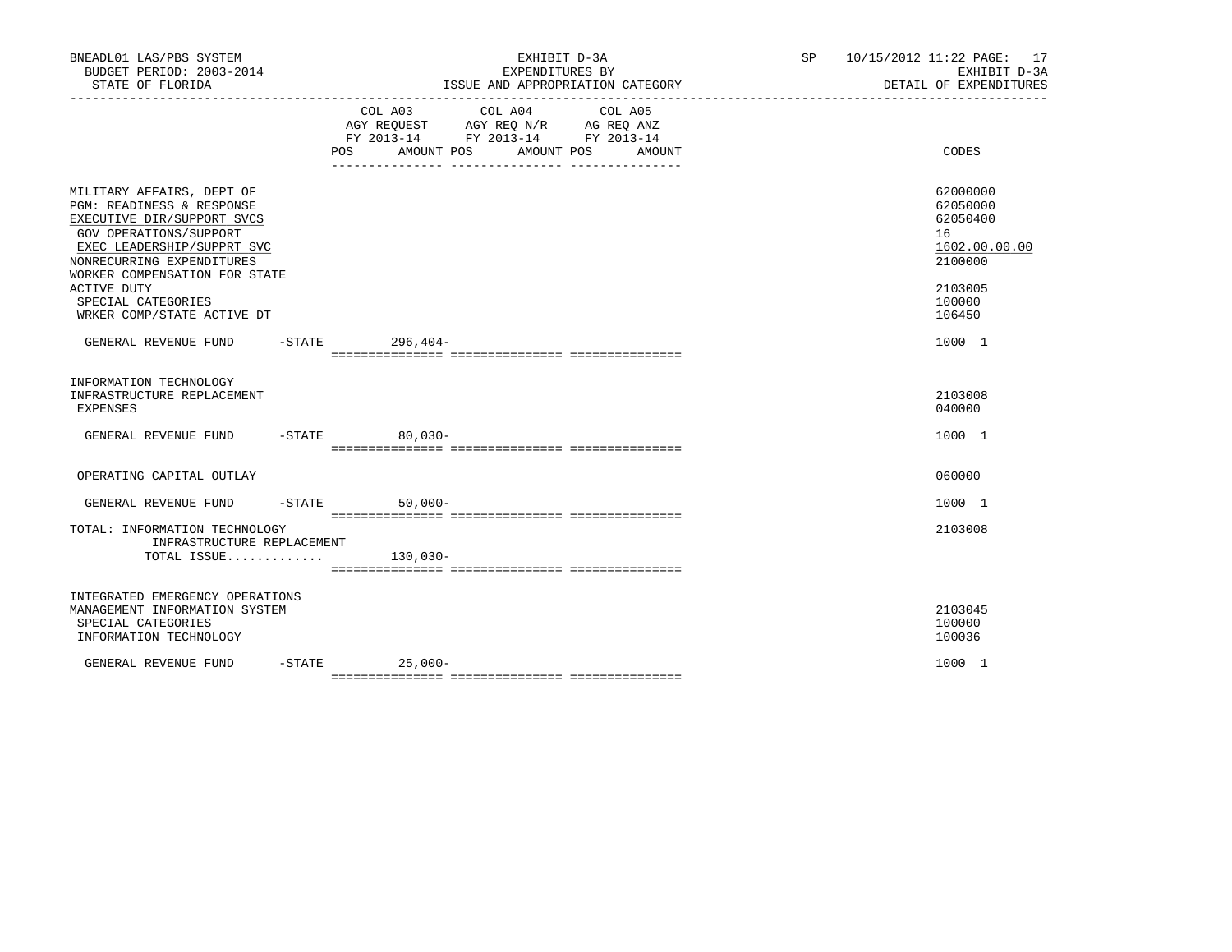| BNEADL01 LAS/PBS SYSTEM<br>BUDGET PERIOD: 2003-2014<br>STATE OF FLORIDA                                                                                                                   |                                                                                                                | ISSUE AND APPROPRIATION CATEGORY                                                                                                  | EXHIBIT D-3A<br>EXPENDITURES BY | SP 10/15/2012 11:22 PAGE: 18<br>EXHIBIT D-3A<br>DETAIL OF EXPENDITURES |
|-------------------------------------------------------------------------------------------------------------------------------------------------------------------------------------------|----------------------------------------------------------------------------------------------------------------|-----------------------------------------------------------------------------------------------------------------------------------|---------------------------------|------------------------------------------------------------------------|
|                                                                                                                                                                                           | POS FOR THE POST OF THE STATE STATE STATE STATE STATE STATE STATE STATE STATE STATE STATE STATE STATE STATE ST | COL A03 COL A04 COL A05<br>AGY REQUEST AGY REQ N/R AG REQ ANZ<br>FY 2013-14 FY 2013-14 FY 2013-14<br>AMOUNT POS AMOUNT POS AMOUNT |                                 | CODES                                                                  |
| MILITARY AFFAIRS, DEPT OF<br>PGM: READINESS & RESPONSE<br>EXECUTIVE DIR/SUPPORT SVCS<br>GOV OPERATIONS/SUPPORT<br>EXEC LEADERSHIP/SUPPRT SVC<br>EOUIPMENT NEEDS<br>INFORMATION TECHNOLOGY |                                                                                                                |                                                                                                                                   |                                 | 62000000<br>62050000<br>62050400<br>16<br>1602.00.00.00<br>2400000     |
| INFRASTRUCTURE REPLACEMENT<br>OPERATING CAPITAL OUTLAY                                                                                                                                    |                                                                                                                |                                                                                                                                   |                                 | 24010C0<br>060000                                                      |
| GENERAL REVENUE FUND -STATE 75,000                                                                                                                                                        |                                                                                                                |                                                                                                                                   |                                 | 1000 1                                                                 |
|                                                                                                                                                                                           |                                                                                                                |                                                                                                                                   |                                 |                                                                        |
| AGENCY ISSUE NARRATIVE:                                                                                                                                                                   |                                                                                                                |                                                                                                                                   |                                 |                                                                        |

2013-2014 BUDGET YEAR NARRATIVE: IT COMPONENT? YES

 The Department of Military Affairs (DMA) requests \$75,000 of RECURRING appropriation to purchase information technology software and hardware.

 This request is based on a recommended Life Cycle Replacement (LCR) rate of 25% per year. Typical infrastructure has a life expectancy of 3 years, with some hardware able to survive at a 50% replacement to 4 years. Financially it is not viable to support desktops and laptops past the 3 year life expectancy.

 The replacement of this specialized equipment is required to maintain compatibility and connectivity with other state and federal agencies and will allow the continuation of the current level of operations.

| DESKTOP Computer replacement | (25) | \$25,000 |
|------------------------------|------|----------|
| LAPTOP Computer replacement  | (25) | 50,000   |
|                              |      |          |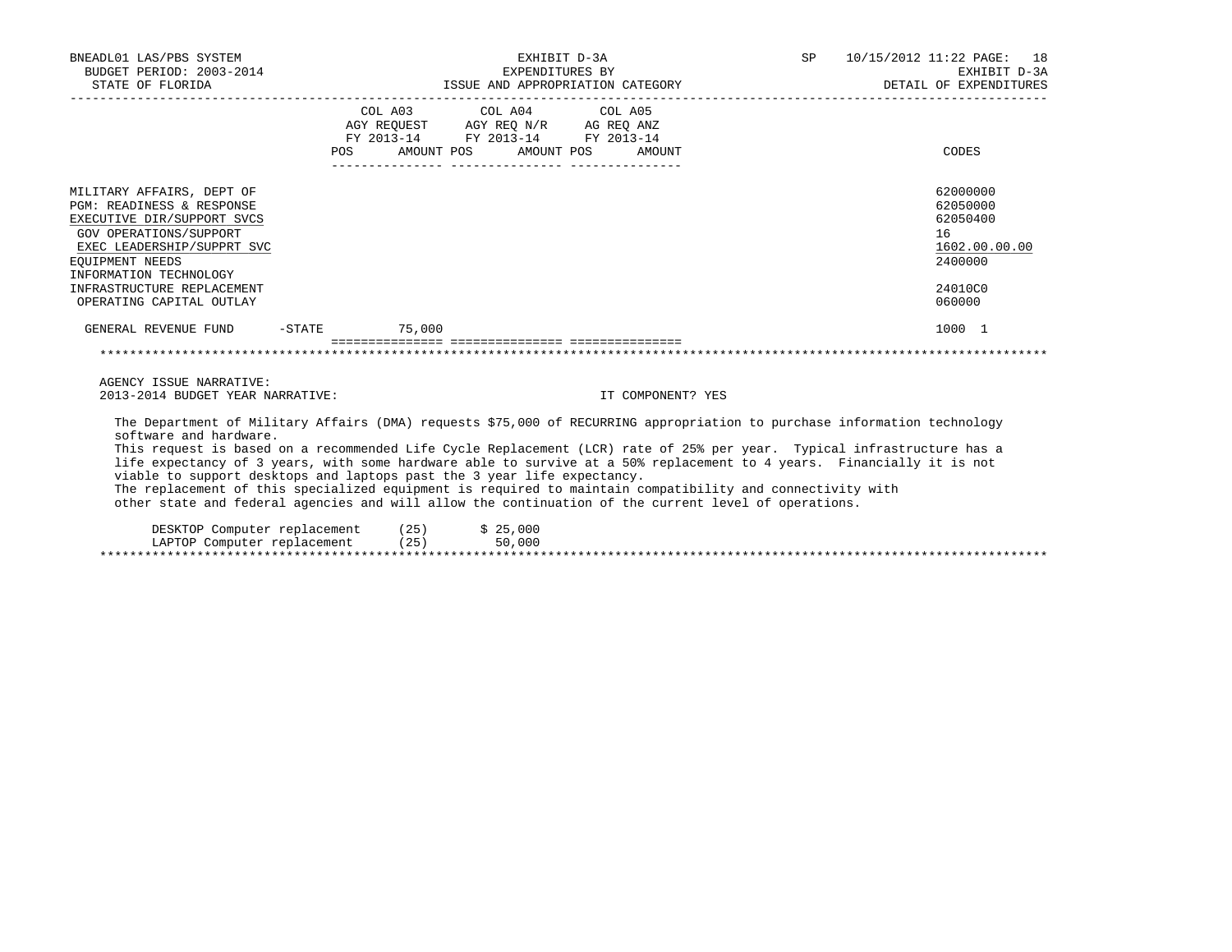| BNEADL01 LAS/PBS SYSTEM<br>BUDGET PERIOD: 2003-2014<br>STATE OF FLORIDA                                                                                                                                                                                                                                            | EXHIBIT D-3A<br>EXPENDITURES BY<br>ISSUE AND APPROPRIATION CATEGORY                                                                   | SP 10/15/2012 11:22 PAGE: 19<br>EXHIBIT D-3A<br>DETAIL OF EXPENDITURES |                                                                                         |  |
|--------------------------------------------------------------------------------------------------------------------------------------------------------------------------------------------------------------------------------------------------------------------------------------------------------------------|---------------------------------------------------------------------------------------------------------------------------------------|------------------------------------------------------------------------|-----------------------------------------------------------------------------------------|--|
|                                                                                                                                                                                                                                                                                                                    | COL A03 COL A04 COL A05<br>AGY REQUEST AGY REQ N/R AG REQ ANZ<br>FY 2013-14 FY 2013-14 FY 2013-14<br>POS AMOUNT POS AMOUNT POS AMOUNT |                                                                        | CODES                                                                                   |  |
| MILITARY AFFAIRS, DEPT OF<br>PGM: READINESS & RESPONSE<br>EXECUTIVE DIR/SUPPORT SVCS<br>GOV OPERATIONS/SUPPORT<br>EXEC LEADERSHIP/SUPPRT SVC<br>ANNUALIZATION OF ADMINISTERED<br>FUNDS APPROPRIATIONS<br>STATE HEALTH INSURANCE ADJUSTMENT<br>FOR FY 2012-13 - 10 MONTHS<br>ANNUALIZATION<br>SALARIES AND BENEFITS |                                                                                                                                       |                                                                        | 62000000<br>62050000<br>62050400<br>16<br>1602.00.00.00<br>26A0000<br>26A1830<br>010000 |  |
| GENERAL REVENUE FUND -STATE 16,460                                                                                                                                                                                                                                                                                 |                                                                                                                                       |                                                                        | 1000 1                                                                                  |  |
| DATA PROCESSING SERVICES<br>SOUTHWOOD SRC<br>GENERAL REVENUE FUND -STATE                                                                                                                                                                                                                                           |                                                                                                                                       |                                                                        | 210000<br>210021<br>1000 1                                                              |  |
| TOTAL: STATE HEALTH INSURANCE ADJUSTMENT<br>FOR FY 2012-13 - 10 MONTHS<br>ANNUALIZATION                                                                                                                                                                                                                            |                                                                                                                                       |                                                                        | 26A1830                                                                                 |  |
| TOTAL ISSUE $16,465$                                                                                                                                                                                                                                                                                               |                                                                                                                                       |                                                                        |                                                                                         |  |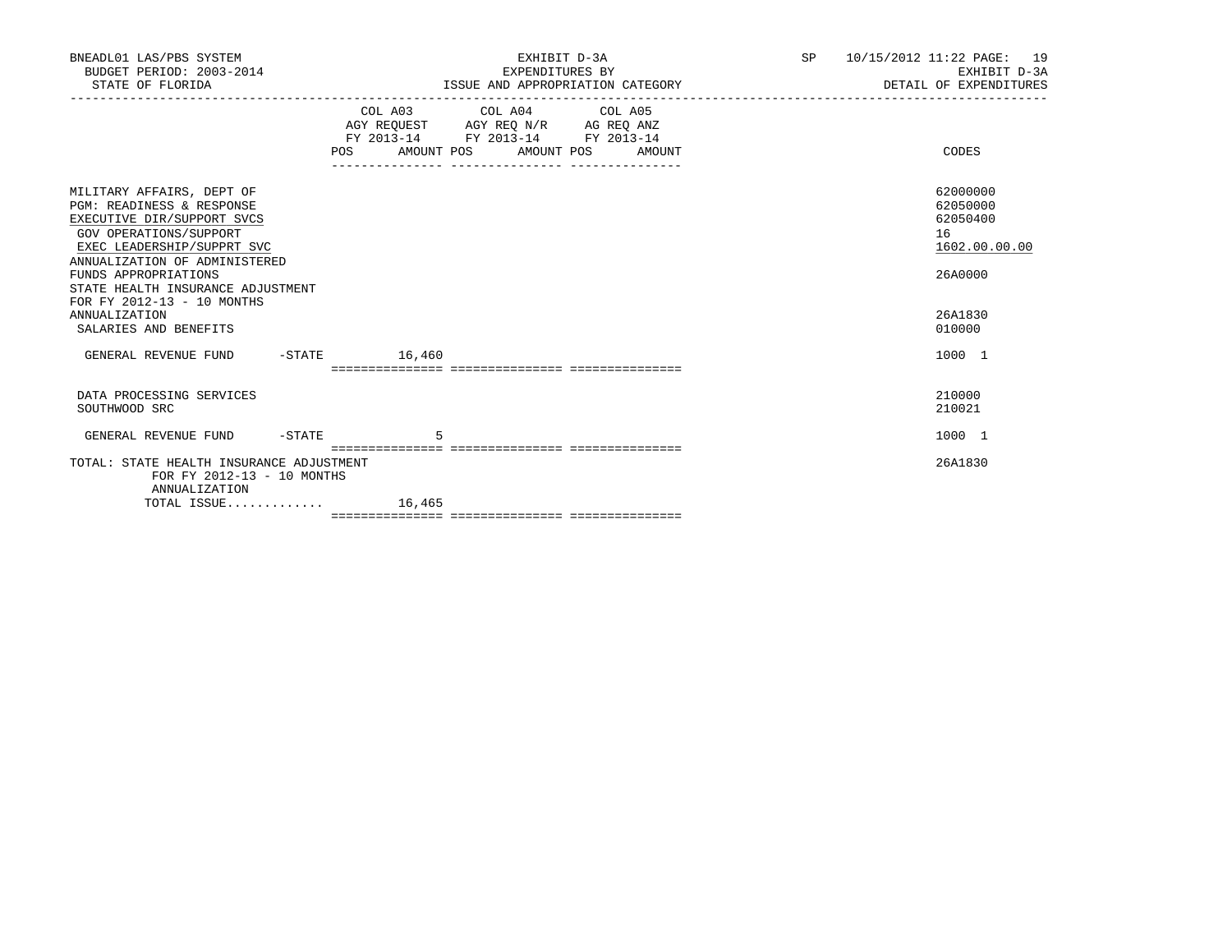| BNEADL01 LAS/PBS SYSTEM<br>BUDGET PERIOD: 2003-2014<br>STATE OF FLORIDA                                                                                                                                                                                                                                                                                                                                                                                                                                                                                                                                                                                                                                                                                                                                                                       | EXPENDITURES BY                                                                                                                | EXHIBIT D-3A<br>ISSUE AND APPROPRIATION CATEGORY | in the state of the SP state of the SP state of the SP. | 10/15/2012 11:22 PAGE:<br>20<br>EXHIBIT D-3A<br>DETAIL OF EXPENDITURES                            |
|-----------------------------------------------------------------------------------------------------------------------------------------------------------------------------------------------------------------------------------------------------------------------------------------------------------------------------------------------------------------------------------------------------------------------------------------------------------------------------------------------------------------------------------------------------------------------------------------------------------------------------------------------------------------------------------------------------------------------------------------------------------------------------------------------------------------------------------------------|--------------------------------------------------------------------------------------------------------------------------------|--------------------------------------------------|---------------------------------------------------------|---------------------------------------------------------------------------------------------------|
|                                                                                                                                                                                                                                                                                                                                                                                                                                                                                                                                                                                                                                                                                                                                                                                                                                               | COL A03 COL A04 COL A05<br>AGY REQUEST AGY REQ N/R AG REQ ANZ<br>FY 2013-14 FY 2013-14 FY 2013-14<br>POS AMOUNT POS AMOUNT POS | AMOUNT                                           |                                                         | CODES                                                                                             |
| MILITARY AFFAIRS, DEPT OF<br>PGM: READINESS & RESPONSE<br>EXECUTIVE DIR/SUPPORT SVCS<br>GOV OPERATIONS/SUPPORT<br>EXEC LEADERSHIP/SUPPRT SVC<br>AGENCY-WIDE INFORMATION TECHNOLOGY<br>INTEGRATED EMERGENCY OPERATIONS<br>MANAGEMENT INFORMATION SYSTEM<br>SPECIAL CATEGORIES<br>INFORMATION TECHNOLOGY                                                                                                                                                                                                                                                                                                                                                                                                                                                                                                                                        |                                                                                                                                |                                                  |                                                         | 62000000<br>62050000<br>62050400<br>16<br>1602.00.00.00<br>3620000<br>36210C0<br>100000<br>100036 |
| GENERAL REVENUE FUND -STATE 25,000                                                                                                                                                                                                                                                                                                                                                                                                                                                                                                                                                                                                                                                                                                                                                                                                            |                                                                                                                                |                                                  |                                                         | 1000 1                                                                                            |
|                                                                                                                                                                                                                                                                                                                                                                                                                                                                                                                                                                                                                                                                                                                                                                                                                                               |                                                                                                                                |                                                  |                                                         |                                                                                                   |
| AGENCY ISSUE NARRATIVE:<br>2013-2014 BUDGET YEAR NARRATIVE:                                                                                                                                                                                                                                                                                                                                                                                                                                                                                                                                                                                                                                                                                                                                                                                   |                                                                                                                                | IT COMPONENT? YES                                |                                                         |                                                                                                   |
| The Department of Military Affairs requests \$25,000 of RECURRING appropriation for maintenance and improvements to the<br>Integrated Emergency Operation Management System (IOEMS). The requested funding is additional to the \$25,000 of<br>recurring<br>appropriation currently received.<br>The IEOMS supports the National Guard when the Governor calls them to state active duty. The system converts federal<br>computer data into the associated state data that can be used by the state s payroll, purchasing and accounting systems.<br>IEOMS has dramatically improved the department s responsiveness to National Guard members, Florida s vendors and citizens<br>of Florida. Because the federal databases change frequently IEOMS has to be constantly modified to extract the needed<br>data to provide a timely response. | the contract of the contract of the contract of                                                                                |                                                  |                                                         |                                                                                                   |

 This request is essential to fund software changes and hardware replacement required to keep the system ready at a moments notice.

\*\*\*\*\*\*\*\*\*\*\*\*\*\*\*\*\*\*\*\*\*\*\*\*\*\*\*\*\*\*\*\*\*\*\*\*\*\*\*\*\*\*\*\*\*\*\*\*\*\*\*\*\*\*\*\*\*\*\*\*\*\*\*\*\*\*\*\*\*\*\*\*\*\*\*\*\*\*\*\*\*\*\*\*\*\*\*\*\*\*\*\*\*\*\*\*\*\*\*\*\*\*\*\*\*\*\*\*\*\*\*\*\*\*\*\*\*\*\*\*\*\*\*\*\*\*\*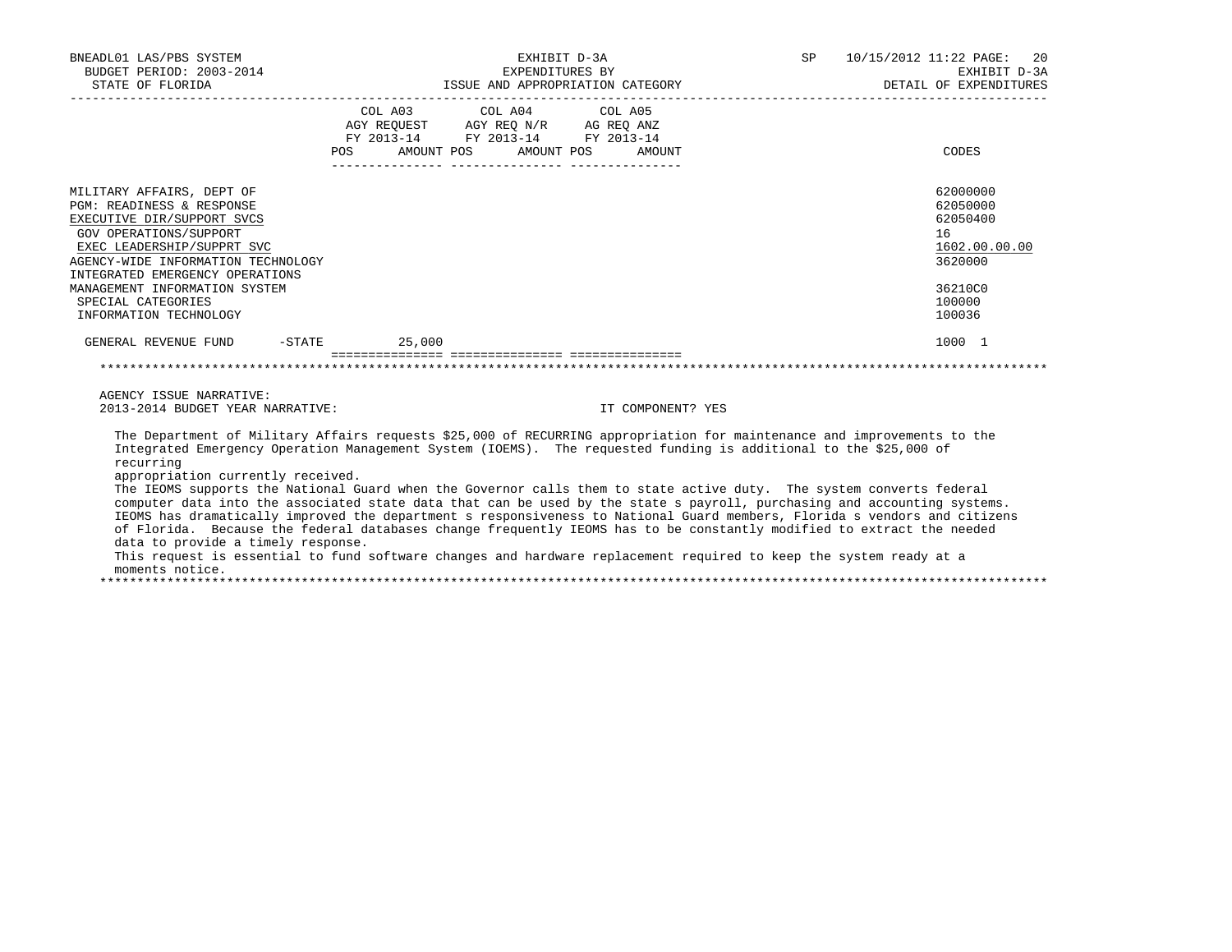| BNEADL01 LAS/PBS SYSTEM<br>BUDGET PERIOD: 2003-2014<br>STATE OF FLORIDA                                                                                                                                                                                                                                                                                                                                                                                                                                                                                                                                                                                                                                                                                                                                                                                                                                                                                                                                                                                    |                        | EXHIBIT D-3A<br>EXPENDITURES BY                                                                                                                                                                                                                                                                                                                                                                                                                     | ISSUE AND APPROPRIATION CATEGORY | SP 10/15/2012 11:22 PAGE: 21<br>EXHIBIT D-3A<br>DETAIL OF EXPENDITURES                 |
|------------------------------------------------------------------------------------------------------------------------------------------------------------------------------------------------------------------------------------------------------------------------------------------------------------------------------------------------------------------------------------------------------------------------------------------------------------------------------------------------------------------------------------------------------------------------------------------------------------------------------------------------------------------------------------------------------------------------------------------------------------------------------------------------------------------------------------------------------------------------------------------------------------------------------------------------------------------------------------------------------------------------------------------------------------|------------------------|-----------------------------------------------------------------------------------------------------------------------------------------------------------------------------------------------------------------------------------------------------------------------------------------------------------------------------------------------------------------------------------------------------------------------------------------------------|----------------------------------|----------------------------------------------------------------------------------------|
|                                                                                                                                                                                                                                                                                                                                                                                                                                                                                                                                                                                                                                                                                                                                                                                                                                                                                                                                                                                                                                                            |                        | COL A03 COL A04 COL A05<br>$\begin{tabular}{lllllll} \bf AGY \,\, & & & & & & & \\ \bf AGY \,\, & & & & & & & \\ \bf FY \,\, & & 2013-14 \,\, & & & & & \\ \bf FY \,\, & 2013-14 \,\, & & & & & \\ \bf FY \,\, & 2013-14 \,\, & & & & \\ \bf FY \,\, & 2013-14 \,\, & & & & \\ \bf FY \,\, & 2013-14 \,\, & & & & \\ \bf FY \,\, & 2013-14 \,\, & & & & \\ \bf FY \,\, & 2013-14 \,\, & & & & \\ \bf FY \,\, &$<br>POS AMOUNT POS AMOUNT POS AMOUNT |                                  | CODES                                                                                  |
| MILITARY AFFAIRS, DEPT OF<br>PGM: READINESS & RESPONSE<br>EXECUTIVE DIR/SUPPORT SVCS<br>GOV OPERATIONS/SUPPORT<br>EXEC LEADERSHIP/SUPPRT SVC<br>WORKER COMPENSATION FOR STATE<br><b>ACTIVE DUTY</b><br>SPECIAL CATEGORIES<br>WRKER COMP/STATE ACTIVE DT                                                                                                                                                                                                                                                                                                                                                                                                                                                                                                                                                                                                                                                                                                                                                                                                    |                        |                                                                                                                                                                                                                                                                                                                                                                                                                                                     |                                  | 62000000<br>62050000<br>62050400<br>16<br>1602.00.00.00<br>4500000<br>100000<br>106450 |
| GENERAL REVENUE FUND                                                                                                                                                                                                                                                                                                                                                                                                                                                                                                                                                                                                                                                                                                                                                                                                                                                                                                                                                                                                                                       | -STATE 296,404 296,404 |                                                                                                                                                                                                                                                                                                                                                                                                                                                     |                                  | 1000 1                                                                                 |
|                                                                                                                                                                                                                                                                                                                                                                                                                                                                                                                                                                                                                                                                                                                                                                                                                                                                                                                                                                                                                                                            |                        |                                                                                                                                                                                                                                                                                                                                                                                                                                                     |                                  |                                                                                        |
| AGENCY ISSUE NARRATIVE:<br>2013-2014 BUDGET YEAR NARRATIVE:                                                                                                                                                                                                                                                                                                                                                                                                                                                                                                                                                                                                                                                                                                                                                                                                                                                                                                                                                                                                |                        |                                                                                                                                                                                                                                                                                                                                                                                                                                                     | IT COMPONENT? NO                 |                                                                                        |
| The Department of Military Affairs requests \$296,404 of NON-RECURRING appropriation to pay the worker compensation costs<br>associated with injuries sustained by Florida National Guard members while on state active duty (SAD). Chapter 250.34,<br>Florida Statutes includes a mechanism to cover worker compensation costs paid on members of the Florida National Guard<br>called to State Active Duty (SAD) by the Governor. Section 250.34(3), FS states "the Division of Risk Management (DRM)<br>shall forward each January to the Department of Military Affairs, an invoice of the payments and associated legal costs<br>made under this subsection during the prior calendar year. The Department of Military Affairs shall incorporate the<br>amount of the invoice in its annual budget request that begins the following July."<br>The amount requested is an estimate based on the amount paid the Division of Risk Management in FY2012.<br>The actual amount will be adjusted for when the actual invoice is received in January 2013. |                        |                                                                                                                                                                                                                                                                                                                                                                                                                                                     |                                  |                                                                                        |
| TOTAL: EXEC LEADERSHIP/SUPPRT SVC<br>BY FUND TYPE                                                                                                                                                                                                                                                                                                                                                                                                                                                                                                                                                                                                                                                                                                                                                                                                                                                                                                                                                                                                          |                        |                                                                                                                                                                                                                                                                                                                                                                                                                                                     |                                  | 1602.00.00.00                                                                          |
| GENERAL REVENUE FUND<br>SALARY RATE 2,020,965                                                                                                                                                                                                                                                                                                                                                                                                                                                                                                                                                                                                                                                                                                                                                                                                                                                                                                                                                                                                              | 29.00<br>3,936,637     | 296,404                                                                                                                                                                                                                                                                                                                                                                                                                                             |                                  | 1000                                                                                   |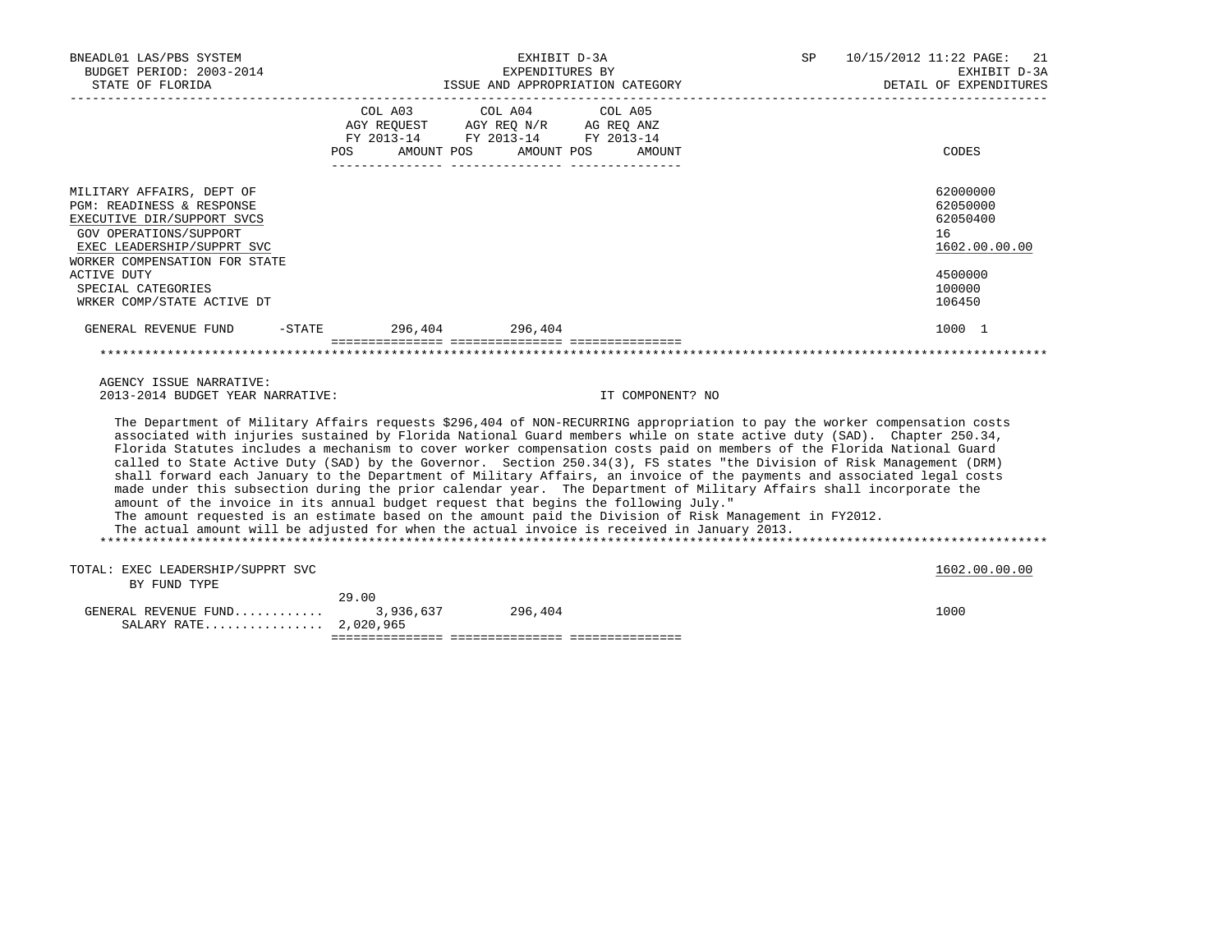| BNEADL01 LAS/PBS SYSTEM<br>BUDGET PERIOD: 2003-2014<br>STATE OF FLORIDA                                                                                                                                                                          |                     | EXHIBIT D-3A<br>EXPENDITURES BY<br>ISSUE AND APPROPRIATION CATEGORY                                                               | SP <sub>2</sub> | 10/15/2012 11:22 PAGE:<br>22<br>EXHIBIT D-3A<br>DETAIL OF EXPENDITURES                  |
|--------------------------------------------------------------------------------------------------------------------------------------------------------------------------------------------------------------------------------------------------|---------------------|-----------------------------------------------------------------------------------------------------------------------------------|-----------------|-----------------------------------------------------------------------------------------|
|                                                                                                                                                                                                                                                  | <b>POS</b>          | COL A03 COL A04 COL A05<br>AGY REQUEST AGY REQ N/R AG REQ ANZ<br>FY 2013-14 FY 2013-14 FY 2013-14<br>AMOUNT POS AMOUNT POS AMOUNT |                 | CODES                                                                                   |
| MILITARY AFFAIRS, DEPT OF<br>PGM: READINESS & RESPONSE<br>FED/STATE COOPERATIVE AGRM<br>PUBLIC PROTECTION<br>EMERGENCY PREV/PREP/RESPNS<br>ESTIMATED EXPENDITURES<br>ESTIMATED EXPENDITURES - OPERATIONS<br>SALARY RATE<br>SALARY RATE 7,032,537 |                     |                                                                                                                                   |                 | 62000000<br>62050000<br>62050500<br>12<br>1208.00.00.00<br>1000000<br>1001000<br>000000 |
|                                                                                                                                                                                                                                                  |                     |                                                                                                                                   |                 |                                                                                         |
| SALARIES AND BENEFITS                                                                                                                                                                                                                            |                     |                                                                                                                                   |                 | 010000                                                                                  |
| FEDERAL GRANTS TRUST FUND -FEDERL                                                                                                                                                                                                                | 215.00<br>9,210,306 |                                                                                                                                   |                 | 2261 3                                                                                  |
| OTHER PERSONAL SERVICES                                                                                                                                                                                                                          |                     |                                                                                                                                   |                 | 030000                                                                                  |
| FEDERAL GRANTS TRUST FUND -FEDERL                                                                                                                                                                                                                | 87,000              |                                                                                                                                   |                 | 2261 3                                                                                  |
| <b>EXPENSES</b>                                                                                                                                                                                                                                  |                     |                                                                                                                                   |                 | 040000                                                                                  |
| FEDERAL GRANTS TRUST FUND -FEDERL                                                                                                                                                                                                                | 11,529,099          |                                                                                                                                   |                 | 2261 3                                                                                  |
| OPERATING CAPITAL OUTLAY                                                                                                                                                                                                                         |                     |                                                                                                                                   |                 | 060000                                                                                  |
| FEDERAL GRANTS TRUST FUND -FEDERL                                                                                                                                                                                                                | 331,575             |                                                                                                                                   |                 | 2261 3                                                                                  |
| SPECIAL CATEGORIES<br>ACQUISITION/MOTOR VEHICLES                                                                                                                                                                                                 |                     |                                                                                                                                   |                 | 100000<br>100021                                                                        |
| FEDERAL GRANTS TRUST FUND -FEDERL                                                                                                                                                                                                                | 746,000             |                                                                                                                                   |                 | $2261$ 3                                                                                |
| LABORATORY SERVICES                                                                                                                                                                                                                              |                     |                                                                                                                                   |                 | 100748                                                                                  |
| FEDERAL GRANTS TRUST FUND -FEDERL 70,000                                                                                                                                                                                                         |                     |                                                                                                                                   |                 | 2261 3                                                                                  |
| CONTRACTED SERVICES                                                                                                                                                                                                                              |                     |                                                                                                                                   |                 | 100777                                                                                  |
| FEDERAL GRANTS TRUST FUND -FEDERL                                                                                                                                                                                                                | 6,960,000           |                                                                                                                                   |                 | 2261 3                                                                                  |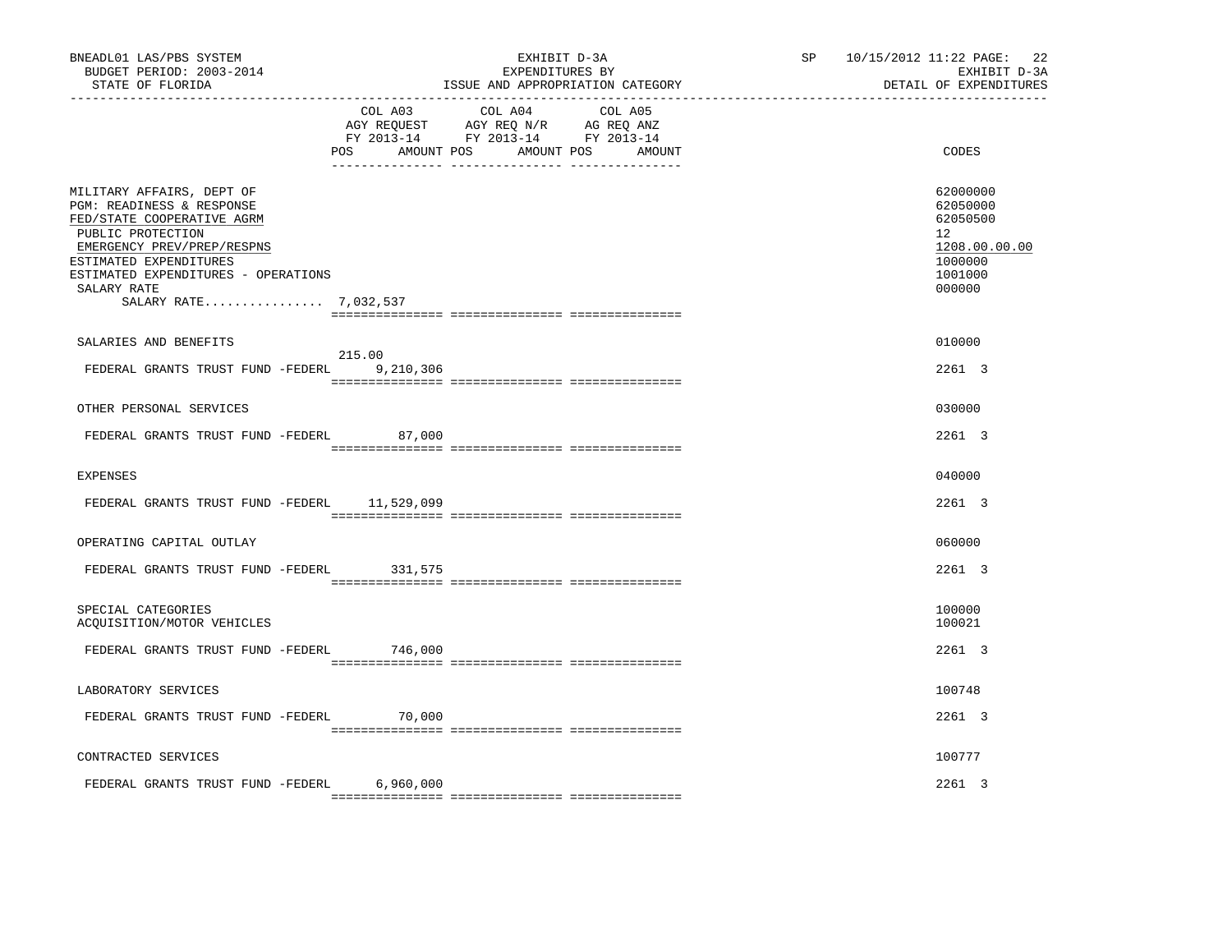| BNEADL01 LAS/PBS SYSTEM<br>BUDGET PERIOD: 2003-2014<br>STATE OF FLORIDA<br>------------------                                                                                                                                                                                                  |                              | EXHIBIT D-3A<br>EXPENDITURES BY<br>ISSUE AND APPROPRIATION CATEGORY                                                                                                                                                  | SP 10/15/2012 11:22 PAGE:<br>DETAIL OF EXPENDITURES                                                                   | 23<br>EXHIBIT D-3A |
|------------------------------------------------------------------------------------------------------------------------------------------------------------------------------------------------------------------------------------------------------------------------------------------------|------------------------------|----------------------------------------------------------------------------------------------------------------------------------------------------------------------------------------------------------------------|-----------------------------------------------------------------------------------------------------------------------|--------------------|
|                                                                                                                                                                                                                                                                                                | COL A03<br>POS<br>AMOUNT POS | COL A04<br>COL A05<br>$\begin{tabular}{lllllll} AGY & \texttt{REQUEST} & \texttt{AGY REQ} & \texttt{N/R} & \texttt{AG REQ} & \texttt{ANZ} \end{tabular}$<br>FY 2013-14 FY 2013-14 FY 2013-14<br>AMOUNT POS<br>AMOUNT | CODES                                                                                                                 |                    |
| MILITARY AFFAIRS, DEPT OF<br>PGM: READINESS & RESPONSE<br>FED/STATE COOPERATIVE AGRM<br>PUBLIC PROTECTION<br>EMERGENCY PREV/PREP/RESPNS<br>ESTIMATED EXPENDITURES<br>ESTIMATED EXPENDITURES - OPERATIONS<br>SPECIAL CATEGORIES<br>ENGINEERING CONSULTANTS<br>FEDERAL GRANTS TRUST FUND -FEDERL | 30,000                       |                                                                                                                                                                                                                      | 62000000<br>62050000<br>62050500<br>$12^{\circ}$<br>1208.00.00.00<br>1000000<br>1001000<br>100000<br>101211<br>2261 3 |                    |
| MAINT AND OPERATIONS CONTR                                                                                                                                                                                                                                                                     |                              |                                                                                                                                                                                                                      | 102044                                                                                                                |                    |
| FEDERAL GRANTS TRUST FUND -FEDERL 900,000                                                                                                                                                                                                                                                      |                              |                                                                                                                                                                                                                      | 2261 3                                                                                                                |                    |
| LEASE/PURCHASE/EQUIPMENT                                                                                                                                                                                                                                                                       |                              |                                                                                                                                                                                                                      | 105281                                                                                                                |                    |
| FEDERAL GRANTS TRUST FUND -FEDERL                                                                                                                                                                                                                                                              | 30,000                       |                                                                                                                                                                                                                      | 2261 3                                                                                                                |                    |
| TR/DMS/HR SVCS/STW CONTRCT                                                                                                                                                                                                                                                                     |                              |                                                                                                                                                                                                                      | 107040                                                                                                                |                    |
| FEDERAL GRANTS TRUST FUND -FEDERL                                                                                                                                                                                                                                                              | 78,521                       |                                                                                                                                                                                                                      | 2261 3                                                                                                                |                    |
| TOTAL: ESTIMATED EXPENDITURES - OPERATIONS<br>TOTAL POSITIONS 215.00<br>TOTAL ISSUE 29,972,501<br>TOTAL SALARY RATE 7,032,537                                                                                                                                                                  |                              |                                                                                                                                                                                                                      | 1001000                                                                                                               |                    |
| FLORIDA RETIREMENT SYSTEM<br>CONTRIBUTION ADJUSTMENT FOR<br>FISCAL YEAR 2012-2013<br>SALARIES AND BENEFITS                                                                                                                                                                                     |                              |                                                                                                                                                                                                                      | 1001240<br>010000                                                                                                     |                    |
| FEDERAL GRANTS TRUST FUND -FEDERL                                                                                                                                                                                                                                                              | 20,190                       |                                                                                                                                                                                                                      | 2261 3                                                                                                                |                    |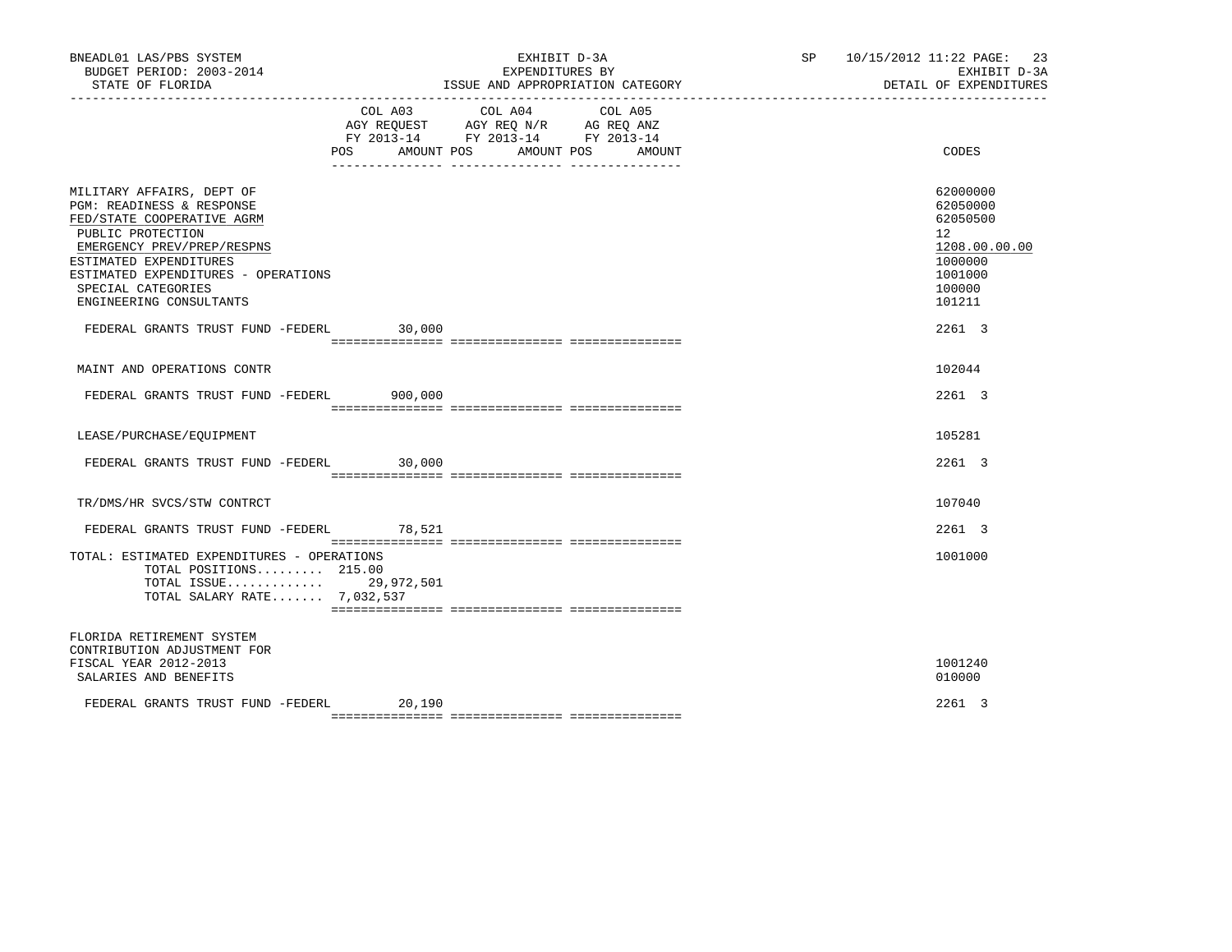| BNEADL01 LAS/PBS SYSTEM<br>BUDGET PERIOD: 2003-2014<br>STATE OF FLORIDA                                                                                                                                                                                                                        | EXHIBIT D-3A<br>EXPENDITURES BY<br>ISSUE AND APPROPRIATION CATEGORY                                                            |        | SP 10/15/2012 11:22 PAGE: 24<br>EXHIBIT D-3A<br>DETAIL OF EXPENDITURES                  |
|------------------------------------------------------------------------------------------------------------------------------------------------------------------------------------------------------------------------------------------------------------------------------------------------|--------------------------------------------------------------------------------------------------------------------------------|--------|-----------------------------------------------------------------------------------------|
|                                                                                                                                                                                                                                                                                                | COL A03 COL A04 COL A05<br>AGY REQUEST AGY REQ N/R AG REQ ANZ<br>FY 2013-14 FY 2013-14 FY 2013-14<br>POS AMOUNT POS AMOUNT POS | AMOUNT | CODES                                                                                   |
| MILITARY AFFAIRS, DEPT OF<br><b>PGM: READINESS &amp; RESPONSE</b><br>FED/STATE COOPERATIVE AGRM<br>PUBLIC PROTECTION<br>EMERGENCY PREV/PREP/RESPNS<br>ESTIMATED EXPENDITURES<br>ADJUSTMENT TO STATE HEALTH<br>INSURANCE PREMIUM CONTRIBUTION -<br>FISCAL YEAR 2012-13<br>SALARIES AND BENEFITS |                                                                                                                                |        | 62000000<br>62050000<br>62050500<br>12<br>1208.00.00.00<br>1000000<br>1001830<br>010000 |
| FEDERAL GRANTS TRUST FUND -FEDERL 21,983                                                                                                                                                                                                                                                       |                                                                                                                                |        | 2261 3                                                                                  |
| REALLOCATION OF HUMAN RESOURCES<br>OUTSOURCING<br>SPECIAL CATEGORIES<br>TR/DMS/HR SVCS/STW CONTRCT                                                                                                                                                                                             |                                                                                                                                |        | 1005900<br>100000<br>107040                                                             |
| FEDERAL GRANTS TRUST FUND -FEDERL                                                                                                                                                                                                                                                              | 319                                                                                                                            |        | 2261 3                                                                                  |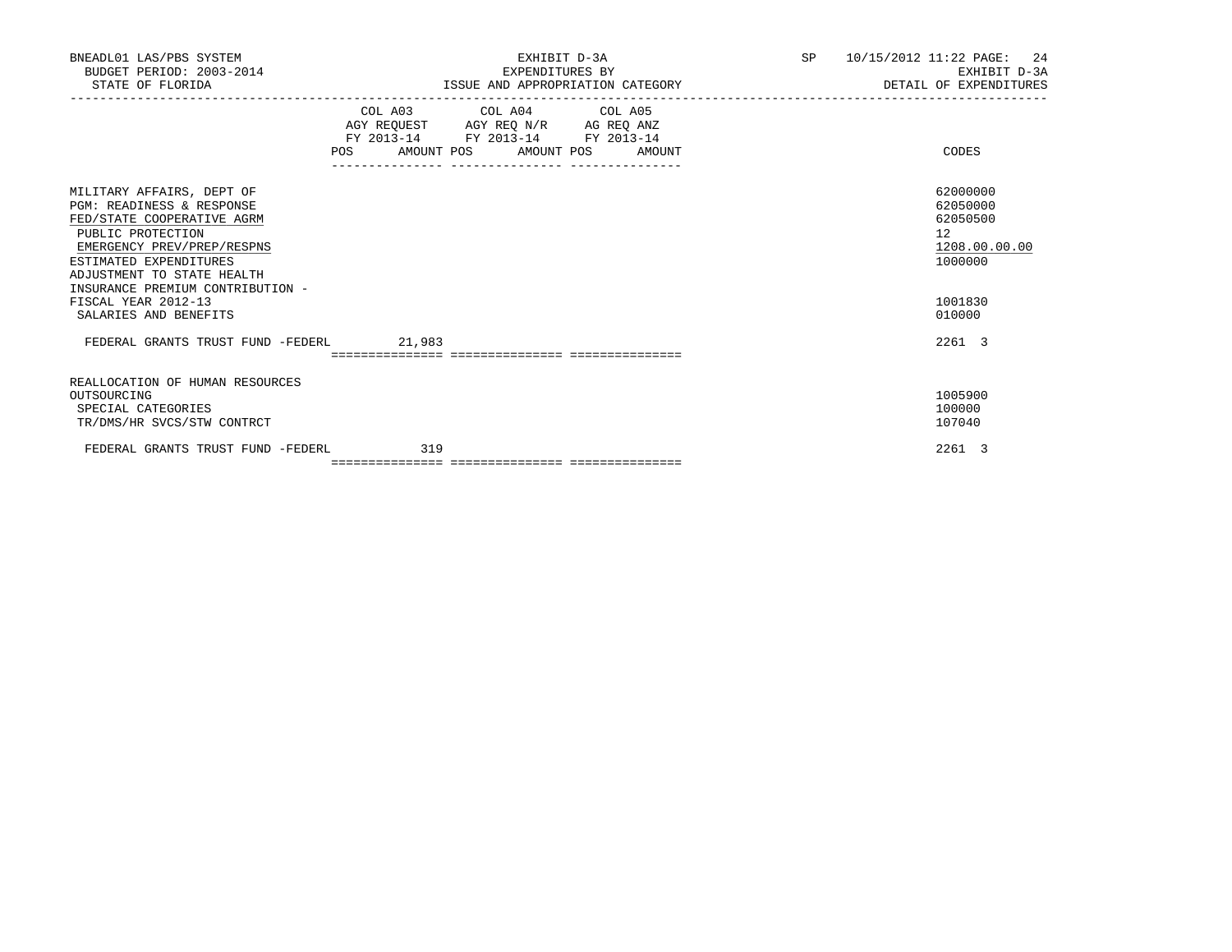| BNEADL01 LAS/PBS SYSTEM<br>BUDGET PERIOD: 2003-2014<br>STATE OF FLORIDA                                                                                                                                   | -------------------------------                                                                                       | EXHIBIT D-3A<br>EXPENDITURES BY<br>ISSUE AND APPROPRIATION CATEGORY |         |                  | SP | 10/15/2012 11:22 PAGE:<br>-25<br>EXHIBIT D-3A<br>DETAIL OF EXPENDITURES |
|-----------------------------------------------------------------------------------------------------------------------------------------------------------------------------------------------------------|-----------------------------------------------------------------------------------------------------------------------|---------------------------------------------------------------------|---------|------------------|----|-------------------------------------------------------------------------|
|                                                                                                                                                                                                           | COL A03<br>AGY REQUEST AGY REQ N/R AG REQ ANZ<br>FY 2013-14 FY 2013-14 FY 2013-14<br>POS AMOUNT POS AMOUNT POS AMOUNT | COL A04                                                             | COL A05 |                  |    | CODES                                                                   |
| MILITARY AFFAIRS, DEPT OF<br>PGM: READINESS & RESPONSE<br>FED/STATE COOPERATIVE AGRM<br>PUBLIC PROTECTION<br>EMERGENCY PREV/PREP/RESPNS<br>ADJUSTMENTS TO CURRENT YEAR                                    |                                                                                                                       |                                                                     |         |                  |    | 62000000<br>62050000<br>62050500<br>$12^{\circ}$<br>1208.00.00.00       |
| ESTIMATED EXPENDITURES<br>REALIGN BUDGET AUTHORITY BETWEEN<br>CATEGORIES - DEDUCT<br>SPECIAL CATEGORIES<br>LABORATORY SERVICES                                                                            |                                                                                                                       |                                                                     |         |                  |    | 1600000<br>160P100<br>100000<br>100748                                  |
| FEDERAL GRANTS TRUST FUND -FEDERL 70,000-                                                                                                                                                                 |                                                                                                                       |                                                                     |         |                  |    | 2261 3                                                                  |
| ENGINEERING CONSULTANTS                                                                                                                                                                                   |                                                                                                                       |                                                                     |         |                  |    | 101211                                                                  |
| FEDERAL GRANTS TRUST FUND -FEDERL 30,000-                                                                                                                                                                 |                                                                                                                       |                                                                     |         |                  |    | 2261 3                                                                  |
| TOTAL: REALIGN BUDGET AUTHORITY BETWEEN<br>CATEGORIES - DEDUCT<br>TOTAL ISSUE $100,000-$                                                                                                                  |                                                                                                                       |                                                                     |         |                  |    | 160P100                                                                 |
|                                                                                                                                                                                                           |                                                                                                                       |                                                                     |         |                  |    |                                                                         |
| AGENCY ISSUE NARRATIVE:<br>2013-2014 BUDGET YEAR NARRATIVE:                                                                                                                                               |                                                                                                                       |                                                                     |         | IT COMPONENT? NO |    |                                                                         |
| The Department of Military Affairs (DMA) requests a realignment of existing appropriation between categories.<br>This realignment is intended to more accurately represent anticipated expenditure needs. |                                                                                                                       |                                                                     |         |                  |    |                                                                         |
| REALIGN BUDGET AUTHORITY BETWEEN<br>CATEGORIES - ADD<br>SPECIAL CATEGORIES<br>CONTRACTED SERVICES                                                                                                         |                                                                                                                       |                                                                     |         |                  |    | 160P200<br>100000<br>100777                                             |
| FEDERAL GRANTS TRUST FUND -FEDERL 100,000                                                                                                                                                                 |                                                                                                                       |                                                                     |         |                  |    | 2261 3                                                                  |
|                                                                                                                                                                                                           |                                                                                                                       |                                                                     |         |                  |    |                                                                         |
| AGENCY ISSUE NARRATIVE:<br>2013-2014 BUDGET YEAR NARRATIVE:                                                                                                                                               |                                                                                                                       |                                                                     |         | IT COMPONENT? NO |    |                                                                         |
| The Department of Military Affairs (DMA) requests a realignment of existing appropriation between categories.<br>This realignment is intended to more accurately represent anticipated expenditure needs. |                                                                                                                       |                                                                     |         |                  |    | **********************************                                      |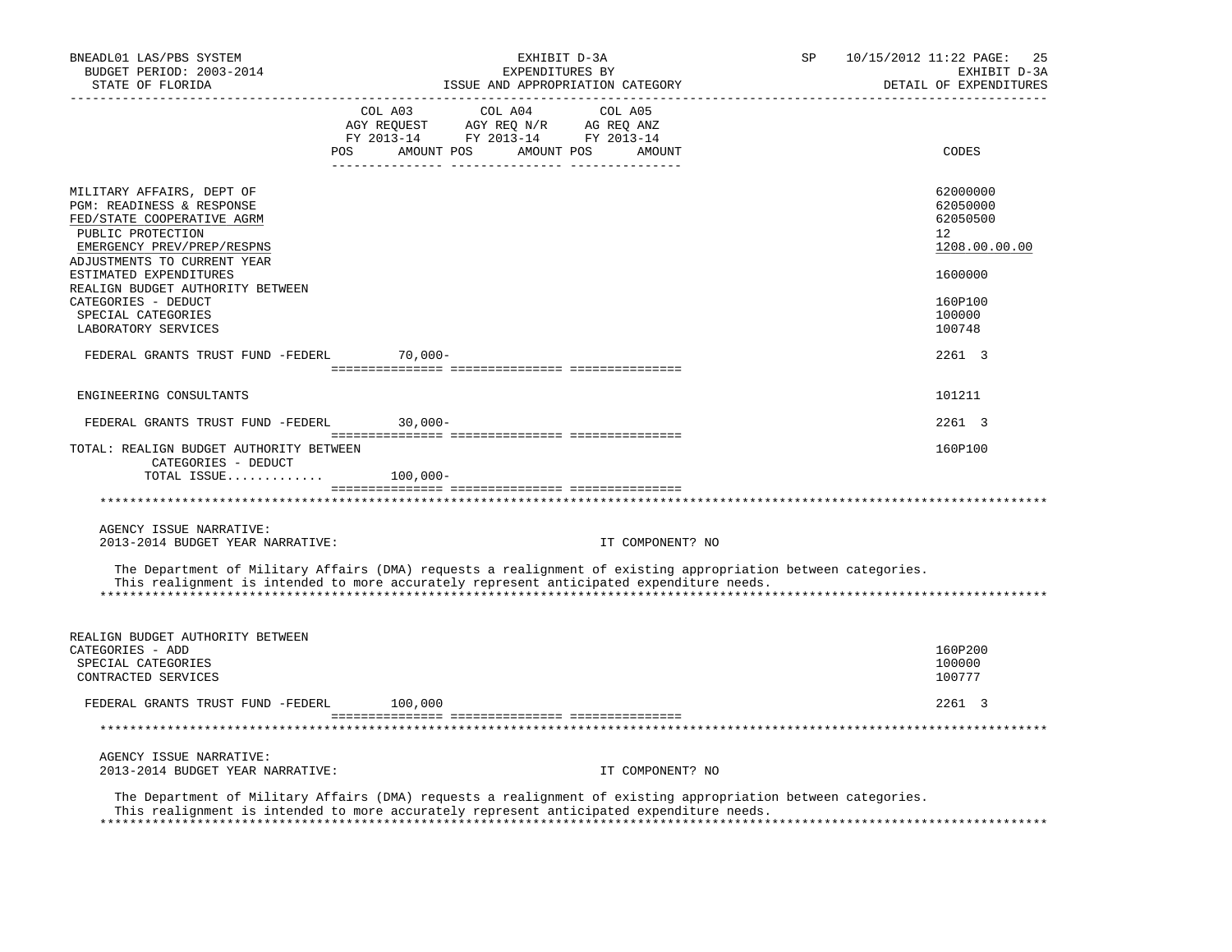| BNEADL01 LAS/PBS SYSTEM<br>BUDGET PERIOD: 2003-2014                                                                                                                                                                                              |                                                                                                                                 | EXHIBIT D-3A<br>EXPENDITURES BY                                                                                                                                                                                                                                                                                                                         | SP | 10/15/2012 11:22 PAGE: 26<br>EXHIBIT D-3A<br>DETAIL OF EXPENDITURES                     |
|--------------------------------------------------------------------------------------------------------------------------------------------------------------------------------------------------------------------------------------------------|---------------------------------------------------------------------------------------------------------------------------------|---------------------------------------------------------------------------------------------------------------------------------------------------------------------------------------------------------------------------------------------------------------------------------------------------------------------------------------------------------|----|-----------------------------------------------------------------------------------------|
|                                                                                                                                                                                                                                                  | FY 2013-14 FY 2013-14 FY 2013-14<br>POS AMOUNT POS AMOUNT POS                                                                   | AMOUNT                                                                                                                                                                                                                                                                                                                                                  |    | CODES                                                                                   |
| MILITARY AFFAIRS, DEPT OF<br>PGM: READINESS & RESPONSE<br>FED/STATE COOPERATIVE AGRM<br>PUBLIC PROTECTION<br>EMERGENCY PREV/PREP/RESPNS<br>INTRA-AGENCY REORGANIZATIONS<br>REALIGN OPERATING FUNDING - ADD<br>SALARY RATE<br>SALARY RATE 280,083 |                                                                                                                                 |                                                                                                                                                                                                                                                                                                                                                         |    | 62000000<br>62050000<br>62050500<br>12<br>1208.00.00.00<br>1800000<br>1800220<br>000000 |
| SALARIES AND BENEFITS                                                                                                                                                                                                                            | 10.00                                                                                                                           |                                                                                                                                                                                                                                                                                                                                                         |    | 010000                                                                                  |
| GENERAL REVENUE FUND -MATCH                                                                                                                                                                                                                      | 418,943                                                                                                                         |                                                                                                                                                                                                                                                                                                                                                         |    | 1000 2                                                                                  |
| SPECIAL CATEGORIES<br>TR/DMS/HR SVCS/STW CONTRCT                                                                                                                                                                                                 |                                                                                                                                 |                                                                                                                                                                                                                                                                                                                                                         |    | 100000<br>107040                                                                        |
| GENERAL REVENUE FUND                                                                                                                                                                                                                             | $-MATCH$ 3,540<br>accordinglates conditioned discussions and a serie of the serie of the serie of the serie of the serie of the |                                                                                                                                                                                                                                                                                                                                                         |    | 1000 2                                                                                  |
| TOTAL: REALIGN OPERATING FUNDING - ADD<br>TOTAL POSITIONS 10.00<br>TOTAL ISSUE $422,483$<br>TOTAL SALARY RATE 280,083                                                                                                                            |                                                                                                                                 |                                                                                                                                                                                                                                                                                                                                                         |    | 1800220                                                                                 |
|                                                                                                                                                                                                                                                  |                                                                                                                                 |                                                                                                                                                                                                                                                                                                                                                         |    |                                                                                         |
| AGENCY ISSUE NARRATIVE:<br>2013-2014 BUDGET YEAR NARRATIVE:                                                                                                                                                                                      |                                                                                                                                 | IT COMPONENT? NO                                                                                                                                                                                                                                                                                                                                        |    |                                                                                         |
| (Federal/State Cooperative Agreements).                                                                                                                                                                                                          |                                                                                                                                 | The Department of Military Affairs (DMA) requests realignment of ten(10) existing FTEs between Budget Entities. The<br>position changes will take place between Budget Entities 62050200 (Military Readiness/Response) and 62050500                                                                                                                     |    |                                                                                         |
|                                                                                                                                                                                                                                                  |                                                                                                                                 | These positions support the 125th Fighter Wing of the Florida Air National Guard. The positions are supported by a<br>Cooperative Agreement, which is a 75% Federal share and 25% State share. These positions are funded by the State share.<br>This realignment will more logically represent the accounting, reporting and budgeting of these funds. |    |                                                                                         |

\*\*\*\*\*\*\*\*\*\*\*\*\*\*\*\*\*\*\*\*\*\*\*\*\*\*\*\*\*\*\*\*\*\*\*\*\*\*\*\*\*\*\*\*\*\*\*\*\*\*\*\*\*\*\*\*\*\*\*\*\*\*\*\*\*\*\*\*\*\*\*\*\*\*\*\*\*\*\*\*\*\*\*\*\*\*\*\*\*\*\*\*\*\*\*\*\*\*\*\*\*\*\*\*\*\*\*\*\*\*\*\*\*\*\*\*\*\*\*\*\*\*\*\*\*\*\*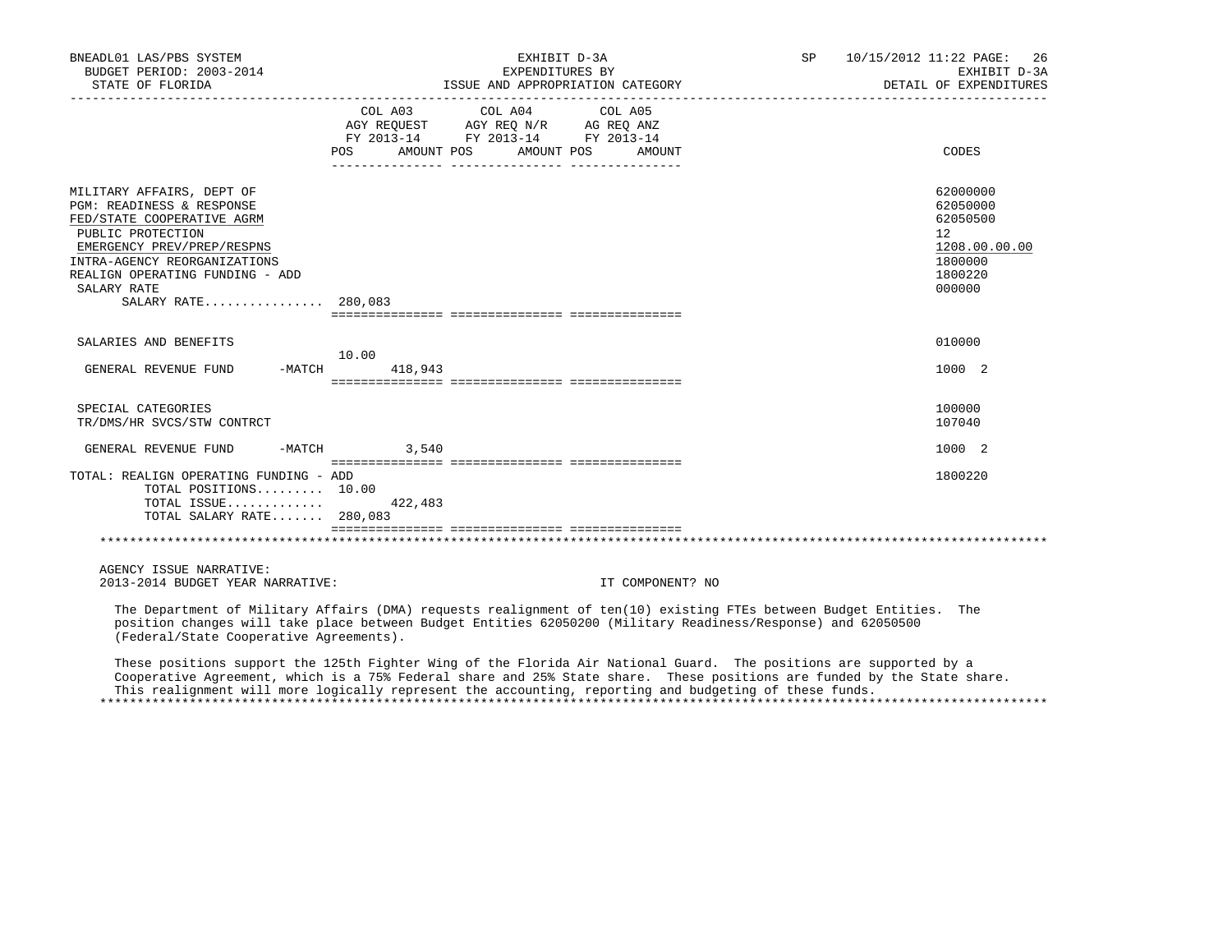| BNEADL01 LAS/PBS SYSTEM<br>BUDGET PERIOD: 2003-2014<br>STATE OF FLORIDA<br>_________________                                                                                                               |              |                                                                                   | EXHIBIT D-3A<br>EXPENDITURES BY<br>ISSUE AND APPROPRIATION CATEGORY |                  |                       |               | SP 10/15/2012 11:22 PAGE: 27<br>EXHIBIT D-3A<br>DETAIL OF EXPENDITURES        |
|------------------------------------------------------------------------------------------------------------------------------------------------------------------------------------------------------------|--------------|-----------------------------------------------------------------------------------|---------------------------------------------------------------------|------------------|-----------------------|---------------|-------------------------------------------------------------------------------|
|                                                                                                                                                                                                            | COL A03      | COL A04<br>AGY REQUEST AGY REQ N/R AG REQ ANZ<br>FY 2013-14 FY 2013-14 FY 2013-14 | COL A05                                                             |                  |                       |               |                                                                               |
|                                                                                                                                                                                                            |              |                                                                                   | POS AMOUNT POS AMOUNT POS AMOUNT                                    |                  |                       |               | CODES                                                                         |
| MILITARY AFFAIRS, DEPT OF<br>PGM: READINESS & RESPONSE<br>FED/STATE COOPERATIVE AGRM<br>PUBLIC PROTECTION<br>EMERGENCY PREV/PREP/RESPNS<br>INTRA-AGENCY REORGANIZATIONS<br>REALIGN OPERATING FUNDING - ADD |              |                                                                                   |                                                                     |                  |                       |               | 62000000<br>62050000<br>62050500<br>12<br>1208.00.00.00<br>1800000<br>1800220 |
| POSITION DETAIL OF SALARIES AND BENEFITS:                                                                                                                                                                  | FTE          |                                                                                   | BASE RATE ADDITIVES                                                 | BENEFITS         | SUBTOTAL              | $\frac{1}{2}$ | LAPSE LAPSED SALARIES<br>AND BENEFITS                                         |
| A03 - AGY REOUEST FY 2013-14                                                                                                                                                                               |              |                                                                                   |                                                                     |                  |                       |               |                                                                               |
| NEW POSITIONS                                                                                                                                                                                              |              |                                                                                   |                                                                     |                  |                       |               |                                                                               |
| 0004 SENIOR CLERK                                                                                                                                                                                          |              |                                                                                   |                                                                     |                  |                       |               |                                                                               |
| 00216 001                                                                                                                                                                                                  |              | $1.00$ 26,923                                                                     |                                                                     |                  |                       |               | 13,631 40,554 0.00 40,554                                                     |
| 4612 ENGINEERING TECHNICIAN IV                                                                                                                                                                             |              |                                                                                   |                                                                     |                  |                       |               |                                                                               |
| 00086 001                                                                                                                                                                                                  | 1.00         | 27,926                                                                            |                                                                     | 13,759           | 41,685                | 0.00          | 41,685                                                                        |
| 6389 LABORER                                                                                                                                                                                               |              |                                                                                   |                                                                     |                  |                       |               |                                                                               |
| 00190 001                                                                                                                                                                                                  |              | 1.00 17,327                                                                       |                                                                     | 12,400           | 29,727                | 0.00          | 29,727                                                                        |
| 6466 MAINTENANCE MECHANIC                                                                                                                                                                                  |              |                                                                                   |                                                                     |                  |                       |               |                                                                               |
| 00012 001                                                                                                                                                                                                  |              | $1.00$ $24,580$                                                                   | 771                                                                 | 13,428           | 38,779                | 0.00          | 38,779                                                                        |
| 00082 001                                                                                                                                                                                                  | 1.00         | 26,362                                                                            |                                                                     | 13,559           | 39,921                | 0.00          | 39,921                                                                        |
| 00083 001                                                                                                                                                                                                  | 1.00         | $27,664$<br>$35,926$                                                              |                                                                     | 13,725           | 41,389                | 0.00          | 41,389                                                                        |
| 00084 001                                                                                                                                                                                                  | 1.00         | 24,580                                                                            |                                                                     | 14,785<br>13,329 | 50,711                | 0.00          | 50,711<br>37,909                                                              |
| 00085 001<br>00087 001                                                                                                                                                                                     | 1.00<br>1.00 | 31,640                                                                            |                                                                     | 14,235           | 37,909<br>45,875 0.00 | 0.00          | 45,875                                                                        |
| 6376 MAINTENANCE SUPERVISOR II - SES                                                                                                                                                                       |              |                                                                                   |                                                                     |                  |                       |               |                                                                               |
| 00081 001                                                                                                                                                                                                  | 1.00         | 36,384                                                                            |                                                                     | 16,009           | 52,393 0.00           |               | 52,393                                                                        |
|                                                                                                                                                                                                            |              |                                                                                   |                                                                     |                  |                       |               |                                                                               |
| TOTALS FOR ISSUE BY FUND                                                                                                                                                                                   |              |                                                                                   |                                                                     |                  |                       |               |                                                                               |
| 1000 GENERAL REVENUE FUND                                                                                                                                                                                  |              |                                                                                   |                                                                     |                  |                       |               | 418,943<br>______________                                                     |
|                                                                                                                                                                                                            | 10.00        | 279,312                                                                           | 771                                                                 |                  | 138,860 418,943       |               | 418,943                                                                       |
|                                                                                                                                                                                                            |              |                                                                                   |                                                                     |                  |                       |               | ==============                                                                |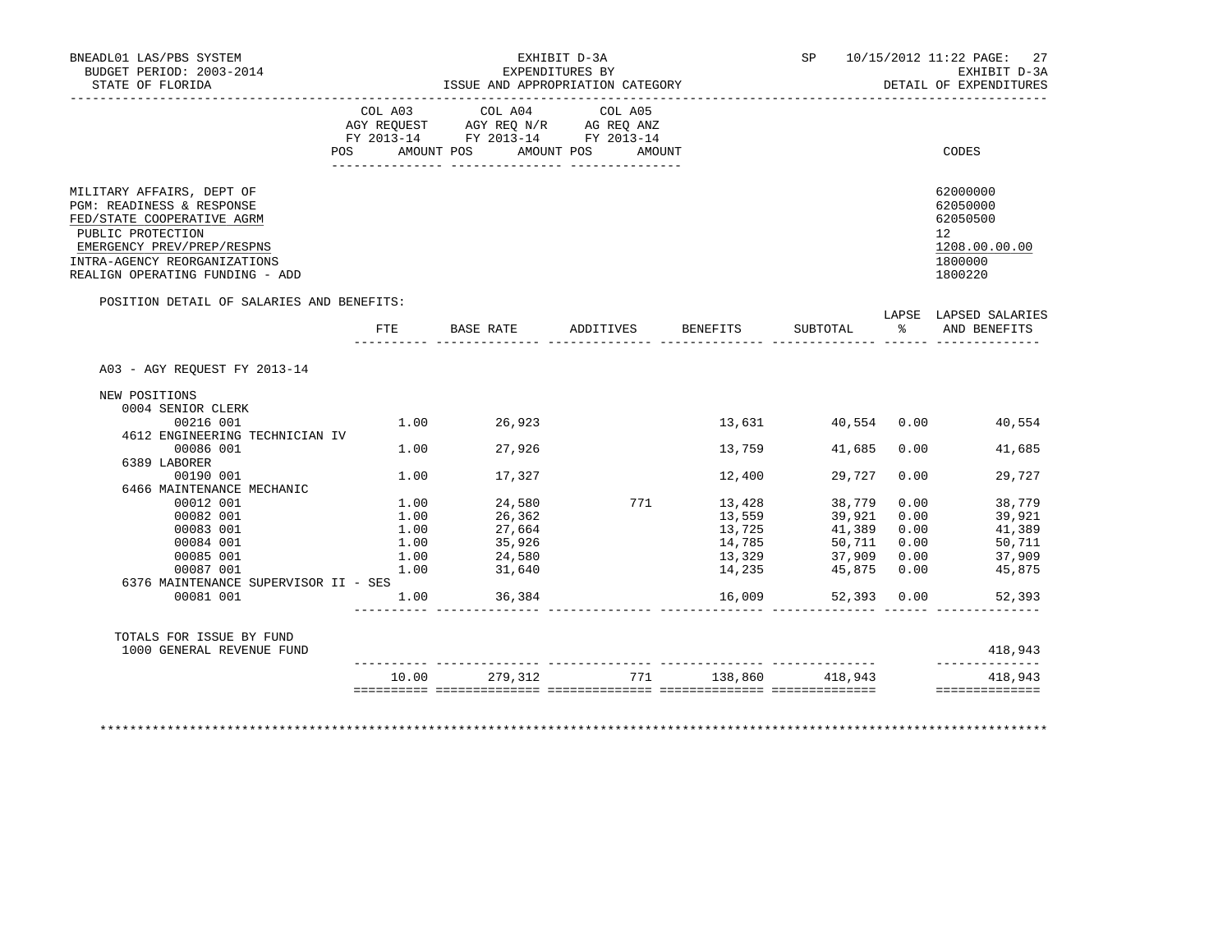| BNEADL01 LAS/PBS SYSTEM<br>BUDGET PERIOD: 2003-2014<br>STATE OF FLORIDA                                                                                                                                                                                  |            | EXHIBIT D-3A<br>EXPENDITURES BY<br>ISSUE AND APPROPRIATION CATEGORY                                                                   |  | SP 10/15/2012 11:22 PAGE: 28<br>EXHIBIT D-3A<br>DETAIL OF EXPENDITURES                               |
|----------------------------------------------------------------------------------------------------------------------------------------------------------------------------------------------------------------------------------------------------------|------------|---------------------------------------------------------------------------------------------------------------------------------------|--|------------------------------------------------------------------------------------------------------|
|                                                                                                                                                                                                                                                          |            | COL A03 COL A04 COL A05<br>AGY REQUEST AGY REQ N/R AG REQ ANZ<br>FY 2013-14 FY 2013-14 FY 2013-14<br>POS AMOUNT POS AMOUNT POS AMOUNT |  | CODES                                                                                                |
| MILITARY AFFAIRS, DEPT OF<br>PGM: READINESS & RESPONSE<br>FED/STATE COOPERATIVE AGRM<br>PUBLIC PROTECTION<br>EMERGENCY PREV/PREP/RESPNS<br>NONRECURRING EXPENDITURES<br>INFORMATION TECHNOLOGY<br>INFRASTRUCTURE REPLACEMENT<br>OPERATING CAPITAL OUTLAY |            |                                                                                                                                       |  | 62000000<br>62050000<br>62050500<br>12 <sup>°</sup><br>1208.00.00.00<br>2100000<br>2103008<br>060000 |
| FEDERAL GRANTS TRUST FUND -FEDERL                                                                                                                                                                                                                        | $90.000 -$ |                                                                                                                                       |  | 2261 3                                                                                               |
| FEDERAL/STATE COOPERATIVE AGREEMENT<br>SUPPORT<br><b>EXPENSES</b><br>FEDERAL GRANTS TRUST FUND -FEDERL 32,616-                                                                                                                                           |            |                                                                                                                                       |  | 2103009<br>040000<br>2261 3                                                                          |
|                                                                                                                                                                                                                                                          |            |                                                                                                                                       |  |                                                                                                      |
| ADDITIONAL EQUIPMENT -<br>CAMP BLANDING<br>SPECIAL CATEGORIES<br>ACOUISITION/MOTOR VEHICLES                                                                                                                                                              |            |                                                                                                                                       |  | 2103021<br>100000<br>100021                                                                          |
| FEDERAL GRANTS TRUST FUND -FEDERL 746,000-                                                                                                                                                                                                               |            |                                                                                                                                       |  | 2261 3                                                                                               |
| ADDITIONAL EQUIPMENT<br>OPERATING CAPITAL OUTLAY                                                                                                                                                                                                         |            |                                                                                                                                       |  | 2103035<br>060000                                                                                    |
| FEDERAL GRANTS TRUST FUND -FEDERL                                                                                                                                                                                                                        | $135,575-$ |                                                                                                                                       |  | 2261 3                                                                                               |
|                                                                                                                                                                                                                                                          |            |                                                                                                                                       |  |                                                                                                      |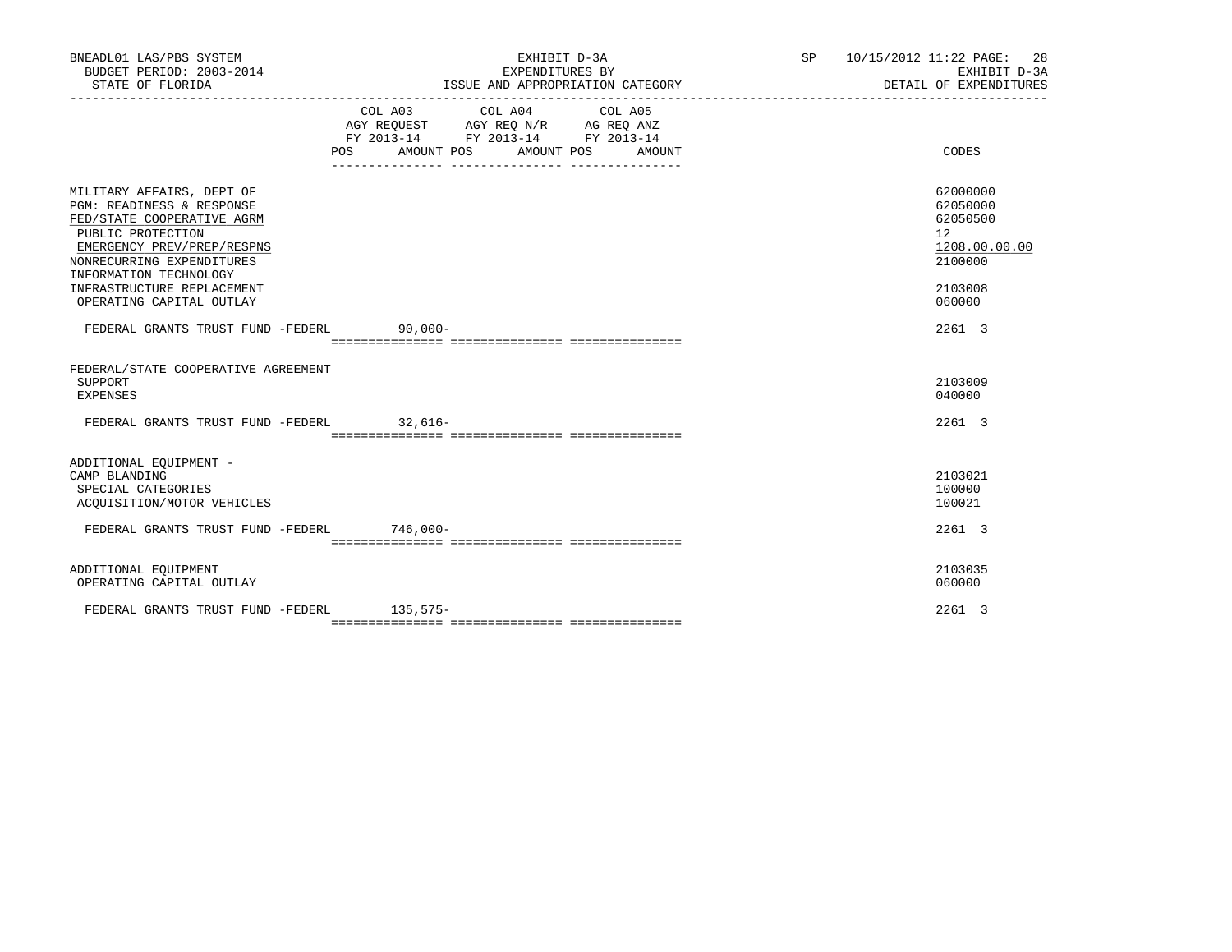| BNEADL01 LAS/PBS SYSTEM<br>BUDGET PERIOD: 2003-2014                     |                 | EXHIBIT D-3A<br>EXPENDITURES BY                                                                                                                                                                                                                                                                                                                                                            | SP | 10/15/2012 11:22 PAGE:<br>29<br>EXHIBIT D-3A |
|-------------------------------------------------------------------------|-----------------|--------------------------------------------------------------------------------------------------------------------------------------------------------------------------------------------------------------------------------------------------------------------------------------------------------------------------------------------------------------------------------------------|----|----------------------------------------------|
| STATE OF FLORIDA                                                        |                 |                                                                                                                                                                                                                                                                                                                                                                                            |    | DETAIL OF EXPENDITURES                       |
|                                                                         | COL A03 COL A04 | COL A05                                                                                                                                                                                                                                                                                                                                                                                    |    |                                              |
|                                                                         |                 | AGY REQUEST AGY REQ N/R AG REQ ANZ<br>FY 2013-14 FY 2013-14 FY 2013-14                                                                                                                                                                                                                                                                                                                     |    |                                              |
|                                                                         |                 | POS AMOUNT POS AMOUNT POS AMOUNT                                                                                                                                                                                                                                                                                                                                                           |    | CODES                                        |
|                                                                         |                 |                                                                                                                                                                                                                                                                                                                                                                                            |    |                                              |
| MILITARY AFFAIRS, DEPT OF                                               |                 |                                                                                                                                                                                                                                                                                                                                                                                            |    | 62000000                                     |
| PGM: READINESS & RESPONSE                                               |                 |                                                                                                                                                                                                                                                                                                                                                                                            |    | 62050000                                     |
| FED/STATE COOPERATIVE AGRM                                              |                 |                                                                                                                                                                                                                                                                                                                                                                                            |    | 62050500                                     |
| PUBLIC PROTECTION<br>EMERGENCY PREV/PREP/RESPNS                         |                 |                                                                                                                                                                                                                                                                                                                                                                                            |    | 12 <sup>°</sup><br>1208.00.00.00             |
| EQUIPMENT NEEDS                                                         |                 |                                                                                                                                                                                                                                                                                                                                                                                            |    | 2400000                                      |
| INFORMATION TECHNOLOGY                                                  |                 |                                                                                                                                                                                                                                                                                                                                                                                            |    |                                              |
| INFRASTRUCTURE REPLACEMENT                                              |                 |                                                                                                                                                                                                                                                                                                                                                                                            |    | 24010C0                                      |
| OPERATING CAPITAL OUTLAY                                                |                 |                                                                                                                                                                                                                                                                                                                                                                                            |    | 060000                                       |
| FEDERAL GRANTS TRUST FUND -FEDERL 131,800 131,800                       |                 |                                                                                                                                                                                                                                                                                                                                                                                            |    | 2261 3                                       |
|                                                                         |                 |                                                                                                                                                                                                                                                                                                                                                                                            |    |                                              |
|                                                                         |                 |                                                                                                                                                                                                                                                                                                                                                                                            |    |                                              |
| AGENCY ISSUE NARRATIVE:                                                 |                 |                                                                                                                                                                                                                                                                                                                                                                                            |    |                                              |
| 2013-2014 BUDGET YEAR NARRATIVE:<br>technology software and hardware.   |                 | IT COMPONENT? YES<br>The Department of Military Affairs (DMA) requests \$131,800 of NON-RECURRING appropriation to purchase information<br>This request is based on a recommended Life Cycle Replacement (LCR) rate of 25% per year. Typical infrastructure has a<br>life expectancy of 3 years, with some hardware able to survive at a 50% replacement to 4 years. Financially it is not |    |                                              |
| viable to support desktops and laptops past the 3 year life expectancy. |                 | The replacement of this specialized equipment is required to maintain compatibility and connectivity with<br>other state and federal agencies and will allow the continuation of the current level of operations.                                                                                                                                                                          |    |                                              |
|                                                                         |                 |                                                                                                                                                                                                                                                                                                                                                                                            |    |                                              |
| CONSTRUCTION and FACILITY MANAGEMENT OFFICE                             |                 |                                                                                                                                                                                                                                                                                                                                                                                            |    |                                              |
| Laptop Computers                                                        | (2)             | \$4,000                                                                                                                                                                                                                                                                                                                                                                                    |    |                                              |
| DISTANCE LEARNING                                                       |                 |                                                                                                                                                                                                                                                                                                                                                                                            |    |                                              |
| Laptop Computers                                                        | (30)            | \$60,000                                                                                                                                                                                                                                                                                                                                                                                   |    |                                              |
| ENVIRONMENTAL                                                           |                 |                                                                                                                                                                                                                                                                                                                                                                                            |    |                                              |
| Desktop Computers                                                       | (8)             | \$10,000                                                                                                                                                                                                                                                                                                                                                                                   |    |                                              |
| INTEGRATED TRAINING AREA MANAGEMENT                                     |                 |                                                                                                                                                                                                                                                                                                                                                                                            |    |                                              |
| Network Printer/Copier/Scanner                                          |                 | \$25,000                                                                                                                                                                                                                                                                                                                                                                                   |    |                                              |
| RANGE TRAINING and LANDS PROGRAM                                        |                 |                                                                                                                                                                                                                                                                                                                                                                                            |    |                                              |
| Desktop Computers                                                       | (8)             | \$10,000                                                                                                                                                                                                                                                                                                                                                                                   |    |                                              |
| Laser Printers<br>Network Printer/Copier/Scanner                        | (15)            | 5,000<br>16,000                                                                                                                                                                                                                                                                                                                                                                            |    |                                              |
| TRAINING SITE                                                           |                 |                                                                                                                                                                                                                                                                                                                                                                                            |    |                                              |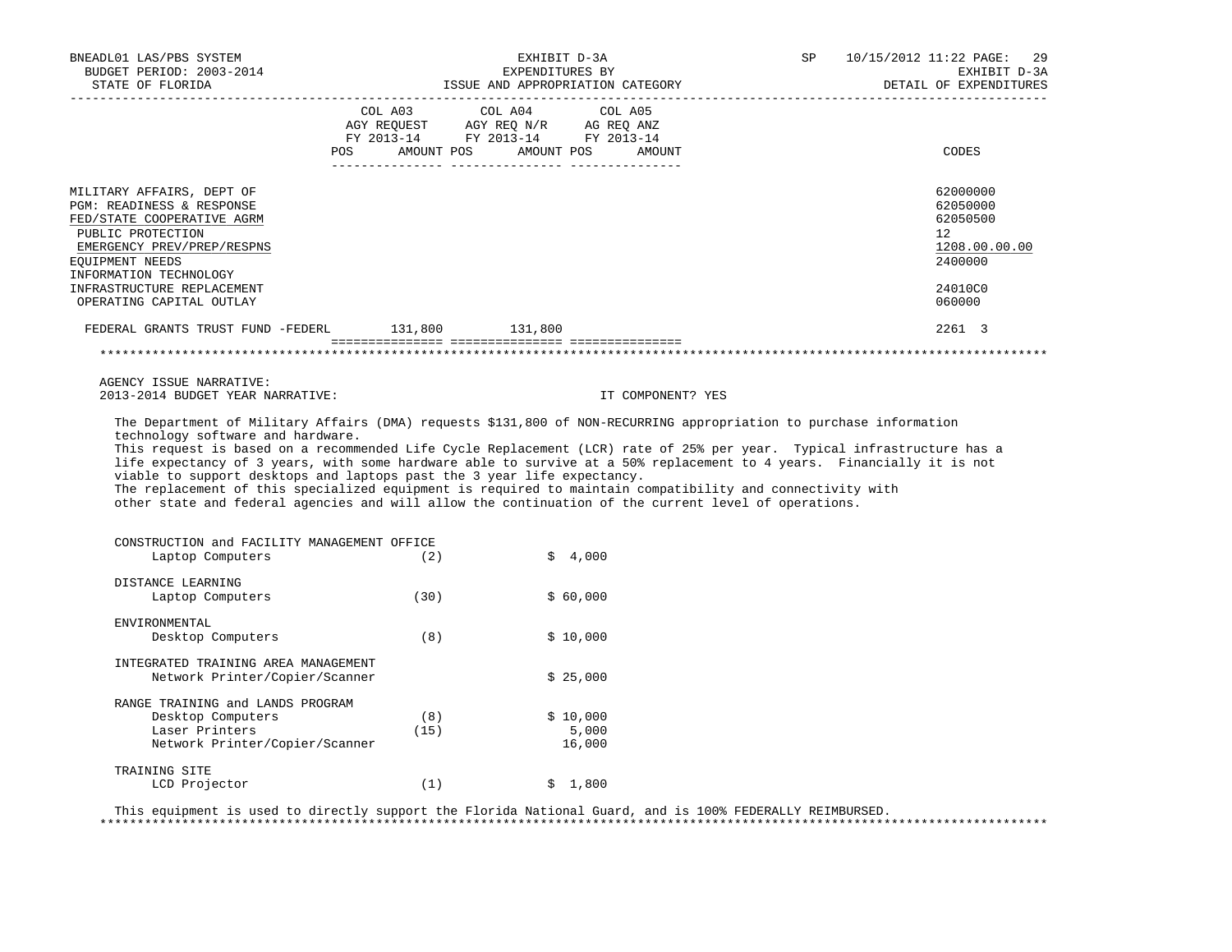| BNEADL01 LAS/PBS SYSTEM<br>BUDGET PERIOD: 2003-2014<br>STATE OF FLORIDA                                                                                                                                                                                                                                                   | EXHIBIT D-3A<br>EXPENDITURES BI<br>ISSUE AND APPROPRIATION CATEGORY                                                                                                                                                                                       | SP                                                                                                                                                                                                                                                                                                                                                                                                                                                                                                                                                                                                                                                                                | 10/15/2012 11:22 PAGE: 30<br>EXHIBIT D-3A<br>DETAIL OF EXPENDITURES<br>________________________________ |
|---------------------------------------------------------------------------------------------------------------------------------------------------------------------------------------------------------------------------------------------------------------------------------------------------------------------------|-----------------------------------------------------------------------------------------------------------------------------------------------------------------------------------------------------------------------------------------------------------|-----------------------------------------------------------------------------------------------------------------------------------------------------------------------------------------------------------------------------------------------------------------------------------------------------------------------------------------------------------------------------------------------------------------------------------------------------------------------------------------------------------------------------------------------------------------------------------------------------------------------------------------------------------------------------------|---------------------------------------------------------------------------------------------------------|
| POS                                                                                                                                                                                                                                                                                                                       | COL A03 COL A04 COL A05<br>$\begin{tabular}{lllllll} \bf AGY & \bf REQUEST & \bf AGY & \bf REQ & \tt N/R & \tt AG & \tt REQ & \tt ANZ \\ \bf FY & \tt 2013-14 & \tt FY & \tt 2013-14 & \tt FY & \tt 2013-14 \\ \end{tabular}$<br>AMOUNT POS<br>AMOUNT POS | AMOUNT                                                                                                                                                                                                                                                                                                                                                                                                                                                                                                                                                                                                                                                                            | CODES                                                                                                   |
| MILITARY AFFAIRS, DEPT OF<br>PGM: READINESS & RESPONSE<br>FED/STATE COOPERATIVE AGRM<br>PUBLIC PROTECTION<br>EMERGENCY PREV/PREP/RESPNS<br>EQUIPMENT NEEDS<br>ADDITIONAL EQUIPMENT<br>OPERATING CAPITAL OUTLAY                                                                                                            |                                                                                                                                                                                                                                                           |                                                                                                                                                                                                                                                                                                                                                                                                                                                                                                                                                                                                                                                                                   | 62000000<br>62050000<br>62050500<br>$12^{\circ}$<br>1208.00.00.00<br>2400000<br>2402000<br>060000       |
| FEDERAL GRANTS TRUST FUND -FEDERL 380,000 380,000                                                                                                                                                                                                                                                                         |                                                                                                                                                                                                                                                           |                                                                                                                                                                                                                                                                                                                                                                                                                                                                                                                                                                                                                                                                                   | 2261 3                                                                                                  |
|                                                                                                                                                                                                                                                                                                                           |                                                                                                                                                                                                                                                           |                                                                                                                                                                                                                                                                                                                                                                                                                                                                                                                                                                                                                                                                                   |                                                                                                         |
| AGENCY ISSUE NARRATIVE:<br>2013-2014 BUDGET YEAR NARRATIVE:<br>The Department of Military Affairs (DMA) requests \$403,000 of NON-RECURRING appropriation to purchase equipment which<br>supports the federal cooperative agreements.                                                                                     |                                                                                                                                                                                                                                                           | IT COMPONENT? NO                                                                                                                                                                                                                                                                                                                                                                                                                                                                                                                                                                                                                                                                  |                                                                                                         |
| ELECTRONIC SECURITY SYSTEMS<br>Electronic Security equipment                                                                                                                                                                                                                                                              |                                                                                                                                                                                                                                                           | \$ 10,000 Support force protection requirements Statewide.                                                                                                                                                                                                                                                                                                                                                                                                                                                                                                                                                                                                                        |                                                                                                         |
| INTEGRATED TRAINING AREA MANAGEMENT<br>Seed Separator<br>Seeder                                                                                                                                                                                                                                                           |                                                                                                                                                                                                                                                           | \$ 8,000 Removes undesired materials from seed collected in the Training Area<br>12,000 Seed dispenser to revegetate areas damaged by training                                                                                                                                                                                                                                                                                                                                                                                                                                                                                                                                    |                                                                                                         |
| RANGE TRAINING and LANDS PROGRAM<br>Forklift (All-Terrain, 10,0001b) 23,000 Replace current forklift (5,0001b and 25 years old)                                                                                                                                                                                           |                                                                                                                                                                                                                                                           |                                                                                                                                                                                                                                                                                                                                                                                                                                                                                                                                                                                                                                                                                   |                                                                                                         |
| SECURITY GUARDS<br>Trailer Mounted Guardhouses                                                                                                                                                                                                                                                                            |                                                                                                                                                                                                                                                           | \$50,000 Support force protection requirements Statewide.                                                                                                                                                                                                                                                                                                                                                                                                                                                                                                                                                                                                                         |                                                                                                         |
| TRAINING SITE<br>80Kw Generator<br>Mobile Repeater<br>Portable Digital Radios (56) 56,000<br>Forklift (All-Terrain, 10,000lb) 23,000<br>ATV 4x4<br>Utility Vehicle (Polaris) (2)<br>Utility Vehicle (Kubota)<br>Skid Steer Loader<br>Skid Steer Loader<br>Mower (Batwing) (2)<br>Mower (Grasshopper) (3)<br>Mower (Slope) | 12,000<br>6,000<br>23,000<br>17,000<br>30,000<br>30,000<br>33,000 Replace 3 Grasshopeer riding mowers.                                                                                                                                                    | \$ 25,000 For back-up power during storms and power outages.<br>Replace Analog repeater to comply with P25 digital transmission stds.<br>Replace Analog radios to comply with P25 digital transmission stds.<br>Replace current forklift (5,000lb and 25 years old)<br>Replace vehicle used by fire management staff.<br>Used by maintenance staff to more effectively sevice housing area.<br>Transportation in and around CBJTC, reducing need for licensed vehicle.<br>Useed to load and unload materials at CBJTC recycling center.<br>Replace current smaller mowers, saving time and resources<br>45,000 Used to safely mow incline areas having up to 40 degrees of slope. |                                                                                                         |

 This equipment is used to directly support the Florida National Guard, and is 100% FEDERALLY REIMBURSED \*\*\*\*\*\*\*\*\*\*\*\*\*\*\*\*\*\*\*\*\*\*\*\*\*\*\*\*\*\*\*\*\*\*\*\*\*\*\*\*\*\*\*\*\*\*\*\*\*\*\*\*\*\*\*\*\*\*\*\*\*\*\*\*\*\*\*\*\*\*\*\*\*\*\*\*\*\*\*\*\*\*\*\*\*\*\*\*\*\*\*\*\*\*\*\*\*\*\*\*\*\*\*\*\*\*\*\*\*\*\*\*\*\*\*\*\*\*\*\*\*\*\*\*\*\*\*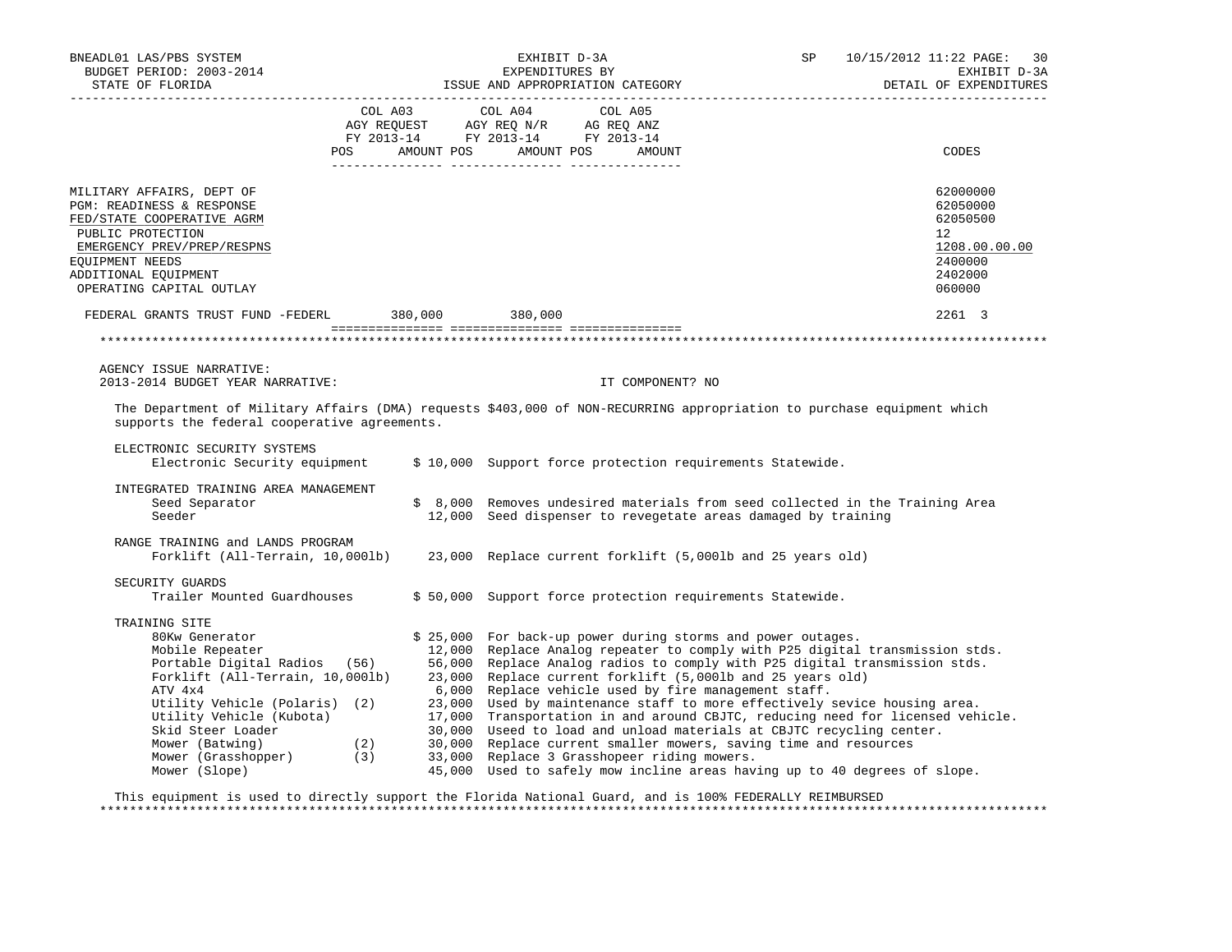| BNEADL01 LAS/PBS SYSTEM<br>BUDGET PERIOD: 2003-2014<br>STATE OF FLORIDA                                                                                                                                                                                                                                                                                                                                                                                                                                                                                                             |            | EXHIBIT D-3A<br>EXPENDITURES BY          | ISSUE AND APPROPRIATION CATEGORY                                                                                                                                                                                    | SP and the set of the set of the set of the set of the set of the set of the set of the set of the set of the set of the set of the set of the set of the set of the set of the set of the set of the set of the set of the se | 10/15/2012 11:22 PAGE: 31<br>EXHIBIT D-3A<br>DETAIL OF EXPENDITURES                                            |
|-------------------------------------------------------------------------------------------------------------------------------------------------------------------------------------------------------------------------------------------------------------------------------------------------------------------------------------------------------------------------------------------------------------------------------------------------------------------------------------------------------------------------------------------------------------------------------------|------------|------------------------------------------|---------------------------------------------------------------------------------------------------------------------------------------------------------------------------------------------------------------------|--------------------------------------------------------------------------------------------------------------------------------------------------------------------------------------------------------------------------------|----------------------------------------------------------------------------------------------------------------|
|                                                                                                                                                                                                                                                                                                                                                                                                                                                                                                                                                                                     | <b>POS</b> | COL A03 COL A04<br>AMOUNT POS AMOUNT POS | COL A05<br>AMOUNT                                                                                                                                                                                                   |                                                                                                                                                                                                                                | CODES                                                                                                          |
| MILITARY AFFAIRS, DEPT OF<br>PGM: READINESS & RESPONSE<br>FED/STATE COOPERATIVE AGRM<br>PUBLIC PROTECTION<br>EMERGENCY PREV/PREP/RESPNS<br>EOUIPMENT NEEDS<br>ADDITIONAL EQUIPMENT -<br>CAMP BLANDING<br>SPECIAL CATEGORIES<br>ACOUISITION/MOTOR VEHICLES                                                                                                                                                                                                                                                                                                                           |            |                                          |                                                                                                                                                                                                                     |                                                                                                                                                                                                                                | 62000000<br>62050000<br>62050500<br>12 <sup>°</sup><br>1208.00.00.00<br>2400000<br>2402010<br>100000<br>100021 |
| FEDERAL GRANTS TRUST FUND -FEDERL 793,500 793,500                                                                                                                                                                                                                                                                                                                                                                                                                                                                                                                                   |            |                                          |                                                                                                                                                                                                                     |                                                                                                                                                                                                                                | 2261 3                                                                                                         |
| AGENCY ISSUE NARRATIVE:<br>2013-2014 BUDGET YEAR NARRATIVE:                                                                                                                                                                                                                                                                                                                                                                                                                                                                                                                         |            |                                          | IT COMPONENT? NO                                                                                                                                                                                                    |                                                                                                                                                                                                                                |                                                                                                                |
| The Department of Military Affairs (DMA) requests \$793,500 of NON-RECURRING appropriation to purchase additional<br>equipment to support the training mission at Camp Blanding. Some machines will be used to move equipment, materials,<br>personnel, excavate land and pull harvesting and mowing equipment in and around Camp Blanding. Other machines will be<br>used to maintain structures to tall to be reached by any ladder. There are over 95 different ranges that are used by the<br>Florida National Guard and Law Enforcement units from all over the United States. |            |                                          |                                                                                                                                                                                                                     |                                                                                                                                                                                                                                |                                                                                                                |
| INTEGRATED TRAINING AREA MANAGEMENT<br>Pick-up Trucks 4x4 (2) \$ 40,000 Replacement for vehicles currently being leased by GSA.<br>Front-End Loader                                                                                                                                                                                                                                                                                                                                                                                                                                 |            |                                          | 240,000 Required to move large amounts of materials to training areas.                                                                                                                                              |                                                                                                                                                                                                                                |                                                                                                                |
| RANGE TRAINING and LAND PROGRAM<br>60' Articulated Boom<br>Dump Truck                                                                                                                                                                                                                                                                                                                                                                                                                                                                                                               |            | 110,000                                  | \$94,000 Required to maintain and repair three story buildings and towers.<br>Required to maintain and repair roads and trails within CBJTC.                                                                        |                                                                                                                                                                                                                                |                                                                                                                |
| TRAINING SITE<br>Pick-up Truck 4x4 DRW<br>Pick-up Trucks $4x4$ SRW (2) 65,000<br>Transport, Chassis/Cab Tandem Axle 111,000<br>Tractor                                                                                                                                                                                                                                                                                                                                                                                                                                              | (2)        |                                          | \$ 33,500 Haul equipment, materials and personnel to location throughout CBJTC<br>Replace vehicle numbers 3152 and 3403.<br>Replace vehicle number 3545<br>\$100,000 Tractors are primary movers for Batwing Mowers |                                                                                                                                                                                                                                |                                                                                                                |

 This equipment is used to directly support the Florida National Guard, and is 100% FEDERALLY REIMBURSED. \*\*\*\*\*\*\*\*\*\*\*\*\*\*\*\*\*\*\*\*\*\*\*\*\*\*\*\*\*\*\*\*\*\*\*\*\*\*\*\*\*\*\*\*\*\*\*\*\*\*\*\*\*\*\*\*\*\*\*\*\*\*\*\*\*\*\*\*\*\*\*\*\*\*\*\*\*\*\*\*\*\*\*\*\*\*\*\*\*\*\*\*\*\*\*\*\*\*\*\*\*\*\*\*\*\*\*\*\*\*\*\*\*\*\*\*\*\*\*\*\*\*\*\*\*\*\*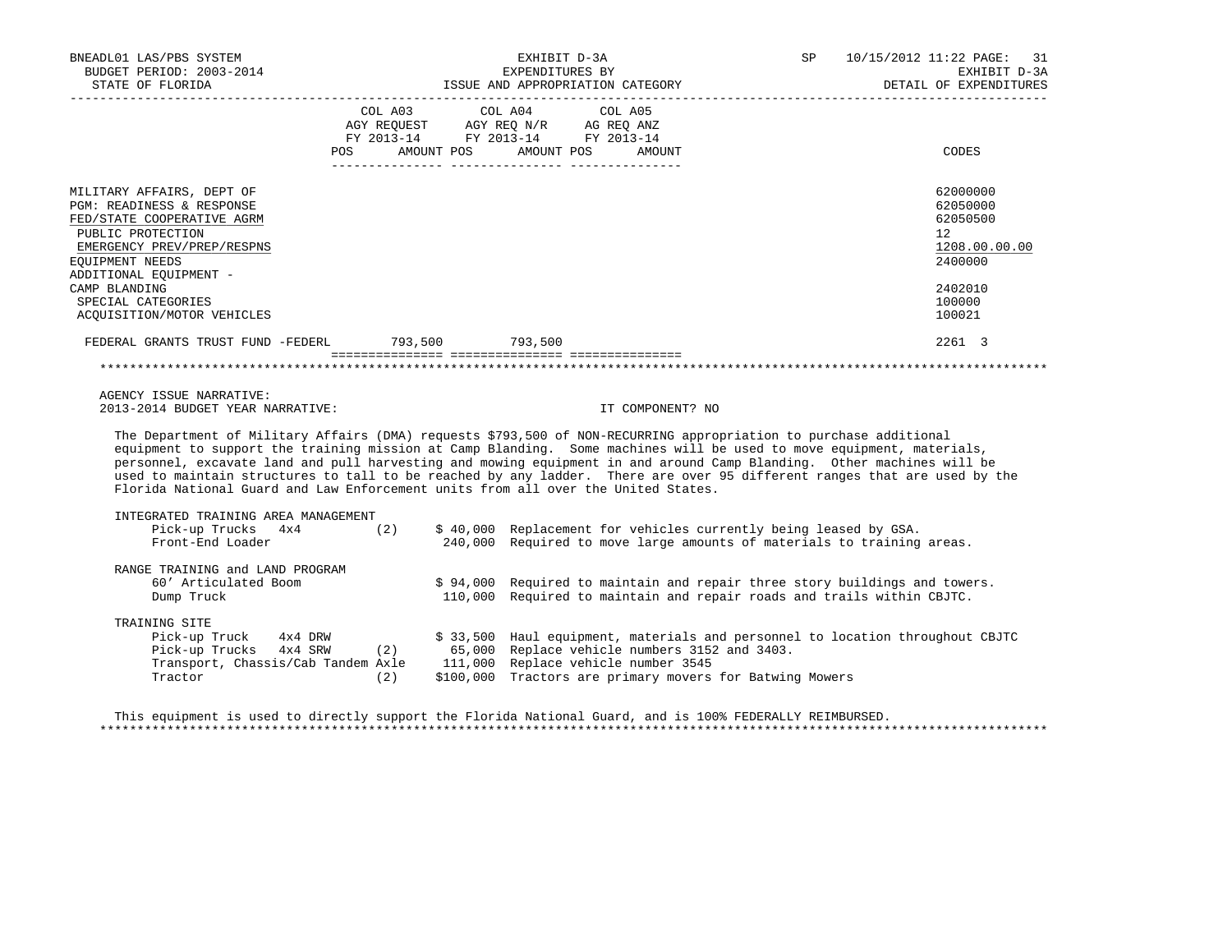| BNEADL01 LAS/PBS SYSTEM<br>BUDGET PERIOD: 2003-2014<br>STATE OF FLORIDA                                                                            | EXHIBIT D-3A<br>EXPENDITURES BY<br>ISSUE AND APPROPRIATION CATEGORY                                                                                                                                                                                                                    | SP<br>10/15/2012 11:22 PAGE: 32<br>EXHIBIT D-3A<br>DETAIL OF EXPENDITURES |
|----------------------------------------------------------------------------------------------------------------------------------------------------|----------------------------------------------------------------------------------------------------------------------------------------------------------------------------------------------------------------------------------------------------------------------------------------|---------------------------------------------------------------------------|
|                                                                                                                                                    | COL A03 COL A04 COL A05<br>AGY REQUEST AGY REQ N/R AG REQ ANZ<br>FY 2013-14 FY 2013-14 FY 2013-14<br>AMOUNT POS AMOUNT POS AMOUNT<br>POS FOR THE POST OF THE POST OF THE POST OF THE POST OF THE POST OF THE POST OF THE POST OF THE POST OF THE PO<br>------------- ----------------- | CODES                                                                     |
| MILITARY AFFAIRS, DEPT OF<br><b>PGM: READINESS &amp; RESPONSE</b><br>FED/STATE COOPERATIVE AGRM<br>PUBLIC PROTECTION<br>EMERGENCY PREV/PREP/RESPNS |                                                                                                                                                                                                                                                                                        | 62000000<br>62050000<br>62050500<br>12<br>1208.00.00.00                   |
| ANNUALIZATION OF ADMINISTERED<br>FUNDS APPROPRIATIONS<br>STATE HEALTH INSURANCE ADJUSTMENT<br>FOR FY 2012-13 - 10 MONTHS                           |                                                                                                                                                                                                                                                                                        | 26A0000                                                                   |
| <b>ANNUALIZATION</b><br>SALARIES AND BENEFITS                                                                                                      |                                                                                                                                                                                                                                                                                        | 26A1830<br>010000                                                         |
| FEDERAL GRANTS TRUST FUND -FEDERL                                                                                                                  | 109,915                                                                                                                                                                                                                                                                                | 2261 3                                                                    |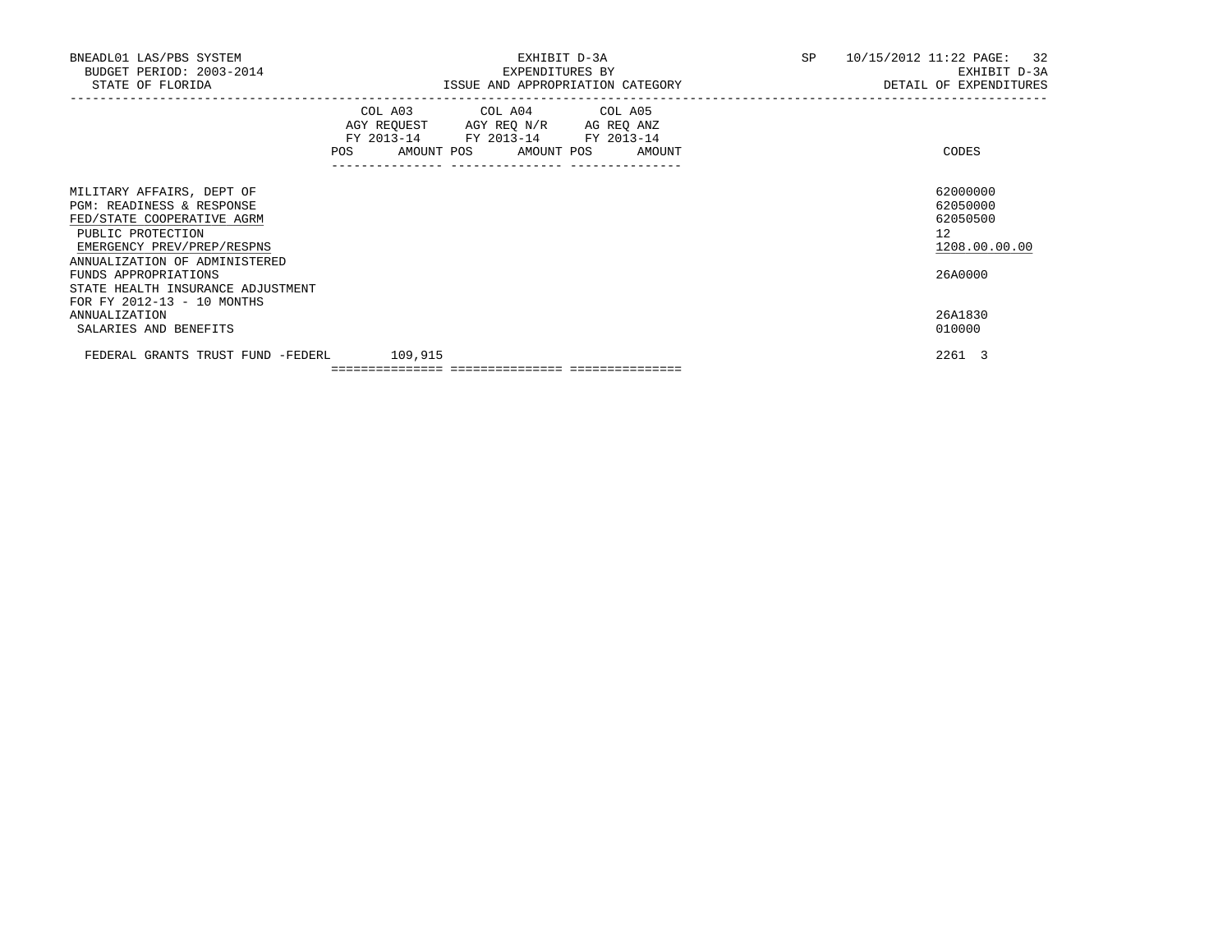| BNEADL01 LAS/PBS SYSTEM<br>BUDGET PERIOD: 2003-2014<br>STATE OF FLORIDA                                                                                                                    | SP<br>EXHIBIT D-3A<br>EXPENDITURES BY<br>ISSUE AND APPROPRIATION CATEGORY                                                                                                                                                                                                                                                                                                                                                                    | 10/15/2012 11:22 PAGE: 33<br>EXHIBIT D-3A<br>DETAIL OF EXPENDITURES          |
|--------------------------------------------------------------------------------------------------------------------------------------------------------------------------------------------|----------------------------------------------------------------------------------------------------------------------------------------------------------------------------------------------------------------------------------------------------------------------------------------------------------------------------------------------------------------------------------------------------------------------------------------------|------------------------------------------------------------------------------|
|                                                                                                                                                                                            | COL A03<br>COL A04<br>COL A05<br>COL AUS<br>AGY REQUEST AGY REQ N/R AG REQ ANZ<br>FY 2013-14 FY 2013-14 FY 2013-14<br>POS AMOUNT POS AMOUNT POS AMOUNT                                                                                                                                                                                                                                                                                       | CODES                                                                        |
| MILITARY AFFAIRS, DEPT OF<br>PGM: READINESS & RESPONSE<br>FED/STATE COOPERATIVE AGRM<br>PUBLIC PROTECTION<br>EMERGENCY PREV/PREP/RESPNS<br>WORKLOAD<br>FEDERAL/STATE COOPERATIVE AGREEMENT |                                                                                                                                                                                                                                                                                                                                                                                                                                              | 62000000<br>62050000<br>62050500<br>$12^{\circ}$<br>1208.00.00.00<br>3000000 |
| SUPPORT<br>SALARY RATE<br>SALARY RATE 234,262                                                                                                                                              |                                                                                                                                                                                                                                                                                                                                                                                                                                              | 3000310<br>000000                                                            |
|                                                                                                                                                                                            |                                                                                                                                                                                                                                                                                                                                                                                                                                              |                                                                              |
| SALARIES AND BENEFITS                                                                                                                                                                      | 9.00                                                                                                                                                                                                                                                                                                                                                                                                                                         | 010000                                                                       |
| FEDERAL GRANTS TRUST FUND -FEDERL 307,968                                                                                                                                                  |                                                                                                                                                                                                                                                                                                                                                                                                                                              | 2261 3                                                                       |
| <b>EXPENSES</b>                                                                                                                                                                            |                                                                                                                                                                                                                                                                                                                                                                                                                                              | 040000                                                                       |
| FEDERAL GRANTS TRUST FUND -FEDERL 89,757 33,858                                                                                                                                            |                                                                                                                                                                                                                                                                                                                                                                                                                                              | 2261 3                                                                       |
| SPECIAL CATEGORIES<br>TR/DMS/HR SVCS/STW CONTRCT                                                                                                                                           |                                                                                                                                                                                                                                                                                                                                                                                                                                              | 100000<br>107040                                                             |
| FEDERAL GRANTS TRUST FUND -FEDERL 3,186                                                                                                                                                    |                                                                                                                                                                                                                                                                                                                                                                                                                                              | 2261 3                                                                       |
| TOTAL: FEDERAL/STATE COOPERATIVE AGREEMENT<br>SUPPORT<br>TOTAL POSITIONS 9.00                                                                                                              |                                                                                                                                                                                                                                                                                                                                                                                                                                              | 3000310                                                                      |
| TOTAL SALARY RATE $234,262$                                                                                                                                                                | TOTAL ISSUE 400,911 33,858                                                                                                                                                                                                                                                                                                                                                                                                                   |                                                                              |
|                                                                                                                                                                                            |                                                                                                                                                                                                                                                                                                                                                                                                                                              |                                                                              |
| AGENCY ISSUE NARRATIVE:                                                                                                                                                                    |                                                                                                                                                                                                                                                                                                                                                                                                                                              |                                                                              |
| 2013-2014 BUDGET YEAR NARRATIVE:                                                                                                                                                           | IT COMPONENT? NO                                                                                                                                                                                                                                                                                                                                                                                                                             |                                                                              |
| FTEs.                                                                                                                                                                                      | The Department of Military Affairs requests \$401,911 to fund nine(9) new FTE to meet increased needs for the Florida<br>National Guard. Annually, the Department signs some 30 different cooperative agreements with the Department of Defense<br>to provide support directly to the Florida National Guard. These agreements currently fund 252 of the Department's 397                                                                    |                                                                              |
|                                                                                                                                                                                            | These new positions will provide additional maintenance and repair support at CBJTC.<br>These positions are essential to the daily operations of the Florida National Guard.<br>These positions bring additional employment, and provide excellent employment opportunities.<br>There is adequate existing building space for these employees.<br>These positions are 100% FEDERALLY funded, there is NO incurred OBLIGATION to STATE FUNDS. |                                                                              |

\*\*\*\*\*\*\*\*\*\*\*\*\*\*\*\*\*\*\*\*\*\*\*\*\*\*\*\*\*\*\*\*\*\*\*\*\*\*\*\*\*\*\*\*\*\*\*\*\*\*\*\*\*\*\*\*\*\*\*\*\*\*\*\*\*\*\*\*\*\*\*\*\*\*\*\*\*\*\*\*\*\*\*\*\*\*\*\*\*\*\*\*\*\*\*\*\*\*\*\*\*\*\*\*\*\*\*\*\*\*\*\*\*\*\*\*\*\*\*\*\*\*\*\*\*\*\*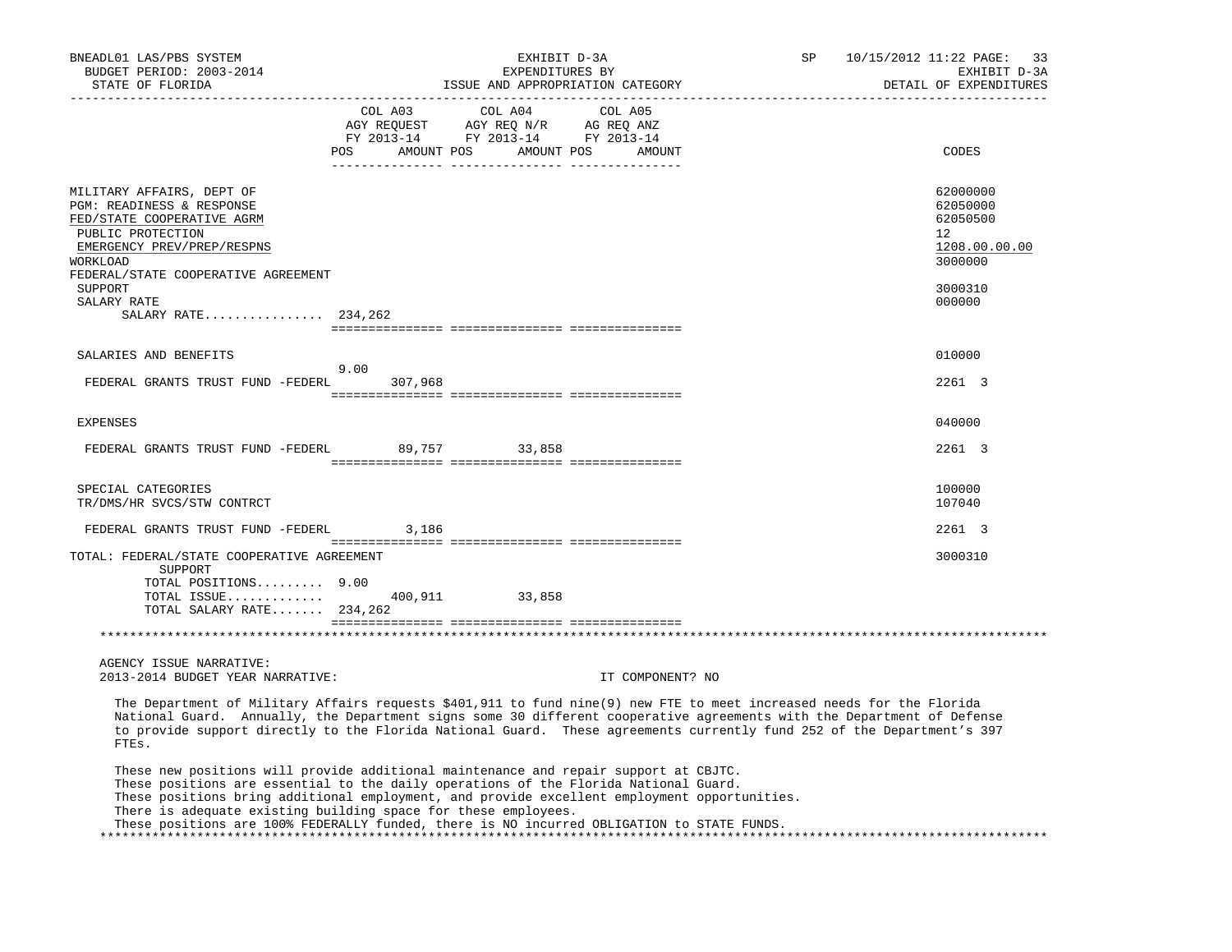|                                  | ISSUE AND APPROPRIATION CATEGORY                                                                                                                            | EXHIBIT D-3A<br>EXPENDITURES BY                             |                                                                        | SP                           |                                             | 10/15/2012 11:22 PAGE: 34<br>EXHIBIT D-3A<br>DETAIL OF EXPENDITURES           |
|----------------------------------|-------------------------------------------------------------------------------------------------------------------------------------------------------------|-------------------------------------------------------------|------------------------------------------------------------------------|------------------------------|---------------------------------------------|-------------------------------------------------------------------------------|
| COL A03                          | COL A04                                                                                                                                                     | COL A05                                                     |                                                                        |                              |                                             | CODES                                                                         |
|                                  |                                                                                                                                                             |                                                             |                                                                        |                              |                                             |                                                                               |
|                                  |                                                                                                                                                             |                                                             |                                                                        |                              |                                             | 62000000<br>62050000<br>62050500<br>12<br>1208.00.00.00<br>3000000<br>3000310 |
|                                  |                                                                                                                                                             |                                                             |                                                                        |                              |                                             |                                                                               |
|                                  |                                                                                                                                                             |                                                             |                                                                        | SUBTOTAL                     |                                             | LAPSE LAPSED SALARIES<br>AND BENEFITS                                         |
|                                  |                                                                                                                                                             |                                                             |                                                                        |                              |                                             | 66,926                                                                        |
|                                  |                                                                                                                                                             |                                                             |                                                                        |                              |                                             |                                                                               |
| 1.00                             | 43,508                                                                                                                                                      |                                                             | 15,758                                                                 | 59,266 16.60                 |                                             | 49,428                                                                        |
| 6339 TREATMENT PLANT OPERATOR II |                                                                                                                                                             |                                                             |                                                                        |                              |                                             |                                                                               |
|                                  | $1.00$ 22,455                                                                                                                                               |                                                             | 13,057                                                                 | 35,512 16.60                 |                                             | 29,617                                                                        |
| 2.00                             | 41,472                                                                                                                                                      |                                                             | 25,673                                                                 | 67,145 0.00                  |                                             | 67,145                                                                        |
|                                  | 3.00 73,743                                                                                                                                                 |                                                             | 39,989                                                                 | 113,732 16.60                |                                             | 94,852                                                                        |
| 2261 FEDERAL GRANTS TRUST FUND   |                                                                                                                                                             |                                                             |                                                                        |                              |                                             | 307,968<br>--------------                                                     |
|                                  | POS FOR THE POST OF THE STATE STATE STATE STATE STATE STATE STATE STATE STATE STATE STATE STATE STATE STATE ST<br>POSITION DETAIL OF SALARIES AND BENEFITS: | 2.00 53,084<br>2053 DISTRIBUTED COMPUTER SYSTEMS CONSULTANT | AGY REQUEST AGY REQ N/R AG REQ ANZ<br>FY 2013-14 FY 2013-14 FY 2013-14 | AMOUNT POS AMOUNT POS AMOUNT | FTE BASE RATE ADDITIVES BENEFITS<br>27, 163 | $\frac{1}{2}$<br>80,247 16.60                                                 |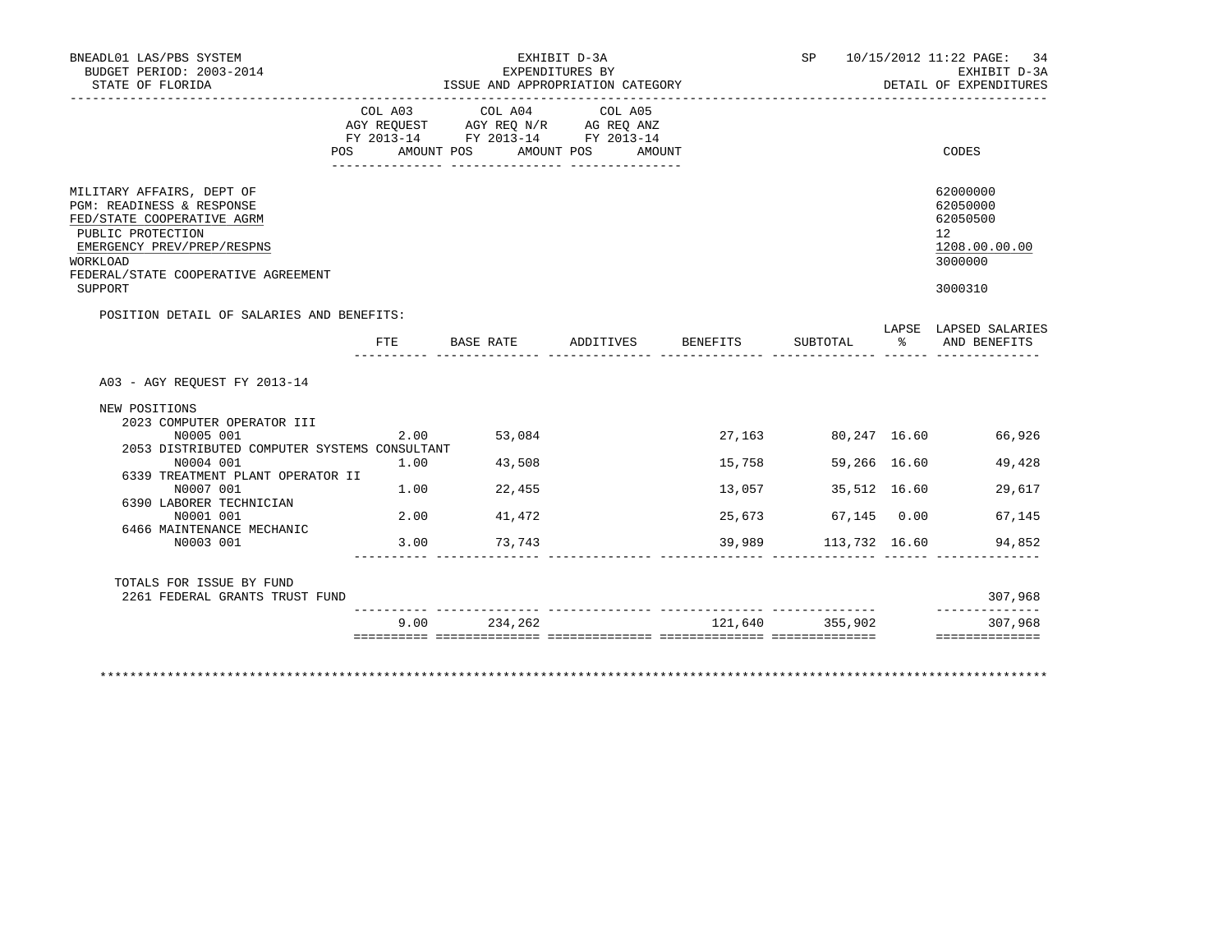| BNEADL01 LAS/PBS SYSTEM                                                                                                                                                                                                                                                                                                                                                                                                                                                                                                                                                                                                                                                                                                                                                                                                                                                                                                                                                                                                                                                                                                                                                                                                                                                                                                                                                                                                                                                                                                        | EXHIBIT D-3A                                                           |         | SP | 10/15/2012 11:22 PAGE:<br>35                                                                                |
|--------------------------------------------------------------------------------------------------------------------------------------------------------------------------------------------------------------------------------------------------------------------------------------------------------------------------------------------------------------------------------------------------------------------------------------------------------------------------------------------------------------------------------------------------------------------------------------------------------------------------------------------------------------------------------------------------------------------------------------------------------------------------------------------------------------------------------------------------------------------------------------------------------------------------------------------------------------------------------------------------------------------------------------------------------------------------------------------------------------------------------------------------------------------------------------------------------------------------------------------------------------------------------------------------------------------------------------------------------------------------------------------------------------------------------------------------------------------------------------------------------------------------------|------------------------------------------------------------------------|---------|----|-------------------------------------------------------------------------------------------------------------|
| BUDGET PERIOD: 2003-2014<br>STATE OF FLORIDA                                                                                                                                                                                                                                                                                                                                                                                                                                                                                                                                                                                                                                                                                                                                                                                                                                                                                                                                                                                                                                                                                                                                                                                                                                                                                                                                                                                                                                                                                   | EXPENDITURES BY                                                        |         |    | EXHIBIT D-3A<br>DETAIL OF EXPENDITURES                                                                      |
|                                                                                                                                                                                                                                                                                                                                                                                                                                                                                                                                                                                                                                                                                                                                                                                                                                                                                                                                                                                                                                                                                                                                                                                                                                                                                                                                                                                                                                                                                                                                |                                                                        |         |    |                                                                                                             |
|                                                                                                                                                                                                                                                                                                                                                                                                                                                                                                                                                                                                                                                                                                                                                                                                                                                                                                                                                                                                                                                                                                                                                                                                                                                                                                                                                                                                                                                                                                                                | COL A03 COL A04                                                        | COL A05 |    |                                                                                                             |
|                                                                                                                                                                                                                                                                                                                                                                                                                                                                                                                                                                                                                                                                                                                                                                                                                                                                                                                                                                                                                                                                                                                                                                                                                                                                                                                                                                                                                                                                                                                                | AGY REQUEST AGY REQ N/R AG REQ ANZ<br>FY 2013-14 FY 2013-14 FY 2013-14 |         |    |                                                                                                             |
|                                                                                                                                                                                                                                                                                                                                                                                                                                                                                                                                                                                                                                                                                                                                                                                                                                                                                                                                                                                                                                                                                                                                                                                                                                                                                                                                                                                                                                                                                                                                | POS AMOUNT POS AMOUNT POS AMOUNT                                       |         |    | CODES                                                                                                       |
|                                                                                                                                                                                                                                                                                                                                                                                                                                                                                                                                                                                                                                                                                                                                                                                                                                                                                                                                                                                                                                                                                                                                                                                                                                                                                                                                                                                                                                                                                                                                |                                                                        |         |    |                                                                                                             |
| MILITARY AFFAIRS, DEPT OF<br>PGM: READINESS & RESPONSE<br>FED/STATE COOPERATIVE AGRM<br>PUBLIC PROTECTION<br>EMERGENCY PREV/PREP/RESPNS<br>CAPITAL IMPROVEMENT PLAN<br>SPECIAL PURPOSE<br>FIXED CAPITAL OUTLAY<br>DESIGN-INF SQD BTLE COURSE<br>FEDERAL GRANTS TRUST FUND -FEDERL 500,000 500,000<br>AGENCY NARRATIVE:<br>2013-2014 BUDGET YEAR NARRATIVE: DESIGN-INF SQD BTLE COURSE IT COMPONENT? NO                                                                                                                                                                                                                                                                                                                                                                                                                                                                                                                                                                                                                                                                                                                                                                                                                                                                                                                                                                                                                                                                                                                         |                                                                        |         |    | 62000000<br>62050000<br>62050500<br>12<br>1208.00.00.00<br>9900000<br>990S000<br>080000<br>087012<br>2261 3 |
| The Department of Military Affairs requests \$500,000 of NON-RECURRING appropriation to design an Automated Infantry<br>Squad Battle Course (ISBC) at Camp Blanding Joint Training Center (CBJTC), Clay County.<br>This project is required to comply with the Training and Doctrine Command approved urban operations training strategy.<br>The tasks conducted on this range are critical to the survival and success of soldiers in today's contemporary operating<br>environment. The ISBC is a range where dismounted infantry soldiers/squads can conduct training exercises in offense,<br>defense and retrograde that incorporate the critical training maneuvers of ambush, movement to contact, attack, raid,<br>retrograde, defend, and reconnaissance/security. The soldiers, squads, and platoons will train to standards on the tasks<br>necessary to make them successful on the battle field.<br>There is no certified Infantry Squad Battle Course within 4 hours drive of Camp Blanding.<br>If this project is not provided, FLARNG personnel will continue to be inadequately trained in the basic infantry skills<br>of platoon level fire and maneuver, which is a critical step to improve the survivability of deployed troops in the<br>Global War on Terror (GWOT).<br>This location will support the community for community activities as well as National Guard requirements.<br>This project will be federally funded at 100% of the total project cost and will require no state matching funds. |                                                                        |         |    |                                                                                                             |
| DESIGN-MOD REC FIRE RANGE                                                                                                                                                                                                                                                                                                                                                                                                                                                                                                                                                                                                                                                                                                                                                                                                                                                                                                                                                                                                                                                                                                                                                                                                                                                                                                                                                                                                                                                                                                      |                                                                        |         |    | 087013                                                                                                      |
| FEDERAL GRANTS TRUST FUND -FEDERL 500,000 500,000                                                                                                                                                                                                                                                                                                                                                                                                                                                                                                                                                                                                                                                                                                                                                                                                                                                                                                                                                                                                                                                                                                                                                                                                                                                                                                                                                                                                                                                                              |                                                                        |         |    | 2261 3                                                                                                      |
|                                                                                                                                                                                                                                                                                                                                                                                                                                                                                                                                                                                                                                                                                                                                                                                                                                                                                                                                                                                                                                                                                                                                                                                                                                                                                                                                                                                                                                                                                                                                |                                                                        |         |    |                                                                                                             |
|                                                                                                                                                                                                                                                                                                                                                                                                                                                                                                                                                                                                                                                                                                                                                                                                                                                                                                                                                                                                                                                                                                                                                                                                                                                                                                                                                                                                                                                                                                                                |                                                                        |         |    |                                                                                                             |
| AGENCY NARRATIVE:<br>2013-2014 BUDGET YEAR NARRATIVE: DESIGN-MOD REC FIRE RANGE TT COMPONENT? NO                                                                                                                                                                                                                                                                                                                                                                                                                                                                                                                                                                                                                                                                                                                                                                                                                                                                                                                                                                                                                                                                                                                                                                                                                                                                                                                                                                                                                               |                                                                        |         |    |                                                                                                             |
| The Department of Military Affairs requests \$500,000 of NON-RECURRING appropriation to design a Modified Record Fire<br>range (MRFR) at Camp Blanding Joint Training Center (CBJTC), Clay County.<br>This project is required to comply with basic weapons qualification and familiarization for ARNG troops at Camp Blanding.<br>Current Automated Record Fire Range facilities at Camp Blanding cannot accommodate the volume of soldiers utilizing the                                                                                                                                                                                                                                                                                                                                                                                                                                                                                                                                                                                                                                                                                                                                                                                                                                                                                                                                                                                                                                                                     |                                                                        |         |    |                                                                                                             |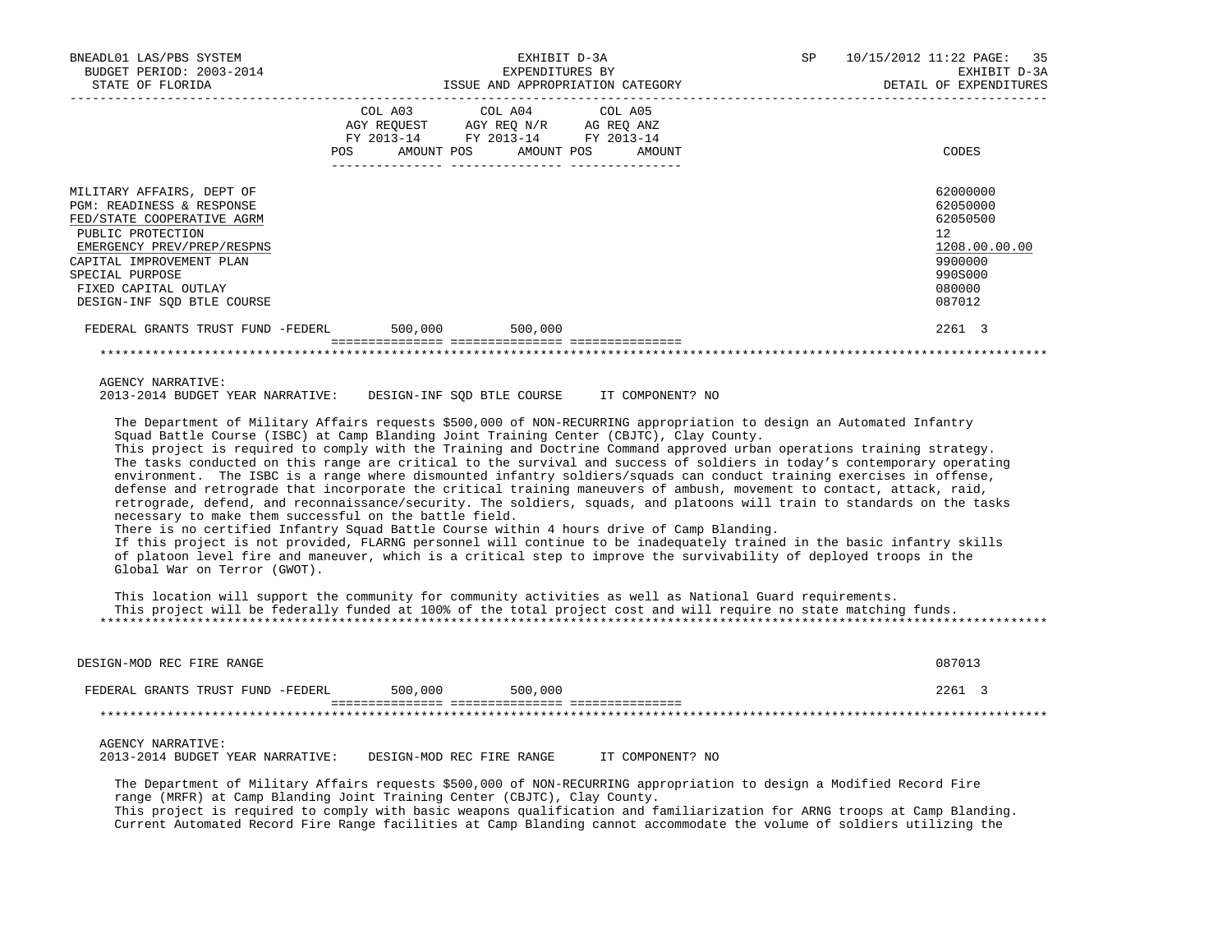| BNEADL01 LAS/PBS SYSTEM<br>BUDGET PERIOD: 2003-2014<br>STATE OF FLORIDA                                                                                                                                                                                                                                                                                                                                                                                                          |                       | EXHIBIT D-3A<br>EXPENDITURES BY                                                                                                | SP<br>ISSUE AND APPROPRIATION CATEGORY | 10/15/2012 11:22 PAGE: 36<br>EXHIBIT D-3A<br>DETAIL OF EXPENDITURES           |
|----------------------------------------------------------------------------------------------------------------------------------------------------------------------------------------------------------------------------------------------------------------------------------------------------------------------------------------------------------------------------------------------------------------------------------------------------------------------------------|-----------------------|--------------------------------------------------------------------------------------------------------------------------------|----------------------------------------|-------------------------------------------------------------------------------|
|                                                                                                                                                                                                                                                                                                                                                                                                                                                                                  |                       | COL A03 COL A04 COL A05<br>AGY REQUEST AGY REQ N/R AG REQ ANZ<br>FY 2013-14 FY 2013-14 FY 2013-14<br>POS AMOUNT POS AMOUNT POS | AMOUNT                                 | CODES                                                                         |
| MILITARY AFFAIRS, DEPT OF<br>PGM: READINESS & RESPONSE<br>FED/STATE COOPERATIVE AGRM<br>PUBLIC PROTECTION<br>EMERGENCY PREV/PREP/RESPNS<br>CAPITAL IMPROVEMENT PLAN<br>SPECIAL PURPOSE                                                                                                                                                                                                                                                                                           |                       |                                                                                                                                |                                        | 62000000<br>62050000<br>62050500<br>12<br>1208.00.00.00<br>9900000<br>990S000 |
| current range.<br>If this project is not provided, FLARNG personnel will not be able to accommodate the volume of soldiers currently<br>training in the basic infantry skills with weapons familiarization and qualification at Camp Blanding.<br>This location will support the community for community activities as well as National Guard requirements.<br>This project will be federally funded at 100% of the total project cost and will require no state matching funds. |                       |                                                                                                                                |                                        |                                                                               |
| TOTAL: SPECIAL PURPOSE<br>TOTAL ISSUE 1,000,000 1,000,000                                                                                                                                                                                                                                                                                                                                                                                                                        |                       |                                                                                                                                |                                        | 990S000                                                                       |
| TOTAL: EMERGENCY PREV/PREP/RESPNS<br>BY FUND TYPE<br>GENERAL REVENUE FUND<br>TRUST FUNDS                                                                                                                                                                                                                                                                                                                                                                                         | 422,483<br>31,826,928 | 2,339,158                                                                                                                      |                                        | 1208.00.00.00<br>1000<br>2000                                                 |
| TOTAL POSITIONS 234.00<br>TOTAL PROG COMP 32,249,411 2,339,158<br>TOTAL SALARY RATE 7,546,882                                                                                                                                                                                                                                                                                                                                                                                    |                       |                                                                                                                                |                                        |                                                                               |
|                                                                                                                                                                                                                                                                                                                                                                                                                                                                                  |                       |                                                                                                                                |                                        |                                                                               |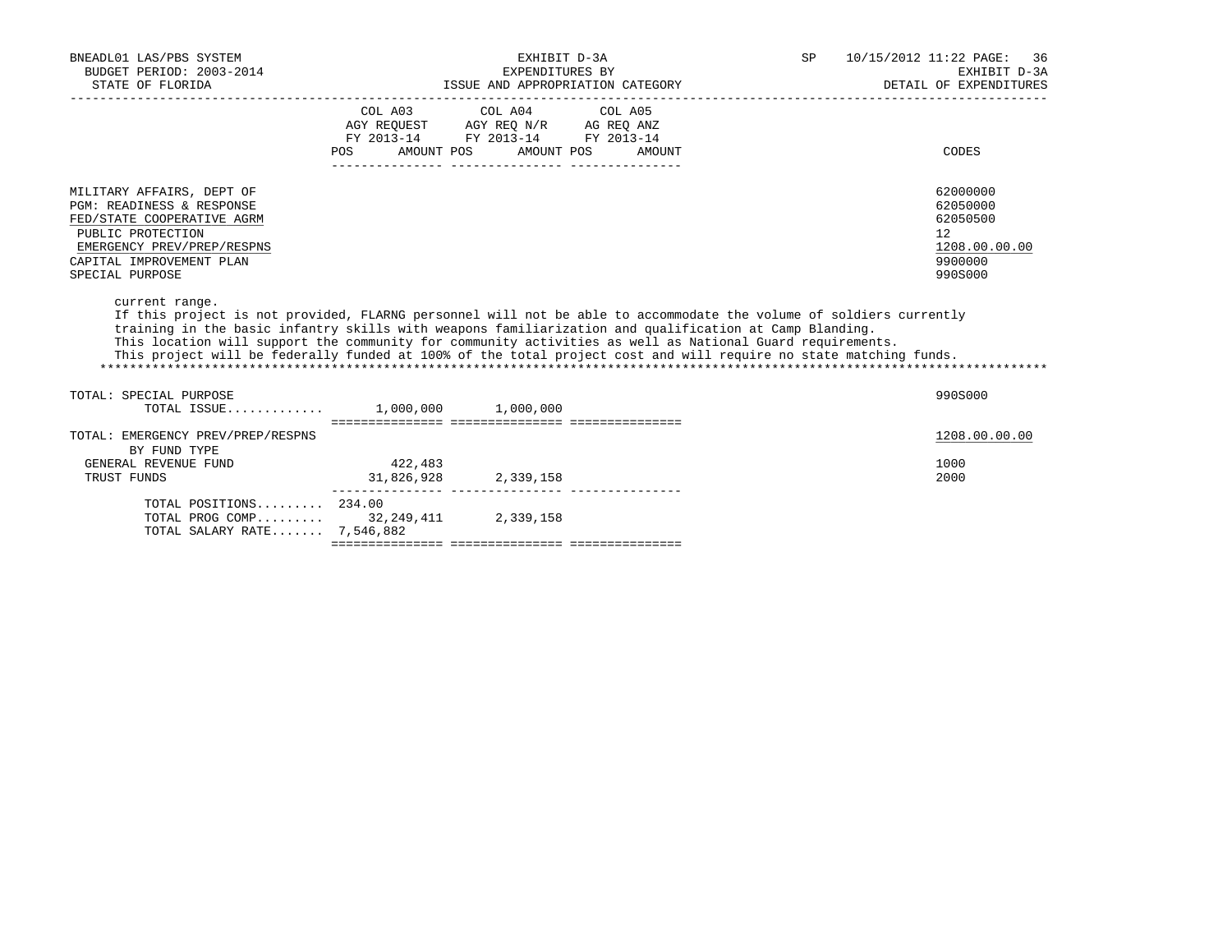| BNEADL01 LAS/PBS SYSTEM<br>BUDGET PERIOD: 2003-2014<br>STATE OF FLORIDA<br>-------------------                                                                                                                                                         |                    | EXHIBIT D-3A<br>EXPENDITURES BY<br>ISSUE AND APPROPRIATION CATEGORY                                                              | SP and the set of the set of the set of the set of the set of the set of the set of the set of the set of the set of the set of the set of the set of the set of the set of the set of the set of the set of the set of the se | 10/15/2012 11:22 PAGE: 37<br>EXHIBIT D-3A<br>DETAIL OF EXPENDITURES                     |
|--------------------------------------------------------------------------------------------------------------------------------------------------------------------------------------------------------------------------------------------------------|--------------------|----------------------------------------------------------------------------------------------------------------------------------|--------------------------------------------------------------------------------------------------------------------------------------------------------------------------------------------------------------------------------|-----------------------------------------------------------------------------------------|
|                                                                                                                                                                                                                                                        | COL A03            | COL A04<br>COL A05<br>AGY REQUEST AGY REQ N/R AG REQ ANZ<br>FY 2013-14 FY 2013-14 FY 2013-14<br>POS AMOUNT POS AMOUNT POS AMOUNT |                                                                                                                                                                                                                                | CODES                                                                                   |
| MILITARY AFFAIRS, DEPT OF<br>PGM: READINESS & RESPONSE<br>FED/STATE COOPERATIVE AGRM<br>HEALTH AND HUMAN SERVICES<br>SERVICES/MOST VULNERABLE<br>ESTIMATED EXPENDITURES<br>ESTIMATED EXPENDITURES - OPERATIONS<br>SALARY RATE<br>SALARY RATE 1,403,399 |                    |                                                                                                                                  |                                                                                                                                                                                                                                | 62000000<br>62050000<br>62050500<br>13<br>1304.00.00.00<br>1000000<br>1001000<br>000000 |
| SALARIES AND BENEFITS                                                                                                                                                                                                                                  |                    |                                                                                                                                  |                                                                                                                                                                                                                                | 010000                                                                                  |
| FEDERAL GRANTS TRUST FUND -FEDERL 1,743,892                                                                                                                                                                                                            | 39.00              |                                                                                                                                  |                                                                                                                                                                                                                                | 2261 3                                                                                  |
| EXPENSES                                                                                                                                                                                                                                               |                    |                                                                                                                                  |                                                                                                                                                                                                                                | 040000                                                                                  |
| GENERAL REVENUE FUND -MATCH<br>FEDERAL GRANTS TRUST FUND -FEDERL                                                                                                                                                                                       | 221,540<br>657,734 |                                                                                                                                  |                                                                                                                                                                                                                                | 1000 2<br>2261 3                                                                        |
| TOTAL APPRO                                                                                                                                                                                                                                            | 879,274            |                                                                                                                                  |                                                                                                                                                                                                                                |                                                                                         |
| OPERATING CAPITAL OUTLAY                                                                                                                                                                                                                               |                    |                                                                                                                                  |                                                                                                                                                                                                                                | 060000                                                                                  |
| FEDERAL GRANTS TRUST FUND -FEDERL 195,963                                                                                                                                                                                                              |                    |                                                                                                                                  |                                                                                                                                                                                                                                | 2261 3                                                                                  |
| FOOD PRODUCTS                                                                                                                                                                                                                                          |                    |                                                                                                                                  |                                                                                                                                                                                                                                | 070000                                                                                  |
| FEDERAL GRANTS TRUST FUND -FEDERL                                                                                                                                                                                                                      | 450,000            |                                                                                                                                  |                                                                                                                                                                                                                                | 2261 3                                                                                  |
| SPECIAL CATEGORIES<br>CONTRACTED SERVICES                                                                                                                                                                                                              |                    |                                                                                                                                  |                                                                                                                                                                                                                                | 100000<br>100777                                                                        |
| GENERAL REVENUE FUND -MATCH 443,150<br>FEDERAL GRANTS TRUST FUND -FEDERL                                                                                                                                                                               | 20,000             |                                                                                                                                  |                                                                                                                                                                                                                                | 1000 2<br>2261 3                                                                        |
| TOTAL APPRO                                                                                                                                                                                                                                            | 463,150            |                                                                                                                                  |                                                                                                                                                                                                                                |                                                                                         |
| G/A - WAGES MILITARY AFF                                                                                                                                                                                                                               |                    |                                                                                                                                  |                                                                                                                                                                                                                                | 100801                                                                                  |
| GENERAL REVENUE FUND -STATE                                                                                                                                                                                                                            | 2,000,000          |                                                                                                                                  |                                                                                                                                                                                                                                | 1000 1                                                                                  |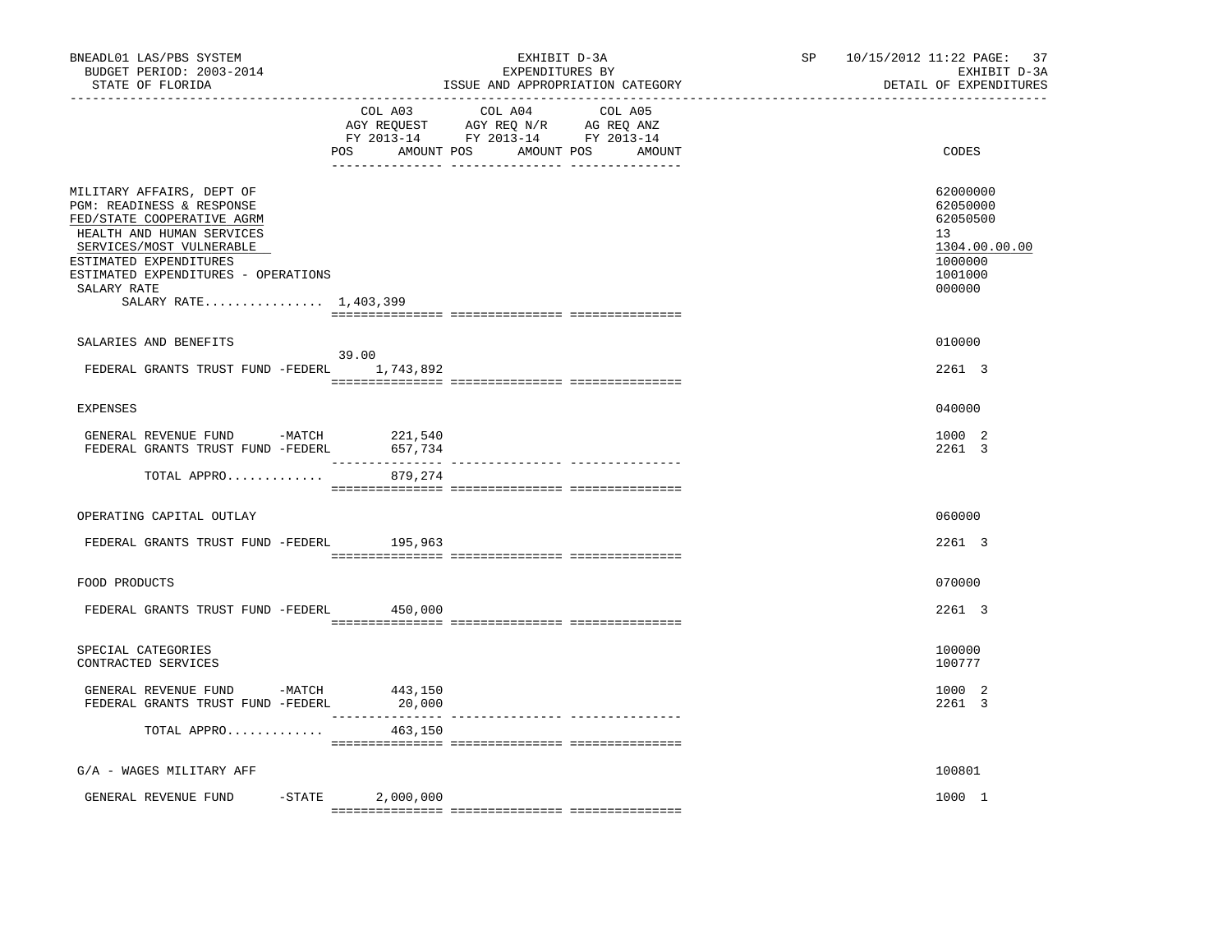| BNEADL01 LAS/PBS SYSTEM<br>BUDGET PERIOD: 2003-2014<br>STATE OF FLORIDA                                                                                                                                                                                                                                        |         | EXHIBIT D-3A<br>EXPENDITURES BY<br>ISSUE AND APPROPRIATION CATEGORY                                                              | SP 10/15/2012 11:22 PAGE: 38 | EXHIBIT D-3A<br>DETAIL OF EXPENDITURES                                                                      |
|----------------------------------------------------------------------------------------------------------------------------------------------------------------------------------------------------------------------------------------------------------------------------------------------------------------|---------|----------------------------------------------------------------------------------------------------------------------------------|------------------------------|-------------------------------------------------------------------------------------------------------------|
|                                                                                                                                                                                                                                                                                                                | COL A03 | COL A04<br>COL A05<br>AGY REQUEST AGY REQ N/R AG REQ ANZ<br>FY 2013-14 FY 2013-14 FY 2013-14<br>POS AMOUNT POS AMOUNT POS AMOUNT |                              | CODES                                                                                                       |
| MILITARY AFFAIRS, DEPT OF<br>PGM: READINESS & RESPONSE<br>FED/STATE COOPERATIVE AGRM<br>HEALTH AND HUMAN SERVICES<br>SERVICES/MOST VULNERABLE<br>ESTIMATED EXPENDITURES<br>ESTIMATED EXPENDITURES - OPERATIONS<br>SPECIAL CATEGORIES<br>MAINT AND OPERATIONS CONTR<br>FEDERAL GRANTS TRUST FUND -FEDERL 20,000 |         |                                                                                                                                  |                              | 62000000<br>62050000<br>62050500<br>13<br>1304.00.00.00<br>1000000<br>1001000<br>100000<br>102044<br>2261 3 |
| TR/DMS/HR SVCS/STW CONTRCT                                                                                                                                                                                                                                                                                     |         |                                                                                                                                  |                              | 107040                                                                                                      |
| FEDERAL GRANTS TRUST FUND -FEDERL 13,761                                                                                                                                                                                                                                                                       |         |                                                                                                                                  |                              | 2261 3                                                                                                      |
| TOTAL: ESTIMATED EXPENDITURES - OPERATIONS<br>TOTAL POSITIONS 39.00<br>TOTAL ISSUE $5,766,040$<br>TOTAL SALARY RATE 1,403,399                                                                                                                                                                                  |         |                                                                                                                                  |                              | 1001000                                                                                                     |
| FLORIDA RETIREMENT SYSTEM<br>CONTRIBUTION ADJUSTMENT FOR<br>FISCAL YEAR 2012-2013<br>SALARIES AND BENEFITS<br>FEDERAL GRANTS TRUST FUND -FEDERL 4,104                                                                                                                                                          |         |                                                                                                                                  |                              | 1001240<br>010000<br>2261 3                                                                                 |
| ADJUSTMENT TO STATE HEALTH<br>INSURANCE PREMIUM CONTRIBUTION -<br>FISCAL YEAR 2012-13<br>SALARIES AND BENEFITS                                                                                                                                                                                                 |         |                                                                                                                                  |                              | 1001830<br>010000                                                                                           |
| FEDERAL GRANTS TRUST FUND -FEDERL                                                                                                                                                                                                                                                                              | 4,057   |                                                                                                                                  |                              | 2261 3                                                                                                      |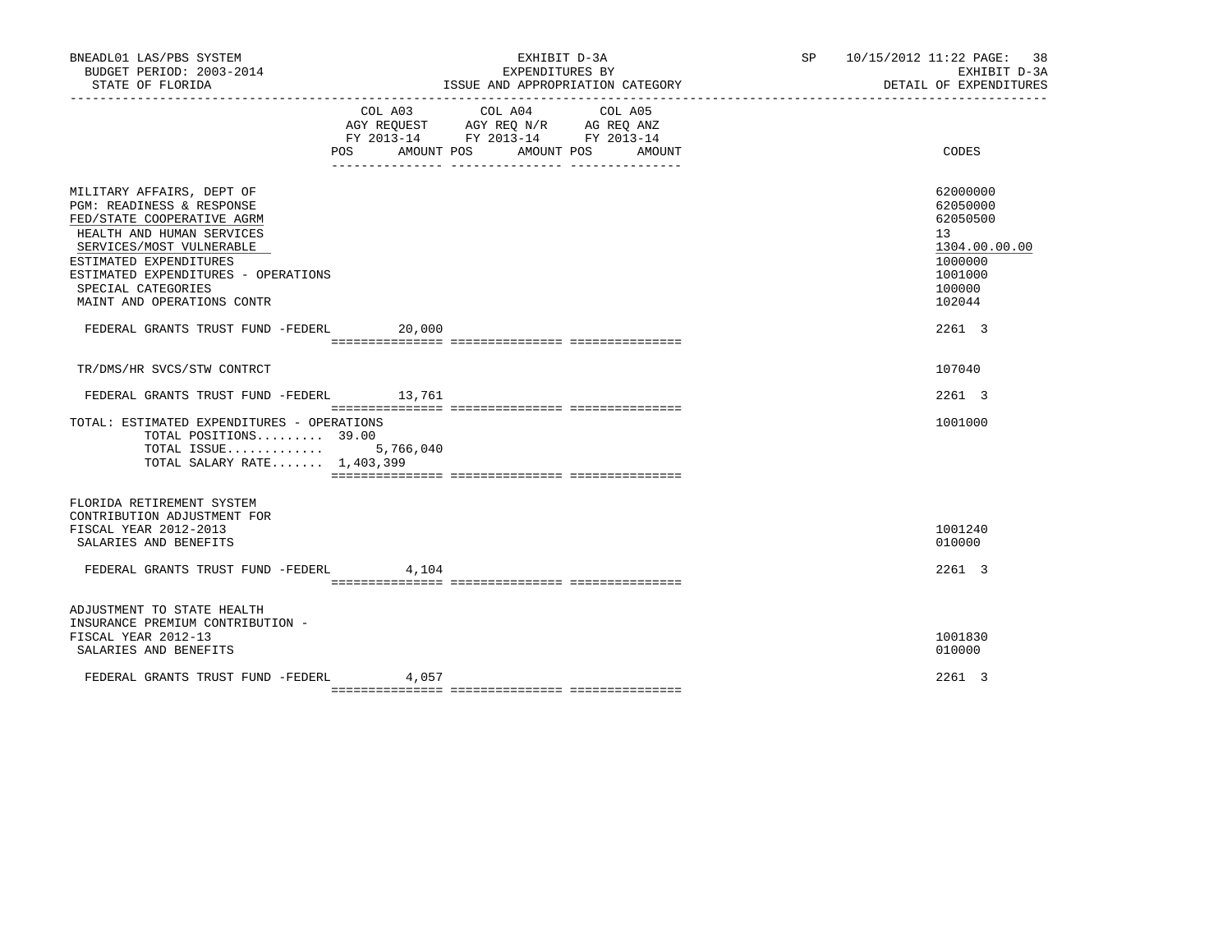| BNEADL01 LAS/PBS SYSTEM<br>BUDGET PERIOD: 2003-2014<br>STATE OF FLORIDA                                                                                                                                    |                                                                                                                | EXHIBIT D-3A<br>EXPENDITURES BY<br>ISSUE AND APPROPRIATION CATEGORY                                                               | SP | 10/15/2012 11:22 PAGE: 39<br>EXHIBIT D-3A<br>DETAIL OF EXPENDITURES |
|------------------------------------------------------------------------------------------------------------------------------------------------------------------------------------------------------------|----------------------------------------------------------------------------------------------------------------|-----------------------------------------------------------------------------------------------------------------------------------|----|---------------------------------------------------------------------|
|                                                                                                                                                                                                            | POS FOR THE POST OF THE STATE STATE STATE STATE STATE STATE STATE STATE STATE STATE STATE STATE STATE STATE ST | COL A03 COL A04 COL A05<br>AGY REQUEST AGY REQ N/R AG REQ ANZ<br>FY 2013-14 FY 2013-14 FY 2013-14<br>AMOUNT POS AMOUNT POS AMOUNT |    | CODES                                                               |
| MILITARY AFFAIRS, DEPT OF<br>PGM: READINESS & RESPONSE<br>FED/STATE COOPERATIVE AGRM<br>HEALTH AND HUMAN SERVICES<br>SERVICES/MOST VULNERABLE<br>ESTIMATED EXPENDITURES<br>REALLOCATION OF HUMAN RESOURCES |                                                                                                                |                                                                                                                                   |    | 62000000<br>62050000<br>62050500<br>13<br>1304.00.00.00<br>1000000  |
| OUTSOURCING<br>SPECIAL CATEGORIES<br>TR/DMS/HR SVCS/STW CONTRCT                                                                                                                                            |                                                                                                                |                                                                                                                                   |    | 1005900<br>100000<br>107040                                         |
| FEDERAL GRANTS TRUST FUND -FEDERL                                                                                                                                                                          | 56                                                                                                             |                                                                                                                                   |    | 2261 3                                                              |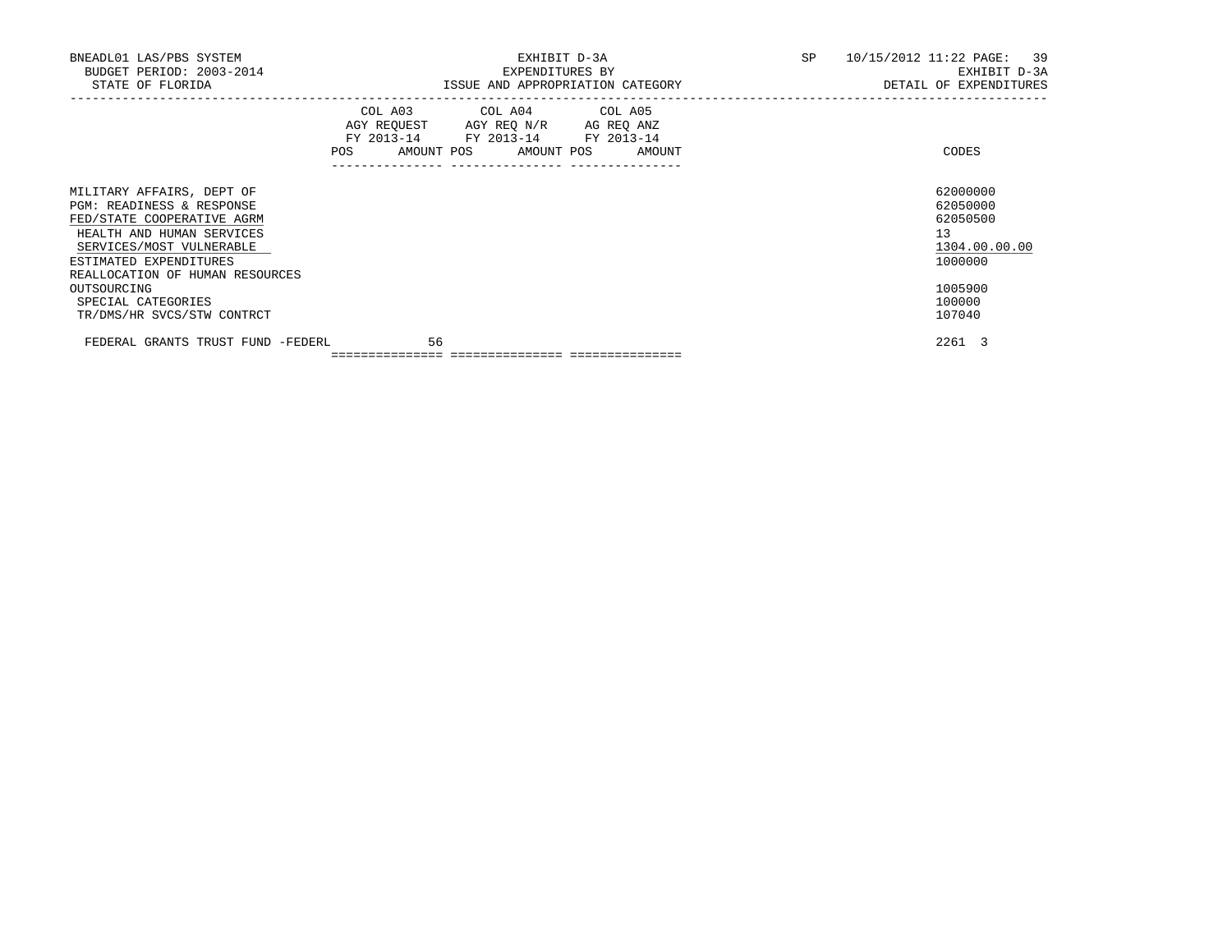| BNEADL01 LAS/PBS SYSTEM<br>BUDGET PERIOD: 2003-2014<br>STATE OF FLORIDA                                                                                                                                                                                    | EXHIBIT D-3A<br>EXPENDITURES BY<br>ISSUE AND APPROPRIATION CATEGORY                                                                                                                                                                                                                                                                                             | SP 10/15/2012 11:22 PAGE: 40<br>EXHIBIT D-3A<br>DETAIL OF EXPENDITURES                  |
|------------------------------------------------------------------------------------------------------------------------------------------------------------------------------------------------------------------------------------------------------------|-----------------------------------------------------------------------------------------------------------------------------------------------------------------------------------------------------------------------------------------------------------------------------------------------------------------------------------------------------------------|-----------------------------------------------------------------------------------------|
|                                                                                                                                                                                                                                                            | $\begin{tabular}{lllllllllll} &\multicolumn{4}{c}{\text{COL A03}} &\multicolumn{4}{c}{\text{COL A04}} &\multicolumn{4}{c}{\text{COL A05}} \\ \multicolumn{4}{c}{\text{AGY REQUEST}} &\multicolumn{4}{c}{\text{AGY REQ N/R}} &\multicolumn{4}{c}{\text{AG REQ ANZ}} \end{tabular}$<br>FY 2013-14 FY 2013-14 FY 2013-14<br>POS AMOUNT POS<br>AMOUNT POS<br>AMOUNT | CODES                                                                                   |
| MILITARY AFFAIRS, DEPT OF<br><b>PGM: READINESS &amp; RESPONSE</b><br>FED/STATE COOPERATIVE AGRM<br>HEALTH AND HUMAN SERVICES<br>SERVICES/MOST VULNERABLE<br>NONRECURRING EXPENDITURES<br>FEDERAL/STATE COOPERATIVE AGREEMENT<br>SUPPORT<br><b>EXPENSES</b> |                                                                                                                                                                                                                                                                                                                                                                 | 62000000<br>62050000<br>62050500<br>13<br>1304.00.00.00<br>2100000<br>2103009<br>040000 |
| FEDERAL GRANTS TRUST FUND -FEDERL                                                                                                                                                                                                                          | $54.504-$                                                                                                                                                                                                                                                                                                                                                       | 2261 3                                                                                  |
| FORWARD MARCH PROGRAM<br>SPECIAL CATEGORIES<br>G/A - WAGES MILITARY AFF                                                                                                                                                                                    |                                                                                                                                                                                                                                                                                                                                                                 | 2103010<br>100000<br>100801                                                             |
| GENERAL REVENUE FUND -STATE 1,250,000-                                                                                                                                                                                                                     |                                                                                                                                                                                                                                                                                                                                                                 | 1000 1                                                                                  |
| ABOUT FACE PROGRAM<br>SPECIAL CATEGORIES<br>G/A - WAGES MILITARY AFF                                                                                                                                                                                       |                                                                                                                                                                                                                                                                                                                                                                 | 2103011<br>100000<br>100801                                                             |
| GENERAL REVENUE FUND -STATE 750,000-                                                                                                                                                                                                                       |                                                                                                                                                                                                                                                                                                                                                                 | 1000 1                                                                                  |
| ADDITIONAL EQUIPMENT<br>OPERATING CAPITAL OUTLAY                                                                                                                                                                                                           |                                                                                                                                                                                                                                                                                                                                                                 | 2103035<br>060000                                                                       |
| FEDERAL GRANTS TRUST FUND -FEDERL 195,963-                                                                                                                                                                                                                 |                                                                                                                                                                                                                                                                                                                                                                 | 2261 3                                                                                  |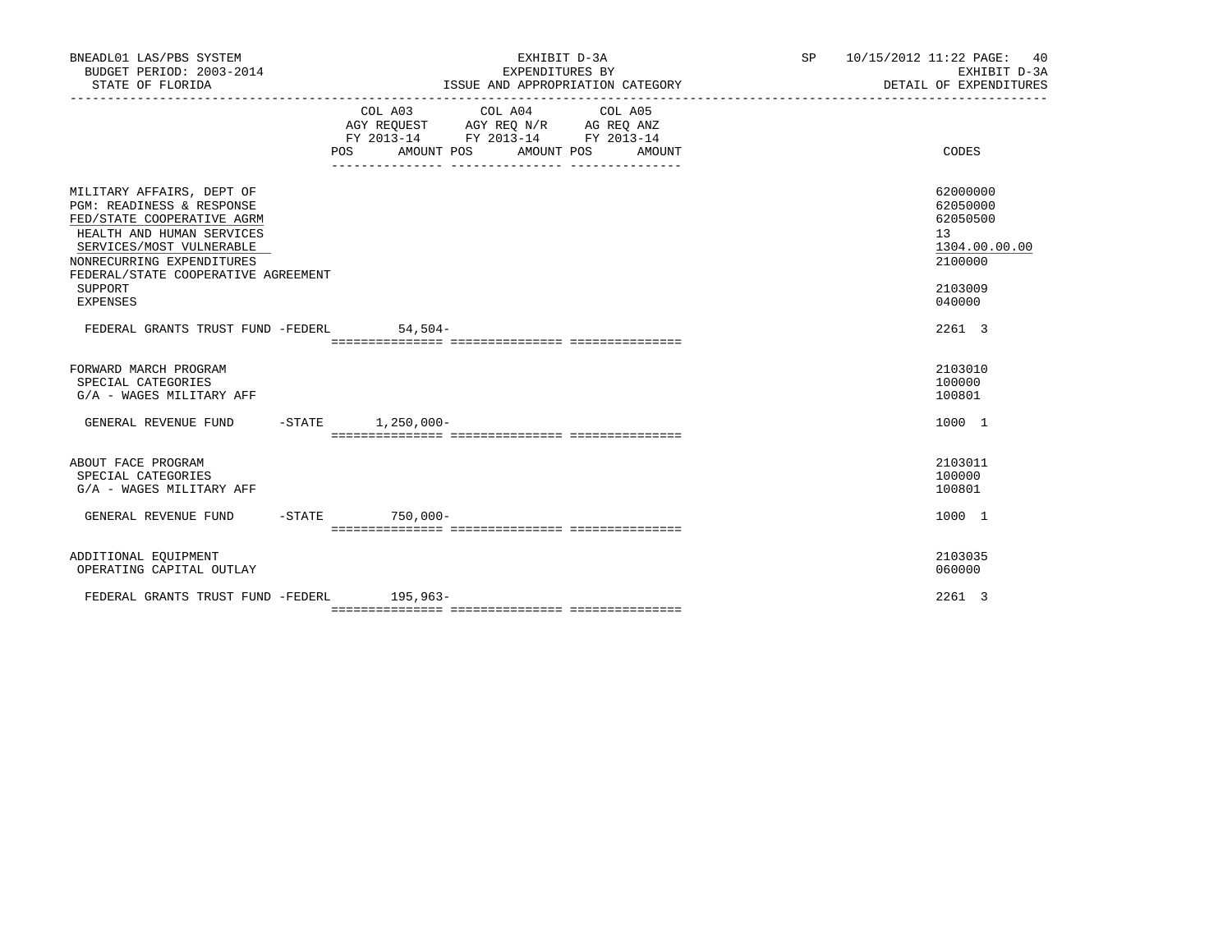| BNEADL01 LAS/PBS SYSTEM<br>BUDGET PERIOD: 2003-2014<br>STATE OF FLORIDA                                                                                                                                              | EXHIBIT D-3A<br>EXPENDITURES BY<br>ISSUE AND APPROPRIATION CATEGORY |                                                                                                                                                                                                                                                                                                                                                                                                                                                                                                                                                                                                                                                          | <b>SP</b><br>10/15/2012 11:22 PAGE: 41<br>EXHIBIT D-3A<br>DETAIL OF EXPENDITURES                                         |
|----------------------------------------------------------------------------------------------------------------------------------------------------------------------------------------------------------------------|---------------------------------------------------------------------|----------------------------------------------------------------------------------------------------------------------------------------------------------------------------------------------------------------------------------------------------------------------------------------------------------------------------------------------------------------------------------------------------------------------------------------------------------------------------------------------------------------------------------------------------------------------------------------------------------------------------------------------------------|--------------------------------------------------------------------------------------------------------------------------|
|                                                                                                                                                                                                                      |                                                                     | $\begin{tabular}{lllllllllll} &\multicolumn{4}{c}{\text{COL A03}} &\multicolumn{4}{c}{\text{COL A04}} &\multicolumn{4}{c}{\text{COL A05}} \\ \multicolumn{4}{c}{\text{AGY REQUEST}} &\multicolumn{4}{c}{\text{AGY REQ N/R}} &\multicolumn{4}{c}{\text{AG REC ANZ}} \\ \multicolumn{4}{c}{\text{FGY A03--14}} &\multicolumn{4}{c}{\text{FGY A04--14}} &\multicolumn{4}{c}{\text{FG A013--14}} \\ \multicolumn{4}{c}{\text{FY 2013--14}} &\multicolumn$<br>POS AMOUNT POS AMOUNT POS AMOUNT                                                                                                                                                                | CODES                                                                                                                    |
| MILITARY AFFAIRS, DEPT OF<br>PGM: READINESS & RESPONSE<br>FED/STATE COOPERATIVE AGRM<br>HEALTH AND HUMAN SERVICES<br>SERVICES/MOST VULNERABLE<br>EQUIPMENT NEEDS<br>ADDITIONAL EOUIPMENT<br>OPERATING CAPITAL OUTLAY |                                                                     |                                                                                                                                                                                                                                                                                                                                                                                                                                                                                                                                                                                                                                                          | 62000000<br>62050000<br>62050500<br>13<br>1304.00.00.00<br>2400000<br>2402000<br>060000                                  |
| FEDERAL GRANTS TRUST FUND -FEDERL 113,450 113,450                                                                                                                                                                    |                                                                     |                                                                                                                                                                                                                                                                                                                                                                                                                                                                                                                                                                                                                                                          | 2261 3                                                                                                                   |
|                                                                                                                                                                                                                      |                                                                     |                                                                                                                                                                                                                                                                                                                                                                                                                                                                                                                                                                                                                                                          |                                                                                                                          |
| AGENCY ISSUE NARRATIVE:<br>2013-2014 BUDGET YEAR NARRATIVE:                                                                                                                                                          |                                                                     | IT COMPONENT? NO                                                                                                                                                                                                                                                                                                                                                                                                                                                                                                                                                                                                                                         |                                                                                                                          |
| the Florida's National Guard Youth ChalleNGe.                                                                                                                                                                        |                                                                     |                                                                                                                                                                                                                                                                                                                                                                                                                                                                                                                                                                                                                                                          | The Department of Military Affairs requests \$113,450 of NON-RECURRING appropriation to purchase equipment that supports |
| PopCorn Machine<br>Enclosed Trailer<br>Commercial Dryer<br>Ice Machine and Bin<br>Salad Cooler<br>Commercial Washer<br>Convention Oven<br>EZ-Go Shuttle<br>facilities<br>Dry Storage Building<br>Bleacher Covers     |                                                                     | \$ 1,400 Required for Special Events at the Dining Facility.<br>2,900 Required for transportation of supplies and equipment.<br>3,400 Required for Logistics Department operations.<br>Cooling System Misters (2) 3,500 Required for Sports and Physical Training operations.<br>4,050 Replacement equipment at the Dining Facility.<br>6,300 Required for Logistics Department operations.<br>6,400 Replacement equipment at the Dining Facility.<br>9,900 For use by HeadOuarters staff to transport in and around FLYCA<br>20,400 Required for dry storage of kitchen supplies.<br>50,000 Required to protect bleachers from weather when not in use. | 5,200 Required to keep fresh cut fruits and vegetables at proper temperature.                                            |

 This equipment is used to directly support the Florida National Guard, and is 100% FEDERALLY REIMBURSED. \*\*\*\*\*\*\*\*\*\*\*\*\*\*\*\*\*\*\*\*\*\*\*\*\*\*\*\*\*\*\*\*\*\*\*\*\*\*\*\*\*\*\*\*\*\*\*\*\*\*\*\*\*\*\*\*\*\*\*\*\*\*\*\*\*\*\*\*\*\*\*\*\*\*\*\*\*\*\*\*\*\*\*\*\*\*\*\*\*\*\*\*\*\*\*\*\*\*\*\*\*\*\*\*\*\*\*\*\*\*\*\*\*\*\*\*\*\*\*\*\*\*\*\*\*\*\*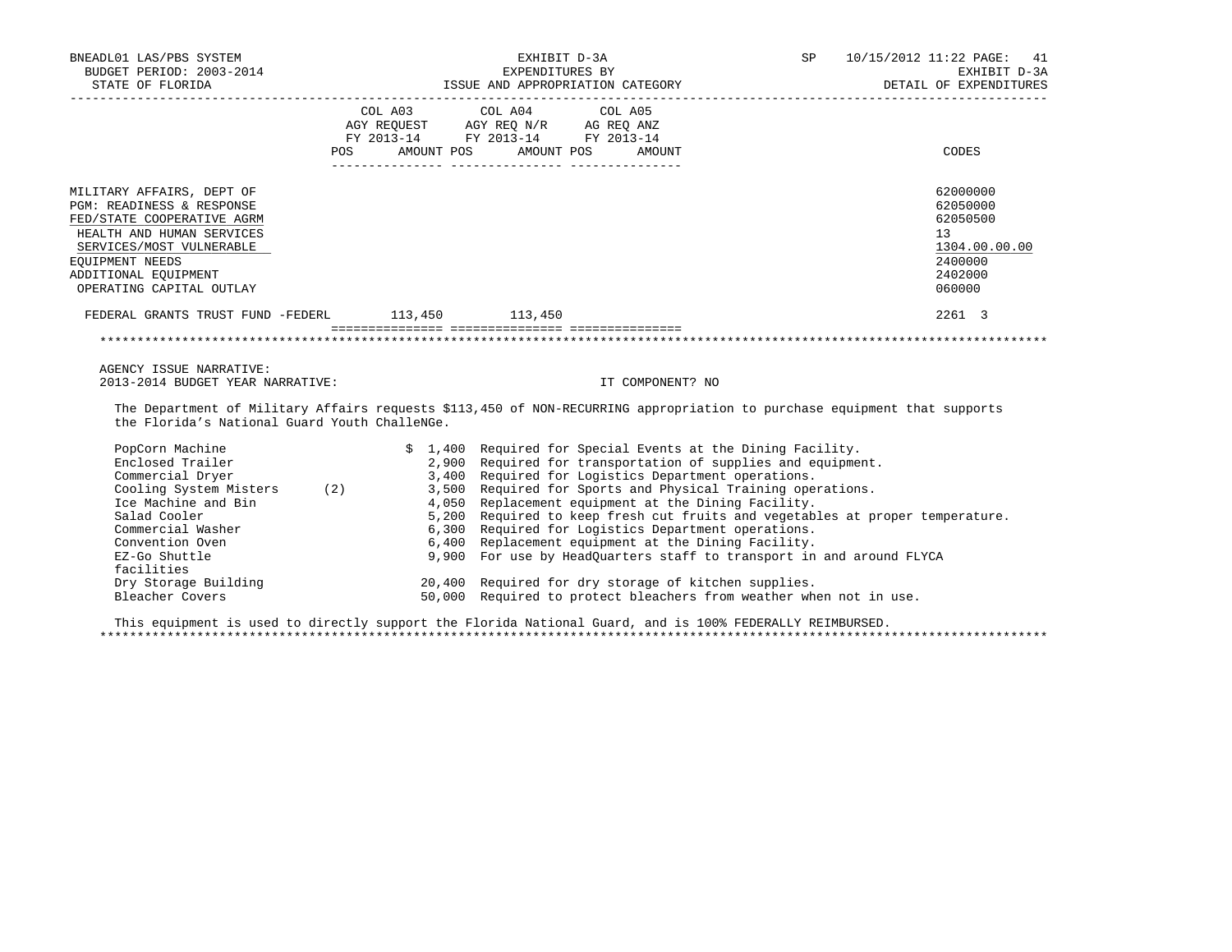| BNEADL01 LAS/PBS SYSTEM<br>BUDGET PERIOD: 2003-2014<br>STATE OF FLORIDA                                                                       | EXHIBIT D-3A<br>EXPENDITURES BY<br>ISSUE AND APPROPRIATION CATEGORY                                                                                                                         | SP <sub>2</sub> | $10/15/2012$ $11:22$ PAGE: 42<br>EXHIBIT D-3A<br>DETAIL OF EXPENDITURES |
|-----------------------------------------------------------------------------------------------------------------------------------------------|---------------------------------------------------------------------------------------------------------------------------------------------------------------------------------------------|-----------------|-------------------------------------------------------------------------|
|                                                                                                                                               | COL A03 COL A04 COL A05<br>AGY REQUEST AGY REQ N/R AG REQ ANZ<br>FY 2013-14 FY 2013-14 FY 2013-14<br>AMOUNT POS AMOUNT POS<br><b>POS</b><br>AMOUNT<br>_____________________________________ |                 | CODES                                                                   |
| MILITARY AFFAIRS, DEPT OF<br>PGM: READINESS & RESPONSE<br>FED/STATE COOPERATIVE AGRM<br>HEALTH AND HUMAN SERVICES<br>SERVICES/MOST VULNERABLE |                                                                                                                                                                                             |                 | 62000000<br>62050000<br>62050500<br>13 <sup>°</sup><br>1304.00.00.00    |
| ANNUALIZATION OF ADMINISTERED<br>FUNDS APPROPRIATIONS<br>STATE HEALTH INSURANCE ADJUSTMENT<br>FOR FY 2012-13 - 10 MONTHS                      |                                                                                                                                                                                             |                 | 26A0000                                                                 |
| ANNUALIZATION<br>SALARIES AND BENEFITS                                                                                                        |                                                                                                                                                                                             |                 | 26A1830<br>010000                                                       |
| FEDERAL GRANTS TRUST FUND -FEDERL                                                                                                             | 20,285                                                                                                                                                                                      |                 | 2261 3                                                                  |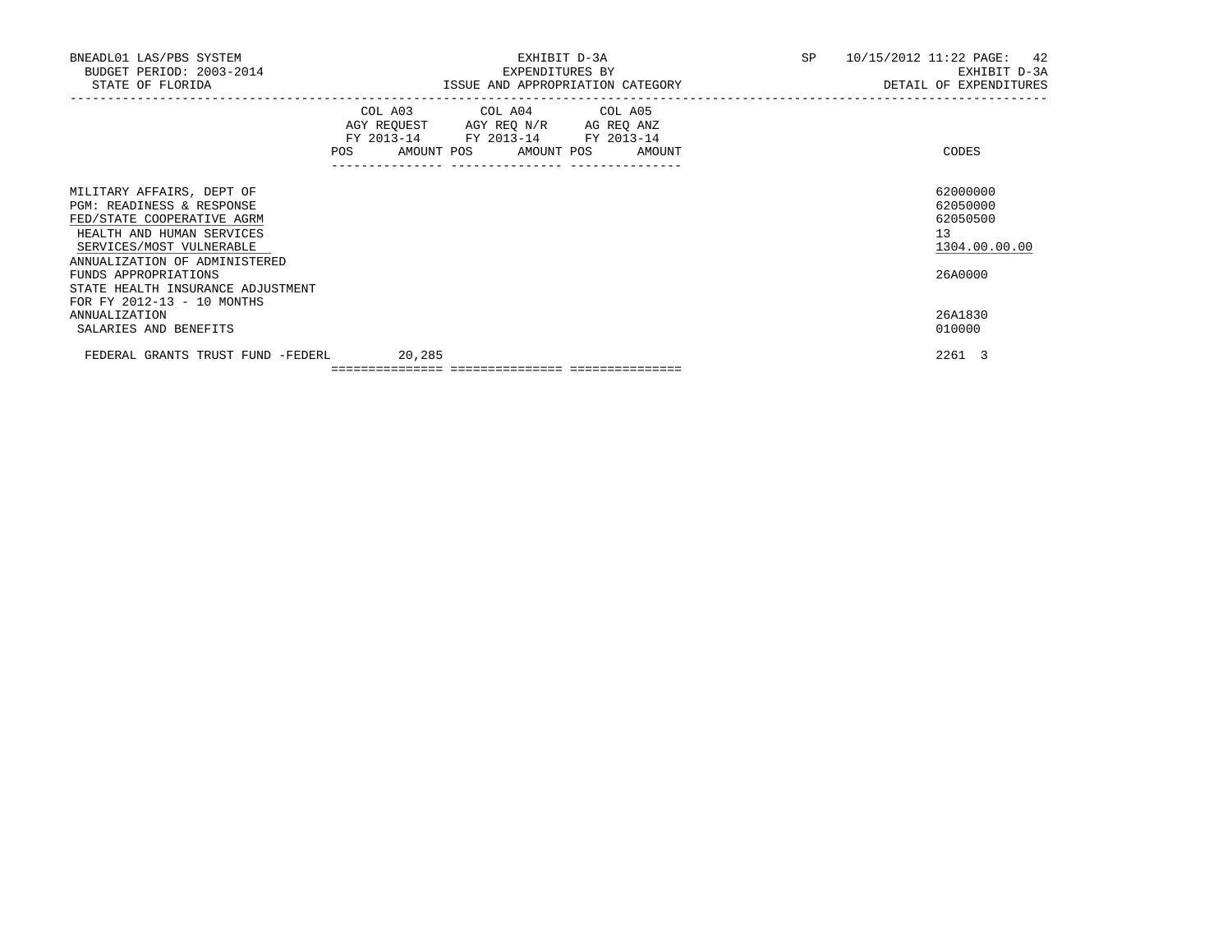| BNEADL01 LAS/PBS SYSTEM<br>BUDGET PERIOD: 2003-2014<br>STATE OF FLORIDA                                                                                                                          | EXHIBIT D-3A<br>EXPENDITURES BY                                                                                                                                                                                                                                                                                                                                                                                                                                                    | ISSUE AND APPROPRIATION CATEGORY | SP | 10/15/2012 11:22 PAGE:<br>43<br>EXHIBIT D-3A<br>DETAIL OF EXPENDITURES |
|--------------------------------------------------------------------------------------------------------------------------------------------------------------------------------------------------|------------------------------------------------------------------------------------------------------------------------------------------------------------------------------------------------------------------------------------------------------------------------------------------------------------------------------------------------------------------------------------------------------------------------------------------------------------------------------------|----------------------------------|----|------------------------------------------------------------------------|
|                                                                                                                                                                                                  | COL A03<br>COL A04<br>$\begin{tabular}{lllllll} \bf AGY \,\,\, REQUEST \,\, & \bf AGY \,\, REQ \,\, N/R & \bf AG \,\, REQ \,\, ANZ \\ \bf FY \,\, 2013-14 & \bf FY \,\, 2013-14 & \bf FY \,\, 2013-14 \\ \end{tabular}$<br>POS AMOUNT POS AMOUNT POS                                                                                                                                                                                                                               | COL A05<br>AMOUNT                |    | CODES                                                                  |
| MILITARY AFFAIRS, DEPT OF<br>PGM: READINESS & RESPONSE<br>FED/STATE COOPERATIVE AGRM<br>HEALTH AND HUMAN SERVICES<br>SERVICES/MOST VULNERABLE<br>WORKLOAD<br>FEDERAL/STATE COOPERATIVE AGREEMENT |                                                                                                                                                                                                                                                                                                                                                                                                                                                                                    |                                  |    | 62000000<br>62050000<br>62050500<br>13<br>1304.00.00.00<br>3000000     |
| SUPPORT<br>SALARY RATE<br>SALARY RATE 323,658                                                                                                                                                    |                                                                                                                                                                                                                                                                                                                                                                                                                                                                                    |                                  |    | 3000310<br>000000                                                      |
|                                                                                                                                                                                                  |                                                                                                                                                                                                                                                                                                                                                                                                                                                                                    |                                  |    |                                                                        |
| SALARIES AND BENEFITS                                                                                                                                                                            |                                                                                                                                                                                                                                                                                                                                                                                                                                                                                    |                                  |    | 010000                                                                 |
| FEDERAL GRANTS TRUST FUND -FEDERL                                                                                                                                                                | 11.00<br>405,674                                                                                                                                                                                                                                                                                                                                                                                                                                                                   |                                  |    | 2261 3                                                                 |
| <b>EXPENSES</b>                                                                                                                                                                                  |                                                                                                                                                                                                                                                                                                                                                                                                                                                                                    |                                  |    | 040000                                                                 |
| FEDERAL GRANTS TRUST FUND -FEDERL 106,859 40,950                                                                                                                                                 |                                                                                                                                                                                                                                                                                                                                                                                                                                                                                    |                                  |    | 2261 3                                                                 |
| SPECIAL CATEGORIES<br>TR/DMS/HR SVCS/STW CONTRCT                                                                                                                                                 |                                                                                                                                                                                                                                                                                                                                                                                                                                                                                    |                                  |    | 100000<br>107040                                                       |
| FEDERAL GRANTS TRUST FUND -FEDERL                                                                                                                                                                | 3,894                                                                                                                                                                                                                                                                                                                                                                                                                                                                              |                                  |    | 2261 3                                                                 |
| TOTAL: FEDERAL/STATE COOPERATIVE AGREEMENT<br>SUPPORT<br>TOTAL POSITIONS 11.00                                                                                                                   |                                                                                                                                                                                                                                                                                                                                                                                                                                                                                    |                                  |    | 3000310                                                                |
| TOTAL ISSUE<br>TOTAL SALARY RATE 323,658                                                                                                                                                         | 516,427 40,950                                                                                                                                                                                                                                                                                                                                                                                                                                                                     |                                  |    |                                                                        |
|                                                                                                                                                                                                  |                                                                                                                                                                                                                                                                                                                                                                                                                                                                                    |                                  |    |                                                                        |
| AGENCY ISSUE NARRATIVE:<br>2013-2014 BUDGET YEAR NARRATIVE:                                                                                                                                      |                                                                                                                                                                                                                                                                                                                                                                                                                                                                                    | IT COMPONENT? NO                 |    |                                                                        |
|                                                                                                                                                                                                  | The Department of Military Affairs requests \$507,644 to fund eleven(11) new FTE essential to the Florida Youth<br>ChalleNGe operations. The National Guard Youth ChalleNGe Program (NGYCP) provides military-based training, including<br>supervised work experience in Service to the Community and conservation projects, for civilian youth who cease to attend<br>secondary school before graduating so as to improve the life skills and employment potential of such youth. |                                  |    |                                                                        |
|                                                                                                                                                                                                  | These positions are essential to the daily operations of the Florida Youth ChalleNGe Program.<br>These positions bring additional employment, and provide excellent employment opportunities.<br>There is adequate existing building space for these employees.<br>These positions are 100% FEDERALLY funded, there is NO incurred OBLIGATION to STATE FUNDS.                                                                                                                      |                                  |    |                                                                        |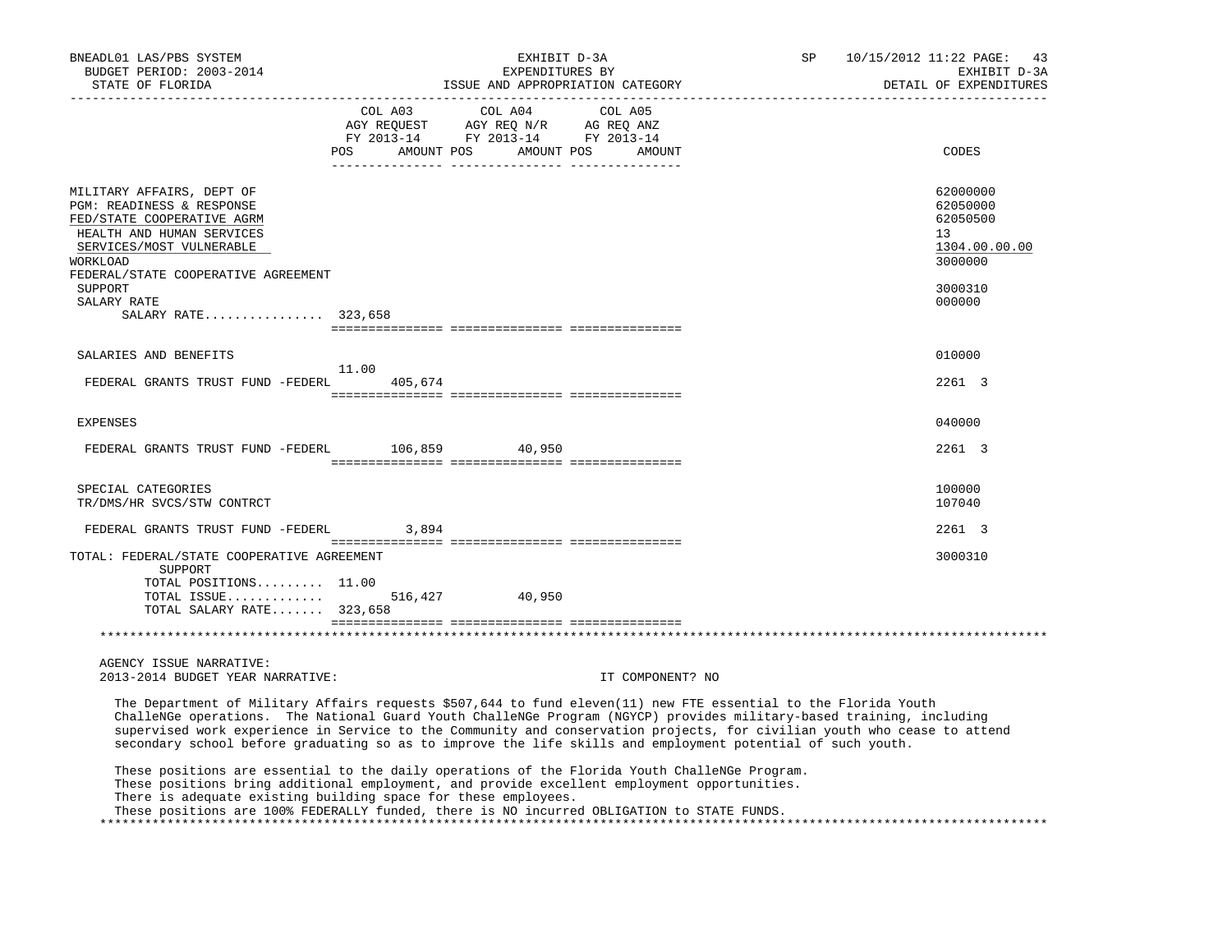| STATE OF FLORIDA                                                                                                                                                                                            | EXHIBIT D-3A<br>EXPENDITURES BY<br>ISSUE AND APPROPRIATION CATEGORY |                                                                                                                           |         |        |                     |              | SP 10/15/2012 11:22 PAGE: 44<br>EXHIBIT D-3A<br>DETAIL OF EXPENDITURES        |  |
|-------------------------------------------------------------------------------------------------------------------------------------------------------------------------------------------------------------|---------------------------------------------------------------------|---------------------------------------------------------------------------------------------------------------------------|---------|--------|---------------------|--------------|-------------------------------------------------------------------------------|--|
|                                                                                                                                                                                                             | POS                                                                 | COL A03 COL A04<br>AGY REQUEST AGY REQ N/R AG REQ ANZ<br>FY 2013-14 FY 2013-14 FY 2013-14<br>AMOUNT POS AMOUNT POS AMOUNT | COL A05 |        |                     |              | CODES                                                                         |  |
|                                                                                                                                                                                                             |                                                                     |                                                                                                                           |         |        |                     |              |                                                                               |  |
| MILITARY AFFAIRS, DEPT OF<br>PGM: READINESS & RESPONSE<br>FED/STATE COOPERATIVE AGRM<br>HEALTH AND HUMAN SERVICES<br>SERVICES/MOST VULNERABLE<br>WORKLOAD<br>FEDERAL/STATE COOPERATIVE AGREEMENT<br>SUPPORT |                                                                     |                                                                                                                           |         |        |                     |              | 62000000<br>62050000<br>62050500<br>13<br>1304.00.00.00<br>3000000<br>3000310 |  |
| POSITION DETAIL OF SALARIES AND BENEFITS:                                                                                                                                                                   |                                                                     |                                                                                                                           |         |        |                     |              |                                                                               |  |
|                                                                                                                                                                                                             |                                                                     | FTE BASE RATE ADDITIVES BENEFITS                                                                                          |         |        | SUBTOTAL            | ွေ           | LAPSE LAPSED SALARIES<br>AND BENEFITS                                         |  |
| A03 - AGY REOUEST FY 2013-14<br>NEW POSITIONS<br>1430 ACCOUNTANT II                                                                                                                                         |                                                                     |                                                                                                                           |         |        |                     |              |                                                                               |  |
| N0010 001                                                                                                                                                                                                   | 1.00                                                                | 26,542                                                                                                                    |         | 13,581 |                     |              | 40,123 16.60 33,463                                                           |  |
| 5599 LICENSED PRACTICAL NURSE                                                                                                                                                                               |                                                                     |                                                                                                                           |         |        |                     |              |                                                                               |  |
| N0011 001                                                                                                                                                                                                   | 1.00                                                                | 24,581                                                                                                                    |         | 13,329 | 37,910 16.60        |              | 31,617                                                                        |  |
|                                                                                                                                                                                                             |                                                                     | 22,455                                                                                                                    |         | 13,057 |                     | 35,512 16.60 | 29,617                                                                        |  |
| 5645 MEDICAL ASSISTANT<br>N0012 001                                                                                                                                                                         | 1.00                                                                |                                                                                                                           |         |        |                     |              |                                                                               |  |
| 5903 HUMAN SERVICES PROGRAM SUPV II - SES                                                                                                                                                                   |                                                                     |                                                                                                                           |         |        |                     |              |                                                                               |  |
| N0015 001                                                                                                                                                                                                   | 6.00                                                                | 207,012                                                                                                                   |         | 94,598 | 301,610 16.60       |              | 251,543                                                                       |  |
| 6219 FOOD SERVICE ADMINISTRATOR - SES                                                                                                                                                                       |                                                                     |                                                                                                                           |         |        |                     |              |                                                                               |  |
| N0013 001                                                                                                                                                                                                   | 2.00                                                                | 43,068                                                                                                                    |         |        | 28,196 71,264 16.60 |              | 59,434                                                                        |  |
| TOTALS FOR ISSUE BY FUND<br>2261 FEDERAL GRANTS TRUST FUND                                                                                                                                                  |                                                                     |                                                                                                                           |         |        |                     |              | 405,674<br>______________                                                     |  |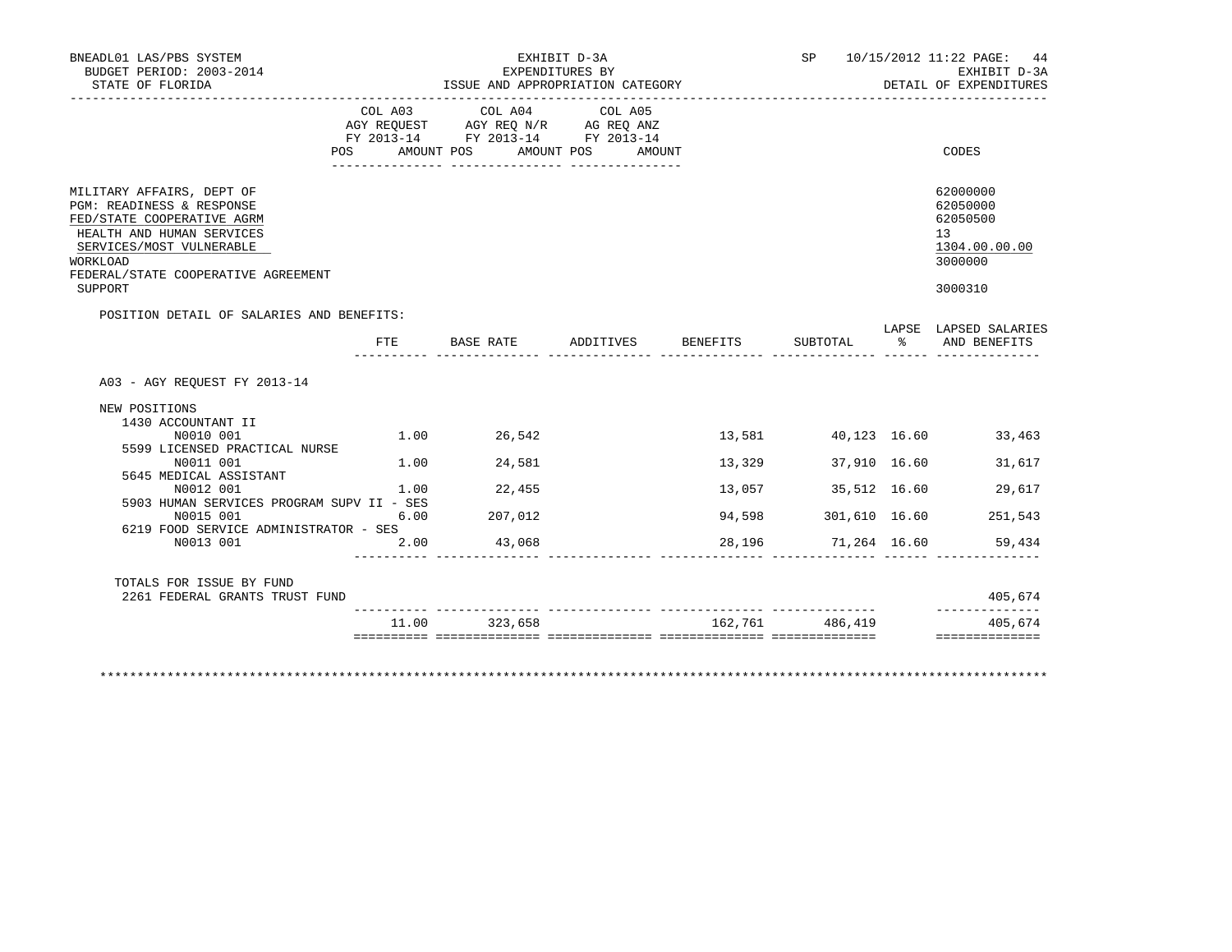| BNEADL01 LAS/PBS SYSTEM<br>BUDGET PERIOD: 2003-2014<br>STATE OF FLORIDA                                                                                                       |        |            | EXPENDITURES BY                                                                        | EXHIBIT D-3A<br>ISSUE AND APPROPRIATION CATEGORY | SP | 10/15/2012 11:22 PAGE: 45<br>EXHIBIT D-3A<br>DETAIL OF EXPENDITURES |
|-------------------------------------------------------------------------------------------------------------------------------------------------------------------------------|--------|------------|----------------------------------------------------------------------------------------|--------------------------------------------------|----|---------------------------------------------------------------------|
|                                                                                                                                                                               | POS    | FY 2013-14 | COL A03 COL A04 COL A05<br>AGY REQUEST AGY REQ N/R AG REQ ANZ<br>FY 2013-14 FY 2013-14 | AMOUNT POS AMOUNT POS AMOUNT                     |    | CODES                                                               |
| MILITARY AFFAIRS, DEPT OF<br>PGM: READINESS & RESPONSE<br>FED/STATE COOPERATIVE AGRM<br>HEALTH AND HUMAN SERVICES<br>SERVICES/MOST VULNERABLE<br>NATIONAL GUARD YOUTH BENEFIT |        |            |                                                                                        |                                                  |    | 62000000<br>62050000<br>62050500<br>13<br>1304.00.00.00             |
| PROGRAM<br>FORWARD MARCH PROGRAM<br>SPECIAL CATEGORIES<br>G/A - WAGES MILITARY AFF                                                                                            |        |            |                                                                                        |                                                  |    | 4200000<br>4200500<br>100000<br>100801                              |
| GENERAL REVENUE FUND                                                                                                                                                          | -STATE |            | 1,250,000 1,250,000                                                                    |                                                  |    | 1000 1                                                              |
|                                                                                                                                                                               |        |            |                                                                                        |                                                  |    |                                                                     |

 AGENCY ISSUE NARRATIVE: 2013-2014 BUDGET YEAR NARRATIVE: IT COMPONENT? NO

 The Department of Military Affairs requests \$1,250,000 of NON-RECURRING appropriation to fund the Forward-March program. Forward March provides job-readiness services at selected armories around the State for WAGES recipients, who are referred to this program by local workforce development boards and the Department of Children and Families. The Forward March program provides training on topics that directly relate to the skills required for employment and real-world success. The program emphasizes functional life skills; computer literacy; interpersonal relationships; critical thinking skills; business skills; pre-employment and work maturity skills; job search and interview skills; exploring career activities; how to be a successful and effective employee; and some job-specific technical skills. The program also provides extensive opportunities for participants to practice generic job skills in a supervised work setting. Upon completion of the program, Forward March refers graduates to the local workforce development boards for employment and/or further educational placement. \*\*\*\*\*\*\*\*\*\*\*\*\*\*\*\*\*\*\*\*\*\*\*\*\*\*\*\*\*\*\*\*\*\*\*\*\*\*\*\*\*\*\*\*\*\*\*\*\*\*\*\*\*\*\*\*\*\*\*\*\*\*\*\*\*\*\*\*\*\*\*\*\*\*\*\*\*\*\*\*\*\*\*\*\*\*\*\*\*\*\*\*\*\*\*\*\*\*\*\*\*\*\*\*\*\*\*\*\*\*\*\*\*\*\*\*\*\*\*\*\*\*\*\*\*\*\*

| ABOUT FACE PROGRAM<br>SPECIAL CATEGORIES<br>G/A - WAGES MILITARY AFF |           |         |         | 4200600<br>100000<br>100801 |
|----------------------------------------------------------------------|-----------|---------|---------|-----------------------------|
| GENERAL REVENUE FUND                                                 | $-$ STATE | 750,000 | 750,000 | 1000                        |
|                                                                      |           |         |         |                             |

 AGENCY ISSUE NARRATIVE: 2013-2014 BUDGET YEAR NARRATIVE: IT COMPONENT? NO

 The Department of Military Affairs requests \$750,000 of NON-RECURRING appropriation to the fund the About-Face program. About Face provides both a summer and a year-round after-school life-preparation program for economically disadvantaged and at-risk youths from 13 through 17 years of age at selected armories around the state. Both summer and after-school programs provide schoolwork assistance, focusing on skills such as teaching students to work effectively in groups; providing basic instruction in computer skills; teaching basic problem-solving, decision-making and reasoning skills; teaching how the business world and free enterprise system work through computer simulations; and teaching home finance